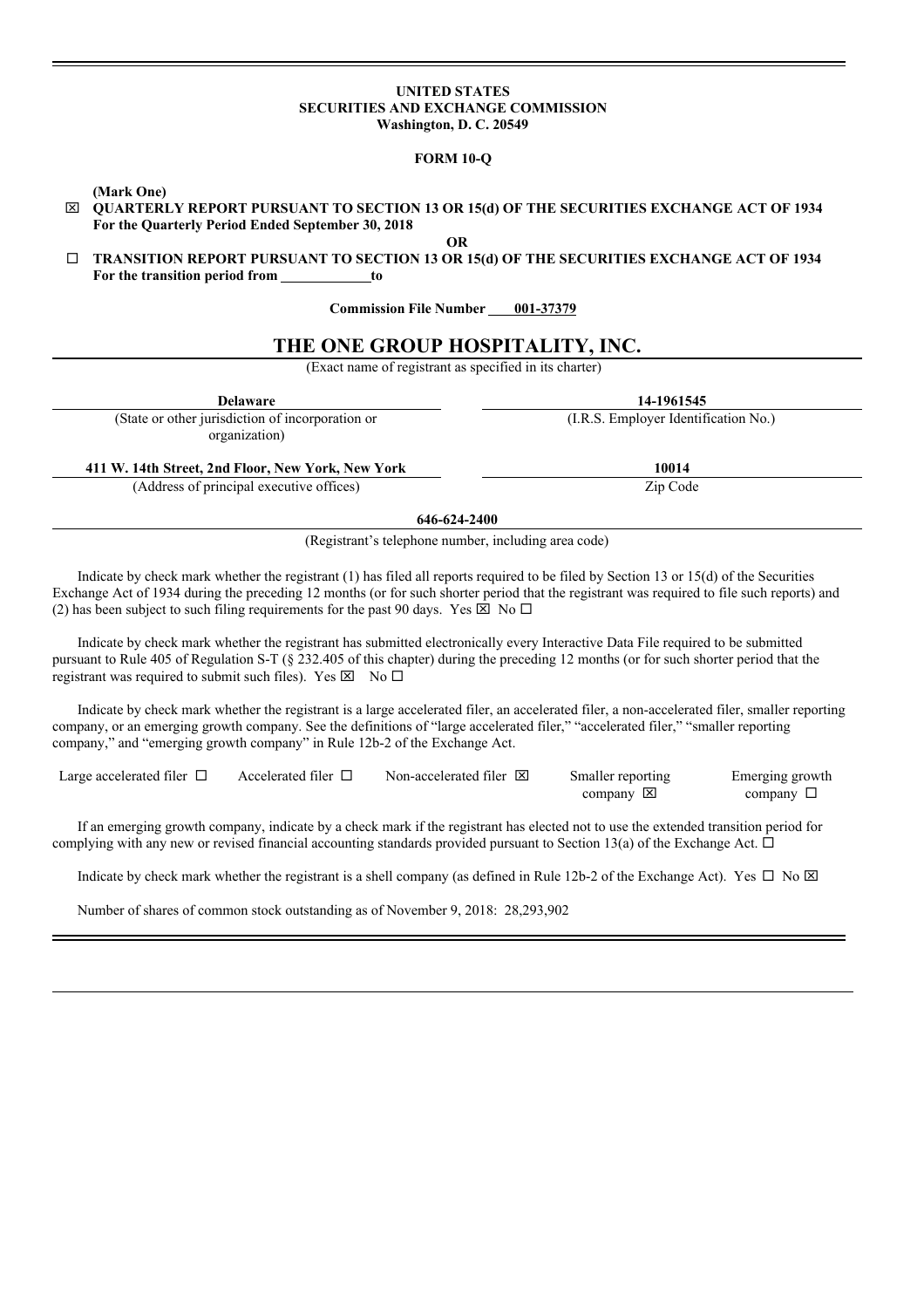# **TABLE OF CONTENTS**

|                                                                                               | Page       |
|-----------------------------------------------------------------------------------------------|------------|
| <b>PART I – Financial Information</b>                                                         |            |
| Item 1. Financial Statements                                                                  |            |
| Item 2. Management's Discussion and Analysis of Financial Condition and Results of Operations | <u> 18</u> |
| Item 3. Quantitative and Qualitative Disclosures About Market Risk                            | 33         |
| <b>Item 4. Controls and Procedures</b>                                                        | 33         |
|                                                                                               |            |
| <b>PART II – Other Information</b>                                                            |            |
| Item 1. Legal Proceedings                                                                     | <u>34</u>  |
| Item 6. Exhibits                                                                              | 35         |
|                                                                                               |            |
| <b>Signatures</b>                                                                             | 35         |
|                                                                                               |            |

2

<u> 1980 - Johann Barn, mars an t-Amerikaansk kommunister (</u>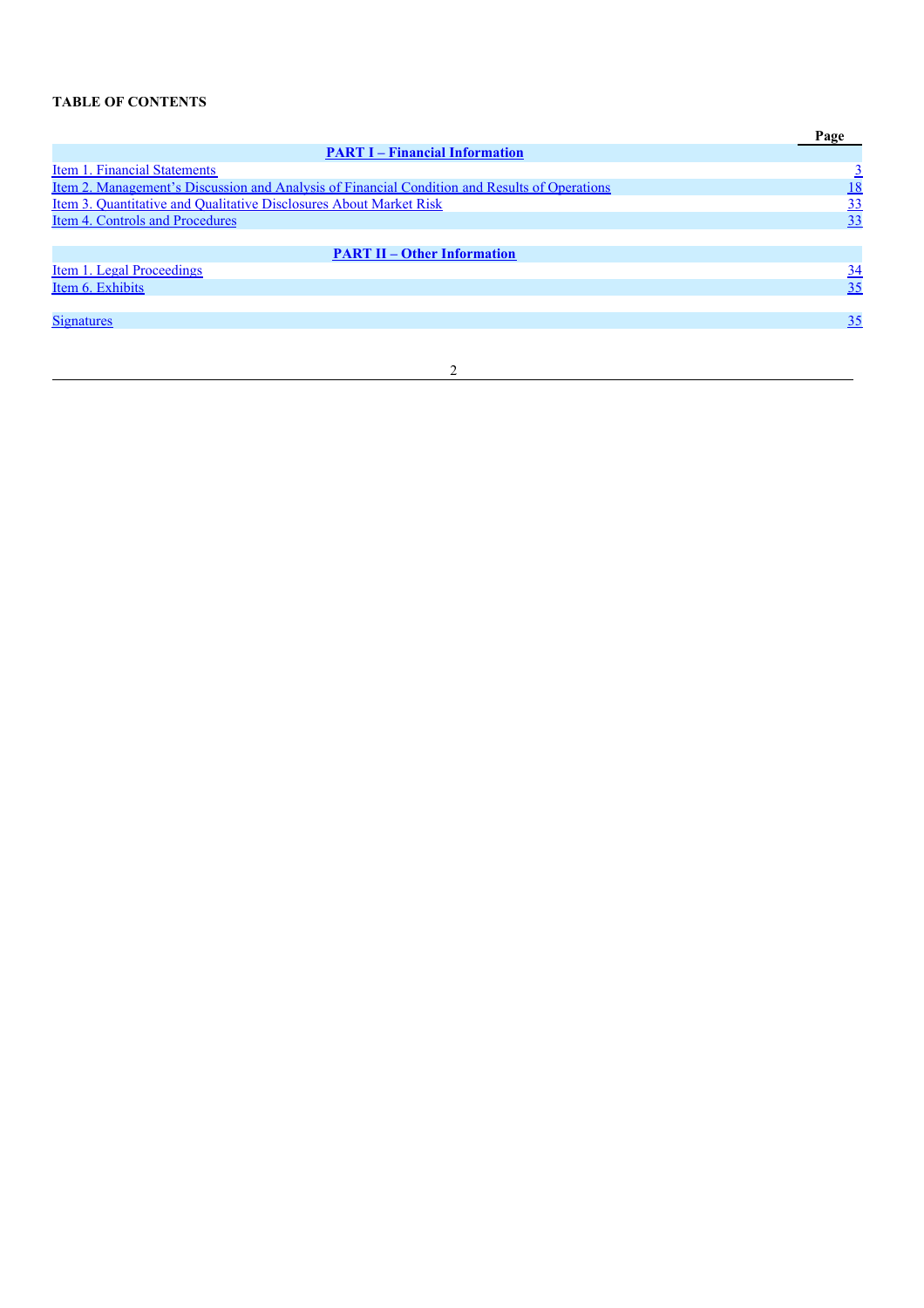## **PART I. FINANCIAL INFORMATION Item 1. Financial Statements**

## **THE ONE GROUP HOSPITALITY, INC. CONSOLIDATED BALANCE SHEETS (in thousands, except share information)**

|                                                                                                                                                    | (unaudited)<br>September 30,<br>2018 |               | December 31,<br>2017 |
|----------------------------------------------------------------------------------------------------------------------------------------------------|--------------------------------------|---------------|----------------------|
| Assets                                                                                                                                             |                                      |               |                      |
| Current assets:                                                                                                                                    |                                      |               |                      |
| Cash and cash equivalents                                                                                                                          | \$<br>968                            | $\mathbb{S}$  | 1,548                |
| Accounts receivable                                                                                                                                | 6,129                                |               | 5,514                |
| Inventory                                                                                                                                          | 1,194                                |               | 1,402                |
| Other current assets                                                                                                                               | 1,600                                |               | 1,299                |
| Due from related parties, net                                                                                                                      | 27                                   |               |                      |
| Total current assets                                                                                                                               | 9,918                                |               | 9,763                |
| Property & equipment, net                                                                                                                          | 38,476                               |               | 37,811               |
| Investments                                                                                                                                        | 2,612                                |               | 2,957                |
| Deferred tax assets, net                                                                                                                           | 72                                   |               | 69                   |
| Other assets                                                                                                                                       | 598                                  |               | 384                  |
| Security deposits                                                                                                                                  | 2,091                                |               | 2,031                |
| <b>Total</b> assets                                                                                                                                | \$<br>53,767                         | \$            | 53,015               |
|                                                                                                                                                    |                                      |               |                      |
| <b>Liabilities and Stockholders' Equity</b>                                                                                                        |                                      |               |                      |
| Current liabilities:                                                                                                                               |                                      |               |                      |
| Accounts payable                                                                                                                                   | \$<br>5,855                          | $\mathcal{S}$ | 5,329                |
| Accrued expenses                                                                                                                                   | 6,625                                |               | 6,987                |
| Deferred license revenue                                                                                                                           | 241                                  |               | 115                  |
| Deferred gift card revenue and other                                                                                                               | 1,196                                |               | 999                  |
| Due to related parties, net                                                                                                                        |                                      |               | 256                  |
| Current portion of long-term debt                                                                                                                  | 3,196                                |               | 3,241                |
| Total current liabilities                                                                                                                          | 17,113                               |               | 16,927               |
| Deferred license revenue, long-term                                                                                                                | 1,663                                |               | 1,222                |
| Due to related parties, long-term                                                                                                                  | 1,197                                |               | 1,197                |
| Deferred rent and tenant improvement allowances                                                                                                    | 17,072                               |               | 17,001               |
| Long-term debt, net of current portion                                                                                                             | 7,877                                |               | 10,115               |
| <b>Total liabilities</b>                                                                                                                           | 44,922                               |               | 46,462               |
| Commitments and contingencies                                                                                                                      |                                      |               |                      |
| Stockholders' Equity:                                                                                                                              |                                      |               |                      |
| Preferred stock, \$0.0001 par value, 10,000,000 shares authorized; no shares issued and<br>outstanding at September 30, 2018 and December 31, 2017 |                                      |               |                      |
| Common stock, \$0.0001 par value, 75,000,000 shares authorized; 28,293,902 and 27,152,101                                                          |                                      |               |                      |
| shares issued and outstanding at September 30, 2018 and December 31, 2017, respectively                                                            | 3                                    |               | 3                    |
| Additional paid-in capital                                                                                                                         | 43,235                               |               | 41,007               |
| Accumulated deficit                                                                                                                                | (31, 927)                            |               | (31,979)             |
| Accumulated other comprehensive loss                                                                                                               | (1,660)                              |               | (1, 556)             |
| Total The One Group Hospitality, Inc stockholders' equity                                                                                          | 9,651                                |               | 7,475                |
| Noncontrolling interests                                                                                                                           | (806)                                |               | (922)                |
| Total stockholders' equity                                                                                                                         | 8,845                                |               | 6,553                |
| Total Liabilities and Stockholders' Equity                                                                                                         | 53,767                               | \$            | 53,015               |
|                                                                                                                                                    |                                      |               |                      |

See notes to the consolidated financial statements.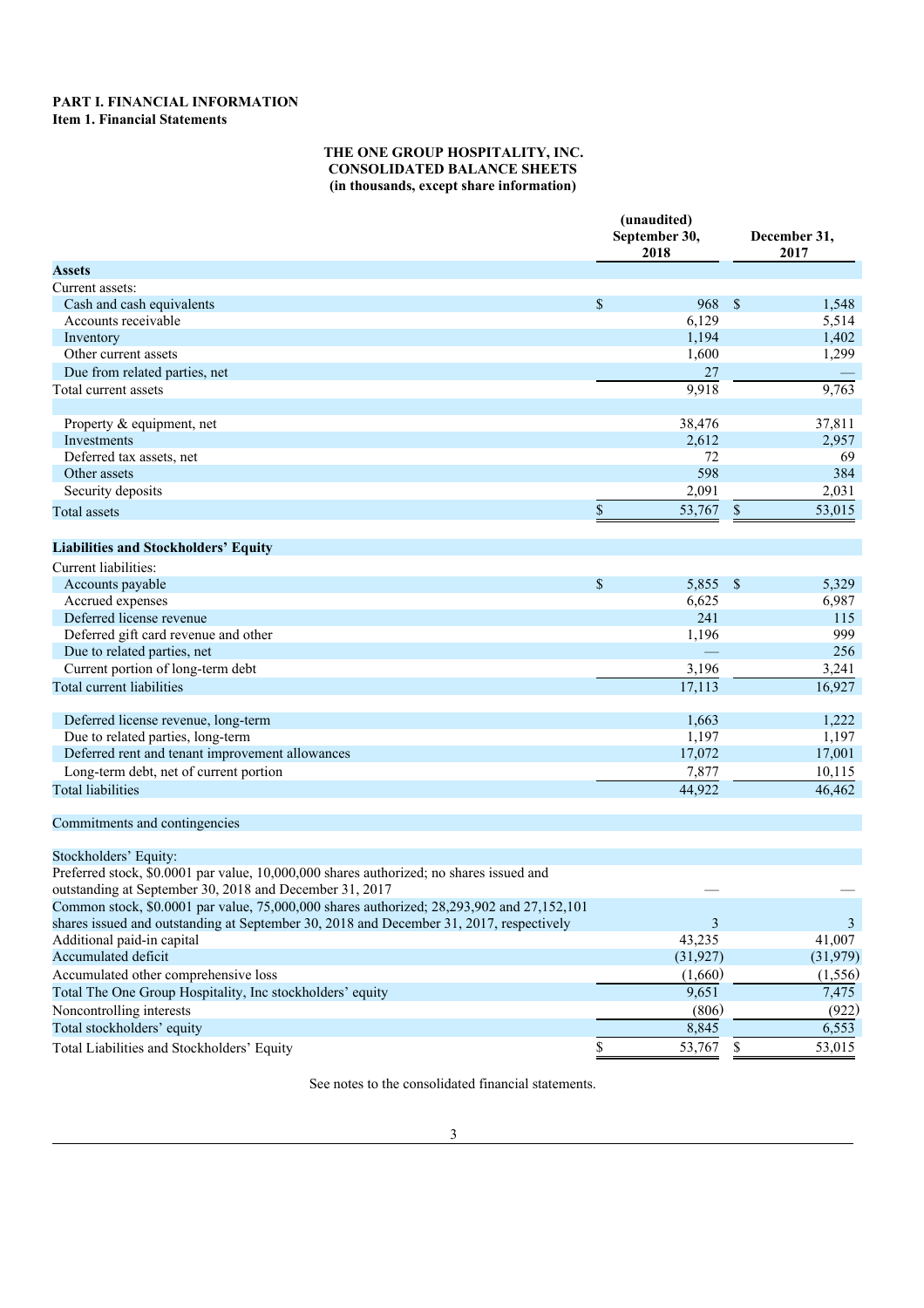#### **THE ONE GROUP HOSPITALITY, INC. CONSOLIDATED STATEMENTS OF OPERATIONS AND COMPREHENSIVE (LOSS) INCOME**

# **(Unaudited, in thousands, except earnings per share and related share information)**

|                                                                            |             | <b>Three Months Ended</b><br>September 30, |                 |                                | <b>Nine Months Ended</b><br>September 30, |            |                         |              |
|----------------------------------------------------------------------------|-------------|--------------------------------------------|-----------------|--------------------------------|-------------------------------------------|------------|-------------------------|--------------|
|                                                                            |             | 2018                                       |                 | 2017                           |                                           | 2018       |                         | 2017         |
| Revenues:                                                                  |             |                                            |                 |                                |                                           |            |                         |              |
| Owned restaurant net revenues                                              | \$          | 15,312                                     | $\mathbb{S}$    | 13,189                         | \$                                        | 45,908     | -\$                     | 42,100       |
| Owned food, beverage and other net revenues                                |             | 1,960                                      |                 | 2,144                          |                                           | 6,048      |                         | 8,460        |
| Total owned revenues                                                       |             | 17,272                                     |                 | 15,333                         |                                           | 51,956     |                         | 50,560       |
| Management, license and incentive fee revenue                              |             | 2,688                                      |                 | 2,479                          |                                           | 7,832      |                         | 7,577        |
| Total revenues                                                             |             | 19,960                                     |                 | 17,812                         |                                           | 59,788     |                         | 58,137       |
| Cost and expenses:                                                         |             |                                            |                 |                                |                                           |            |                         |              |
| Owned operating expenses:                                                  |             |                                            |                 |                                |                                           |            |                         |              |
| Owned restaurants:                                                         |             |                                            |                 |                                |                                           |            |                         |              |
| Owned restaurant cost of sales                                             |             | 4,050                                      |                 | 3,436                          |                                           | 12,121     |                         | 11,150       |
| Owned restaurant operating expenses                                        |             | 9,779                                      |                 | 8,911                          |                                           | 28,556     |                         | 27,688       |
| Total owned operating expenses                                             |             | 13,829                                     |                 | 12,347                         |                                           | 40,677     |                         | 38,838       |
| Owned food, beverage and other expenses                                    |             | 2,068                                      |                 | 2,044                          |                                           | 5,782      |                         | 7,296        |
| Total owned operating expenses                                             |             | 15,897                                     |                 | 14,391                         |                                           | 46,459     |                         | 46,134       |
| General and administrative (including stock-based compensation of \$337,   |             |                                            |                 |                                |                                           |            |                         |              |
| \$200, \$1,005 and \$744, respectively)                                    |             | 2,266                                      |                 | 2,267                          |                                           | 7,937      |                         | 8,479        |
| Settlements                                                                |             |                                            |                 | 500                            |                                           |            |                         | 1,295        |
| Depreciation and amortization                                              |             | 896                                        |                 | 950                            |                                           | 2,575      |                         | 2,621        |
| Lease termination expense and asset write-offs                             |             | 78                                         |                 | 402                            |                                           | 168        |                         | 883          |
| Pre-opening expenses                                                       |             | 449                                        |                 | 94<br>$\overline{\phantom{0}}$ |                                           | 1,330      |                         | 1,286<br>254 |
| Transaction costs<br>Equity in (income) of investee companies              |             | $\overline{\phantom{0}}$                   |                 | (264)                          |                                           | (111)      |                         | (156)        |
| Other income, net                                                          |             | 38                                         |                 | (19)                           |                                           | (139)      |                         | (137)        |
| Total costs and expenses                                                   |             | 19,624                                     |                 | 18,321                         |                                           | 58,219     |                         | 60,659       |
|                                                                            |             |                                            |                 |                                |                                           |            |                         |              |
| Income (loss) from operations                                              |             | 336                                        |                 | (509)                          |                                           | 1,569      |                         | (2,522)      |
| Interest expense, net of interest income                                   |             | 294                                        |                 | 325                            |                                           | 902        |                         | 804          |
|                                                                            |             |                                            |                 |                                |                                           |            |                         |              |
| Income (loss) from continuing operations before provision for income taxes |             | 42                                         |                 | (834)                          |                                           | 667        |                         | (3,326)      |
| Income tax provision                                                       |             | 251                                        |                 | 179                            |                                           | 445        |                         | 365          |
|                                                                            |             |                                            |                 |                                |                                           |            |                         |              |
| (Loss) income from continuing operations                                   |             | (209)                                      |                 | (1,013)                        |                                           | 222        |                         | (3,691)      |
|                                                                            |             |                                            |                 |                                |                                           |            |                         |              |
| (Loss) from discontinued operations, net of taxes                          |             |                                            |                 |                                |                                           |            |                         | (106)        |
|                                                                            |             |                                            |                 |                                |                                           |            |                         |              |
| Net (loss) income                                                          |             | (209)                                      |                 | (1,013)                        |                                           | 222        |                         | (3,797)      |
| Less: net income attributable to noncontrolling interest                   |             | 96                                         |                 | 153                            |                                           | 116        |                         | 71           |
| Net (loss) income attributable to The ONE Group Hospitality, Inc.          | \$          | (305)                                      | $\mathbb S$     | (1,166)                        | \$                                        | 106        | \$                      | (3,868)      |
| Currency translation adjustment                                            |             | (170)                                      |                 | 107                            |                                           | (104)      |                         | 190          |
| Comprehensive (loss) income                                                | \$          | (475)                                      | $\mathbb{S}$    | (1,059)                        | \$                                        | 2          | $\frac{1}{2}$           | (3,678)      |
|                                                                            |             |                                            |                 |                                |                                           |            |                         |              |
| Basic (loss) earnings per share:<br>Continuing operations                  |             |                                            |                 |                                |                                           |            |                         |              |
|                                                                            | $\mathbb S$ | (0.01)                                     | $\mathbb{S}$    | (0.05)                         | $\$$                                      | 0.00       | \$                      | (0.15)       |
| Discontinued operations                                                    | \$          |                                            | \$              |                                | \$                                        |            | $\overline{\$}$         |              |
| Attributed to The ONE Group Hospitality, Inc.                              | \$          | (0.01)                                     | $\mathbb{S}$    | (0.05)                         | $\mathbb S$                               | $0.00\,$   | $\mathbb S$             | (0.15)       |
| Diluted (loss) earnings per share:                                         |             |                                            |                 |                                |                                           |            |                         |              |
| Continuing operations                                                      | \$          | (0.01)                                     | $\mathbb{S}$    | (0.05)                         | \$                                        | $0.00\,$   | \$                      | (0.15)       |
| Discontinued operations                                                    |             |                                            |                 |                                |                                           |            |                         |              |
|                                                                            | \$          |                                            | \$              |                                | $\mathbb S$                               |            | \$                      |              |
| Attributed to The ONE Group Hospitality, Inc.                              | \$          | (0.01)                                     | $\overline{\$}$ | (0.05)                         | $\overline{\overline{s}}$                 | $0.00\,$   | $\overline{\mathbb{S}}$ | (0.15)       |
| Weighted average number of common shares outstanding                       |             |                                            |                 |                                |                                           |            |                         |              |
| <b>Basic</b>                                                               |             | 27,751,632                                 |                 | 25,228,288                     |                                           | 27,437,269 |                         | 25, 141, 933 |
| Diluted                                                                    |             | 27,751,632                                 |                 | 25,228,288                     |                                           | 27,499,645 |                         | 25, 141, 933 |
|                                                                            |             |                                            |                 |                                |                                           |            |                         |              |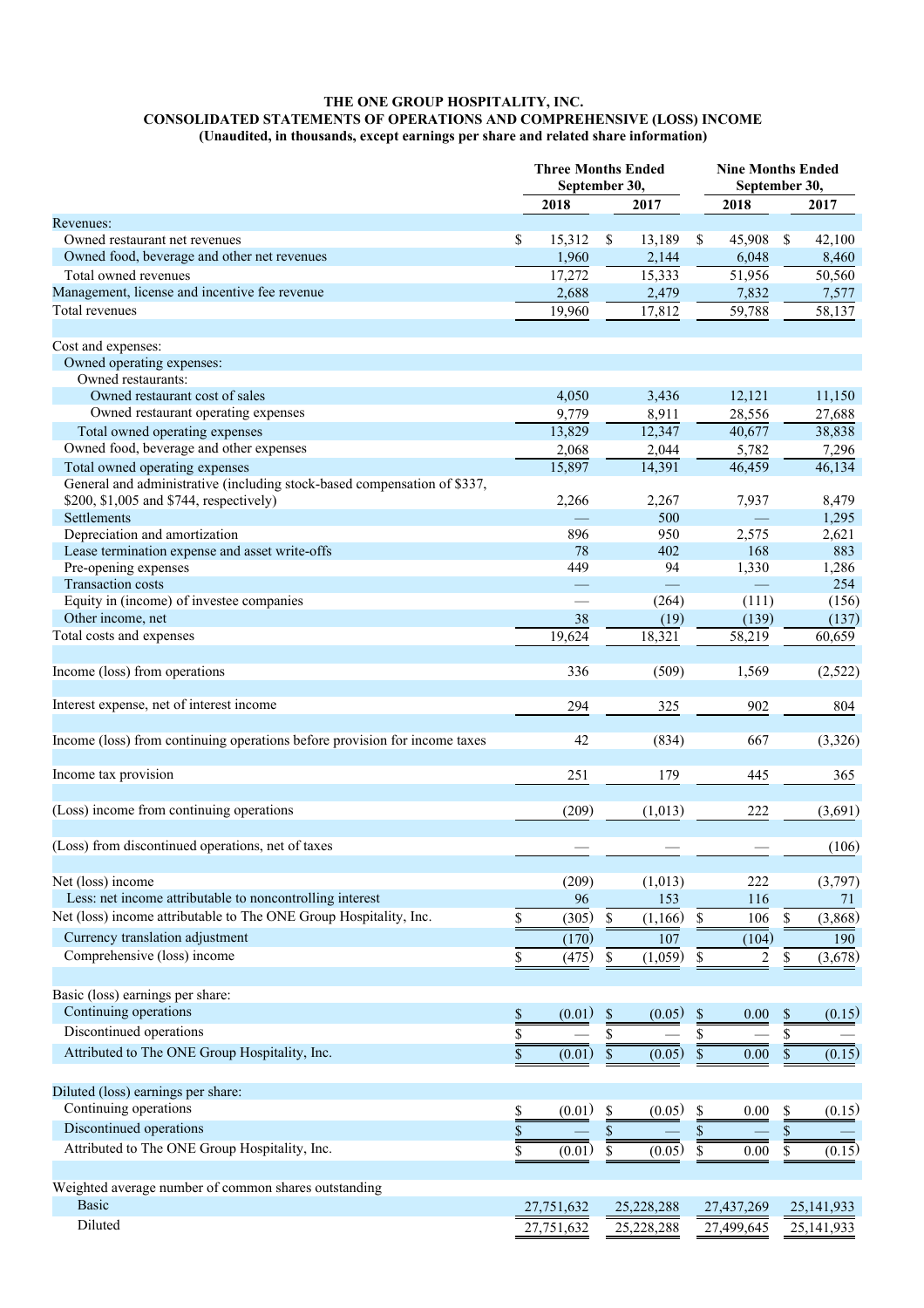See notes to the consolidated financial statements.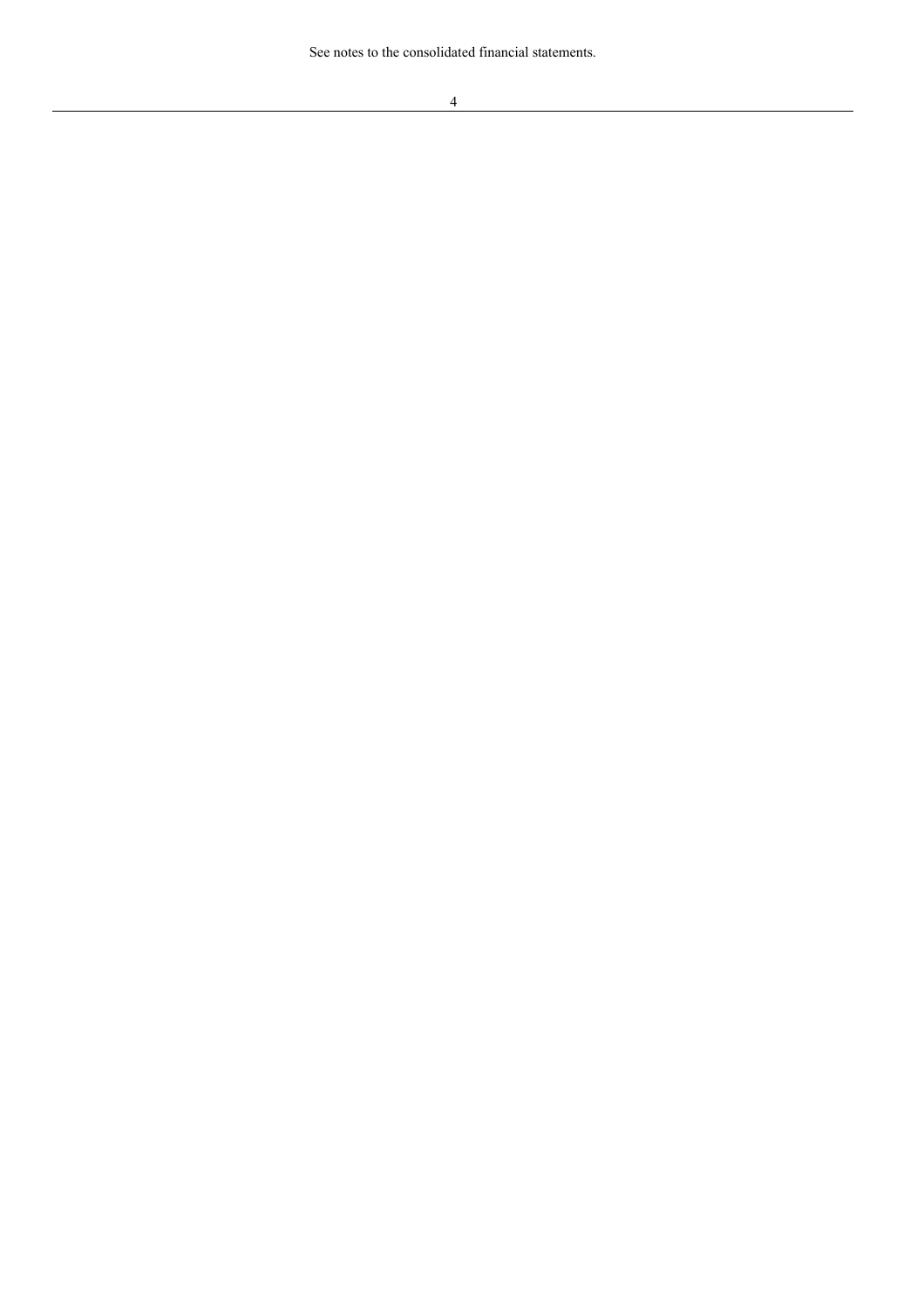## **THE ONE GROUP HOSPITALITY, INC. CONSOLIDATED STATEMENTS OF CHANGES IN STOCKHOLDERS' EQUITY (Unaudited, in thousands, except share information)**

|                            |   | <b>Additional</b><br>paid-in | Accumulated  | Accumulated<br>other<br>comprehensive | Stockholders'              | Noncontrolling          |             |  |       |
|----------------------------|---|------------------------------|--------------|---------------------------------------|----------------------------|-------------------------|-------------|--|-------|
| Par value<br><b>Shares</b> |   | capital                      | deficit      | loss                                  | equity                     |                         |             |  | Total |
| 27,152,101                 | S | 41,007<br>\$                 | \$           |                                       | 7,475                      | (922)<br><sup>\$</sup>  | 6,553<br>\$ |  |       |
|                            |   |                              |              |                                       |                            |                         |             |  |       |
|                            |   |                              | (54)         |                                       | (54)                       |                         | (54)        |  |       |
| 49,179                     |   | 1,005                        |              |                                       | 1,005                      |                         | 1,005       |  |       |
| 342,622                    |   |                              |              |                                       |                            |                         |             |  |       |
| 750,000                    |   | 1,223                        |              |                                       | 1,223                      |                         | 1,223       |  |       |
|                            |   |                              |              | (2)                                   | (2)                        |                         | (2)         |  |       |
|                            |   |                              |              | (102)                                 | (102)                      |                         | (102)       |  |       |
|                            |   |                              | 106          |                                       | 106                        | 116                     | 222         |  |       |
| 28,293,902                 | 3 | 43,235<br>\$                 | <sup>S</sup> | -S                                    | 9,651                      | (806)                   | 8,845       |  |       |
|                            |   | <b>Common stock</b>          |              |                                       | $(31,979)$ \$<br>(31, 927) | $(1,556)$ \$<br>(1,660) | interest    |  |       |

See notes to the consolidated financial statements.

5

<u> 1980 - Johann Barn, mars an t-Amerikaansk kommunister (</u>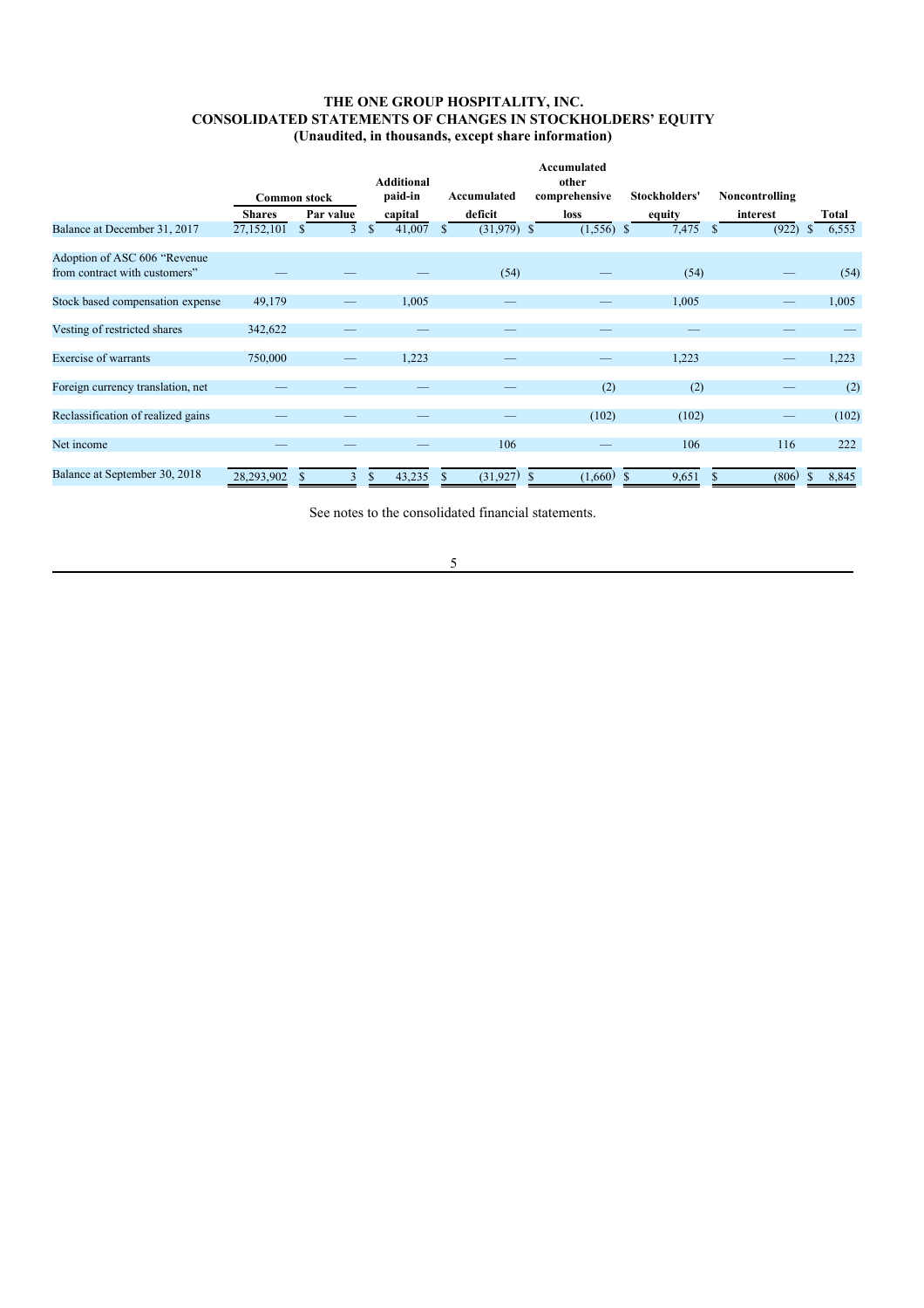## **THE ONE GROUP HOSPITALITY, INC. CONSOLIDATED STATEMENTS OF CASH FLOWS (Unaudited, in thousands)**

|                                                                                          |          | Nine months ended September 30, |          |          |  |
|------------------------------------------------------------------------------------------|----------|---------------------------------|----------|----------|--|
|                                                                                          |          | 2018                            |          | 2017     |  |
| Operating activities:                                                                    |          |                                 |          |          |  |
| Net income (loss)                                                                        | \$       | 222                             | \$       | (3,797)  |  |
| Adjustments to reconcile net income (loss) to net cash provided by operating activities: |          |                                 |          |          |  |
| Depreciation and amortization                                                            |          | 2,575                           |          | 2,621    |  |
| Amortization of discount on warrants                                                     |          | 150                             |          | 136      |  |
| Deferred rent and tenant improvement allowances                                          |          | 306                             |          | 885      |  |
| Deferred taxes                                                                           |          | (1)                             |          | 1        |  |
| (Income) from equity method investments                                                  |          | (111)                           |          | (156)    |  |
| Gain on disposition of cost method investment                                            |          | (185)                           |          |          |  |
| Stock-based compensation                                                                 |          | 1,005                           |          | 744      |  |
| Changes in operating assets and liabilities:                                             |          |                                 |          |          |  |
| Accounts receivable                                                                      |          | (532)                           |          | (206)    |  |
| Inventory                                                                                |          | 209                             |          | 140      |  |
| Prepaid expenses and other current assets                                                |          | (301)                           |          | 95       |  |
| Due from related parties, net                                                            |          | (208)                           |          | 375      |  |
| Security deposits                                                                        |          | (59)                            |          | (12)     |  |
| Other assets                                                                             |          | (213)                           |          | 235      |  |
| Accounts payable                                                                         |          | 496                             |          | 3,117    |  |
| Accrued expenses                                                                         |          | (423)                           |          | 1,603    |  |
| Deferred revenue                                                                         |          | 477                             |          | 801      |  |
| Net cash provided by operating activities                                                |          | 3,407                           |          | 6,582    |  |
|                                                                                          |          |                                 |          |          |  |
| Investing activities:                                                                    |          |                                 |          |          |  |
|                                                                                          |          |                                 |          |          |  |
| Purchase of property and equipment                                                       |          | (3,238)                         |          | (4, 114) |  |
| Distribution from equity method investment                                               |          | 40                              |          |          |  |
| Proceeds from disposition of cost method investment                                      |          | 600                             |          |          |  |
| Net cash used in investing activities                                                    |          | (2, 598)                        |          | (4, 114) |  |
|                                                                                          |          |                                 |          |          |  |
| Financing activities:                                                                    |          |                                 |          |          |  |
| Proceeds from business loan and security agreement                                       |          |                                 |          | 1,000    |  |
| Repayment of term loan                                                                   |          | (2,108)                         |          | (2,121)  |  |
| Repayment of equipment financing agreement                                               |          | (264)                           |          | (248)    |  |
| Repayment of business loan and security agreement                                        |          | (62)                            |          | (648)    |  |
| Issuance of common stock                                                                 |          | 1,223                           |          |          |  |
| Distributions to non-controlling interests                                               |          |                                 |          | (410)    |  |
| Net cash used in financing activities                                                    |          | (1,211)                         |          | (2, 427) |  |
|                                                                                          |          |                                 |          |          |  |
| Effect of exchange rate changes on cash                                                  |          | (178)                           |          | 160      |  |
|                                                                                          |          |                                 |          |          |  |
| Net (decrease) increase in cash and cash equivalents                                     |          | (580)                           |          | 201      |  |
| Cash and cash equivalents, beginning of period                                           |          | 1,548                           |          |          |  |
|                                                                                          |          |                                 |          | 1,598    |  |
| Cash and cash equivalents, end of period                                                 | \$       | 968                             | \$       | 1,799    |  |
| Supplemental disclosure of cash flow data:                                               |          |                                 |          |          |  |
|                                                                                          |          |                                 |          |          |  |
| Interest paid                                                                            | \$<br>\$ | 722<br>458                      | \$<br>\$ | 747      |  |
| Income taxes paid                                                                        |          |                                 |          |          |  |
| Noncash investing and financing activities:                                              |          |                                 |          |          |  |
| Noncash debt issuance costs                                                              | \$       | $\overbrace{\phantom{13333}}$   | \$       | 35       |  |
|                                                                                          |          |                                 |          |          |  |

See notes to the consolidated financial statements.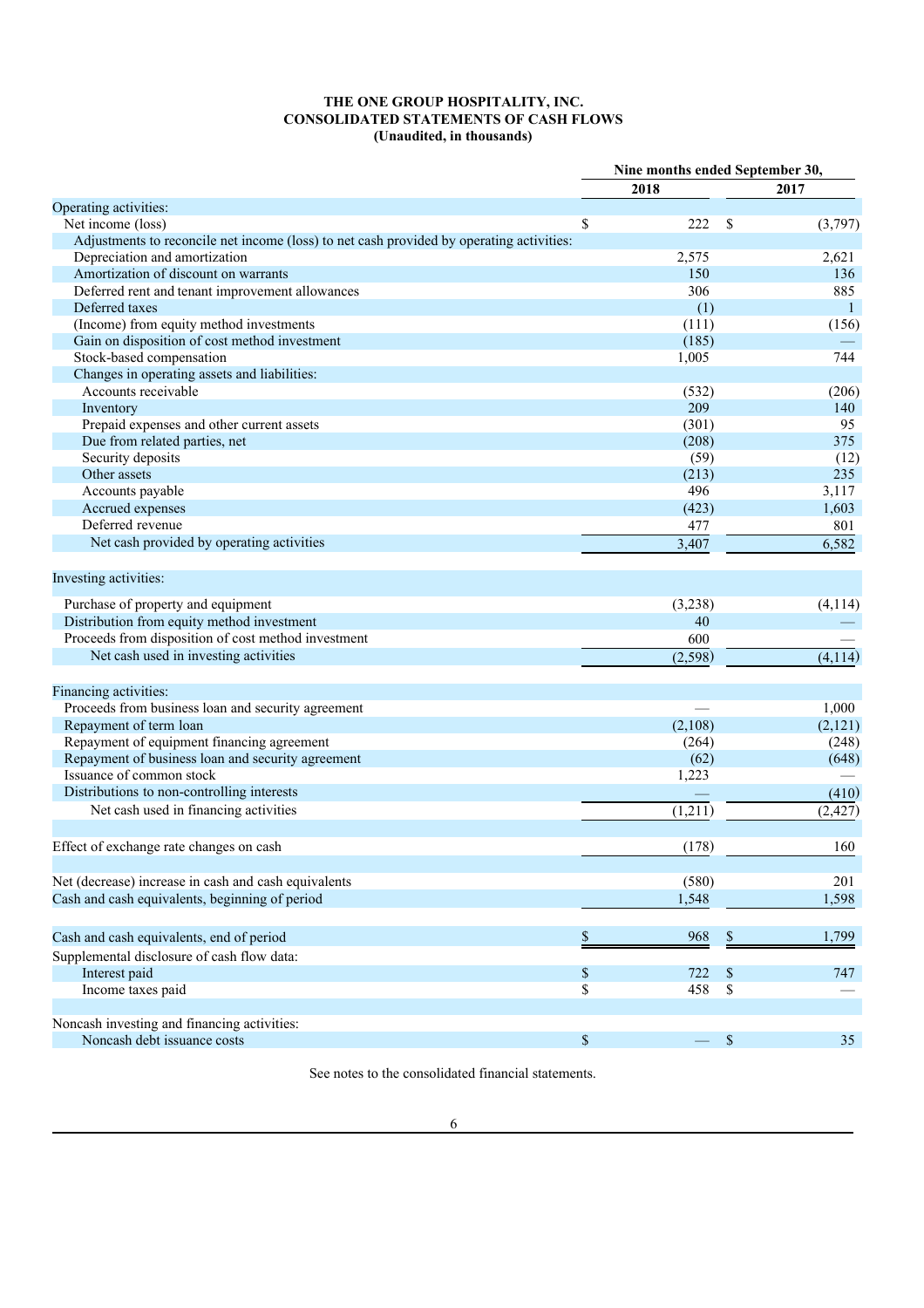## **THE ONE GROUP HOSPITALITY, INC. Notes to Consolidated Financial Statements (Unaudited)**

#### **Note 1 - Basis of presentation**

The accompanying consolidated balance sheet as of December 31, 2017, which has been derived from audited financial statements, and the unaudited consolidated financial statements of The ONE Group Hospitality, Inc. and its subsidiaries (collectively, the "Company") as of and for the three month and nine month periods ended September 30, 2018 have been prepared pursuant to the rules and regulations of the Securities and Exchange Commission ("SEC"). The information furnished in this Form 10-Q reflects all adjustments (consisting only of normal recurring accruals and adjustments), which are, in the Company's opinion, necessary to fairly state the interim operating results for the respective periods.

The Company is a global hospitality company that develops, owns, operates and manages upscale restaurants and lounges. The Company's primary restaurant brand is STK, a multi-unit steakhouse concept that combines a high-energy, social atmosphere with the same quality of food and service as that of a traditional upscale steakhouse. As of September 30, 2018, the Company owns, operates or manages twenty-one venues across seven states and seven countries.

The Company also provides turn-key food and beverage ("F&B") services for hospitality venues including hotels, casinos and other high-end locations. Turn-key F&B services are food and beverage services that can be scaled, customized and implemented by the Company at a particular hospitality venue and customized per the requirements of the client. As of September 30, 2018, under various management agreements, the Company services thirteen venues throughout the United States and Europe.

Certain information and footnote disclosure normally included in annual financial statements prepared in accordance with generally accepted accounting principles in the United States ("GAAP") have been omitted pursuant to SEC rules and regulations. The notes to the consolidated financial statements (unaudited) should be read in conjunction with the notes to the consolidated financial statements contained in the Company's annual report on Form 10-K for the year ended December 31, 2017. The Company believes that the disclosures are sufficient for interim financial reporting purposes. However, these operating results are not necessarily indicative of the results expected for the full year.

Certain prior year amounts have been reclassified to conform to current year presentation in the consolidated financial statements.

## **Note 2 - Liquidity**

As of September 30, 2018, the Company's accumulated deficit was \$31.9 million and the Company's cash and cash equivalents was \$1.0 million. The Company's consolidated financial statements have been prepared and presented on a basis assuming it continues as a going concern. The Company expects to finance its operations, including the costs of opening planned restaurants, for at least the next twelve months following the issuance of its consolidated financial statements through cash provided by operations. Other sources of liquidity could include additional potential issuances of debt or equity securities in public or private financings or warrant or option exercises. While the Company continues to seek capital through a number of means, there can be no assurance that additional financing will be available to it on acceptable terms, if at all. If the Company is unable to access necessary capital to meet its liquidity needs, the Company may have to delay or discontinue the expansion of its business or raise funds on terms that it may consider unfavorable.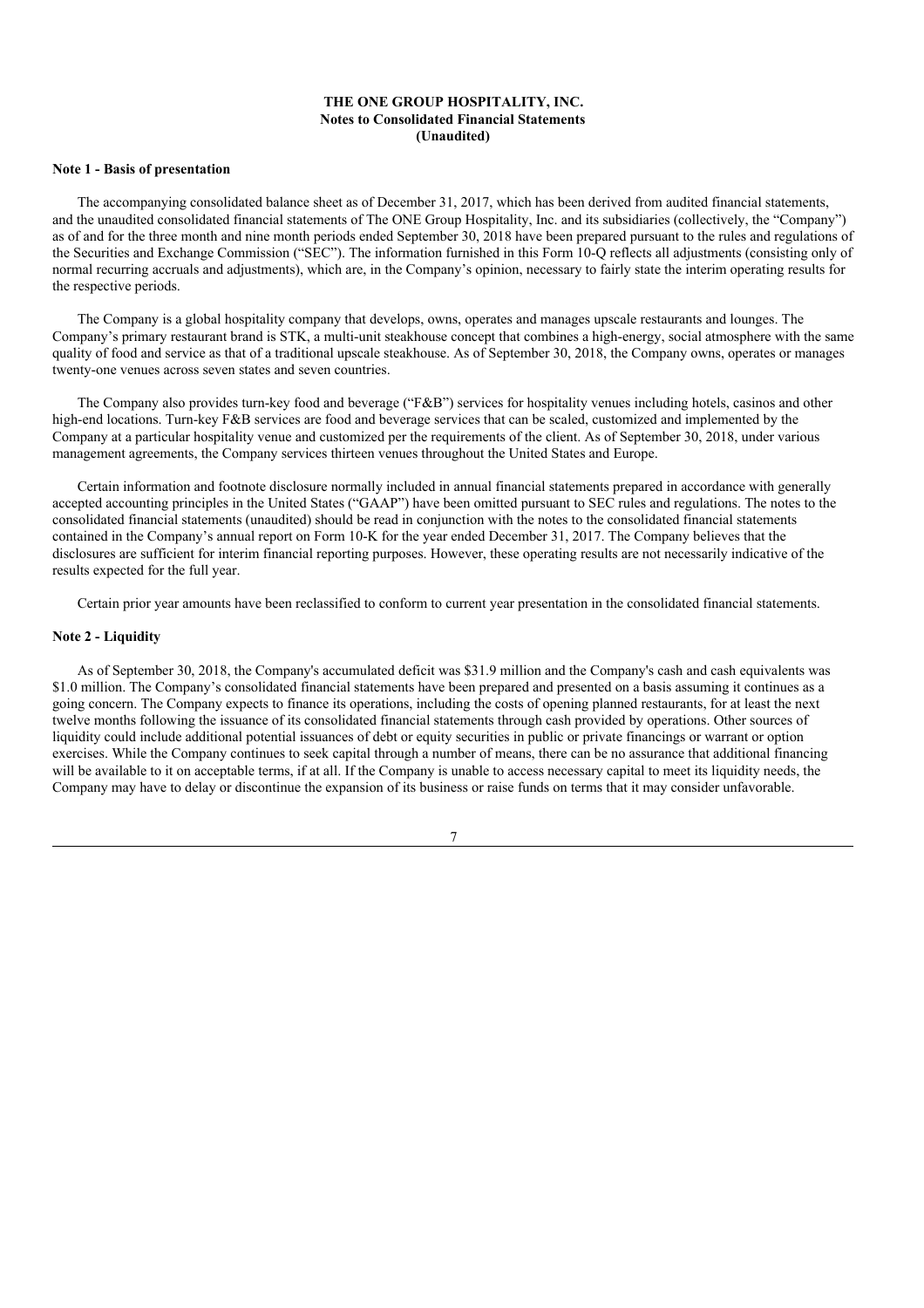#### **Note 3 – Recent Accounting Pronouncements**

In February 2016, the Financial Accounting Standards Board ("FASB") issued Accounting Standard Updated ("ASU") No. 2016-02, "Leases (Topic 842)" ("ASU 2016-02"). ASU 2016-02 requires a lessee to recognize on the balance sheet a liability to make lease payments and a corresponding right-of-use asset. ASU 2016-02 also requires certain disclosures about the amount, timing and uncertainty of cash flows arising from leases. ASU 2016-02 is effective for annual and interim periods beginning after December 15, 2018. Early adoption is permitted. The Company's restaurants operate under lease agreements that provide for material future lease payments. These leases comprise the majority of the Company's material lease agreements. The Company is currently evaluating the effect of this standard but expects the adoption of ASU 2016-02 to have a material effect on its consolidated financial statements by increasing both total assets and total liabilities.

In June 2018, the FASB issued ASU No. 2018-07, "Compensation – Stock Compensation (Topic 718): Improvements to Nonemployee Share-Based Payment Accounting" ("ASU 2018-07"). ASU 2018-07 simplifies the accounting and reporting for share-based payments issued to non-employees by expanding the scope of ASC 718, "Compensation – Stock Compensation", which currently only includes sharebased compensation to employees, to also include share-based payments to nonemployees for goods and services. The amendments in ASU 2018-07 are effective for annual and interim periods beginning after December 15, 2018. The Company is evaluating the effect of this standard on its consolidated financial statements but does not expect the adoption of ASU 2018-07 to be material.

In August 2018, the FASB issued ASU No. 2018-13, "Fair Value Measurement (Topic 820): Disclosure Framework – Changes to the Disclosure Requirements for Fair Value Measurement" ("ASU 2018-13"). ASU 2018-13 eliminates, modifies and adds disclosure requirements for fair value measurements. The amendments in ASU 2018-13 are effective for annual and interim periods beginning after December 15, 2019, with early adoption permitted. The Company is evaluating the effects of ASU 2018-13 on its consolidated financial statements but does not expect the adoption of ASU 2018-13 to be material.

In August 2018, the FASB issued ASU No. 2018-15, "Intangibles – Goodwill and Other – Internal-Use Software (Subtopic 350-40): Customer's Accounting for Implementation Costs Incurred in a Cloud Computing Arrangement that is a Service Contract" ("ASU 2018- 15"). ASU 2018-15 aligns the requirements for capitalizing implementation costs in cloud computing arrangements with the requirements for capitalizing implementation costs incurred to develop or obtain internal-use software. ASU 2018-15 is effective for annual and interim periods beginning after December 15, 2019, with early adoption permitted. Entities can choose to adopt the new guidance prospectively or retrospectively. The Company is currently in the process of evaluating the effects of this pronouncement on its consolidated financial statements.

## **Note 4 - Inventory**

Inventory consists of the following (in thousands) as of:

|           |    | September 30,<br>2018 |   | December 31,<br>2017 |
|-----------|----|-----------------------|---|----------------------|
| Food      | ۰Д | 206                   | S | 246                  |
| Beverages |    | 988                   |   | 1,156                |
| Totals    |    | 1.194                 |   | 1,402                |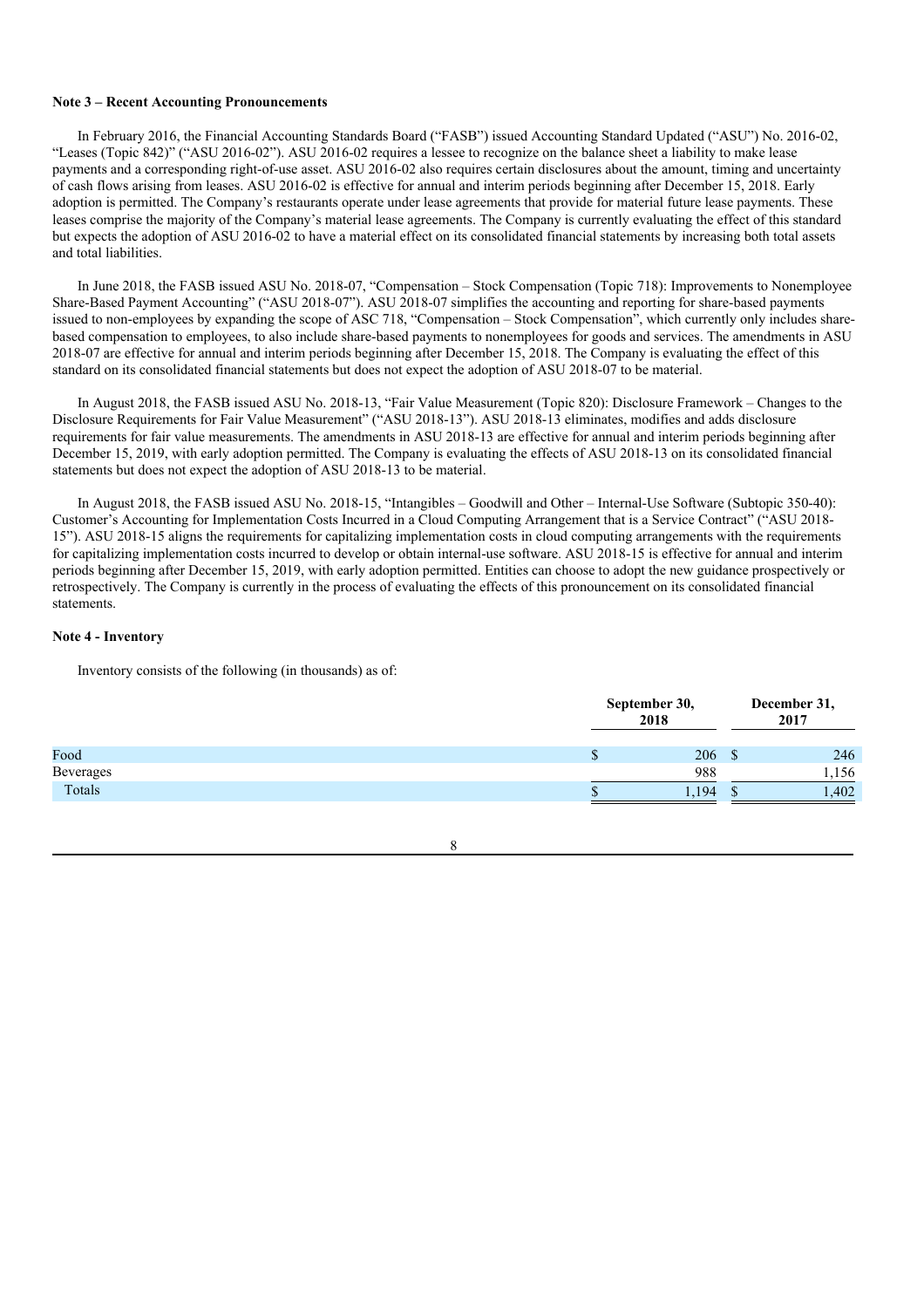#### **Note 5 – Other current assets**

Other current assets consists of the following (in thousands) as of:

|                     | September 30,<br>2018 |        |  | December 31,<br>2017 |
|---------------------|-----------------------|--------|--|----------------------|
| Prepaid taxes       |                       | 276 \$ |  | 255                  |
| Landlord receivable |                       | 258    |  | 258                  |
| Prepaid expenses    |                       | 480    |  | 421                  |
| Insurance           |                       | 217    |  | 90                   |
| Other               |                       | 369    |  | 275                  |
| Totals              |                       | 1,600  |  | 1.299                |

### **Note 6 – Accrued expenses**

Accrued expenses consists of the following (in thousands) as of:

|                                        | September 30,<br>2018 |    | December 31,<br>2017 |
|----------------------------------------|-----------------------|----|----------------------|
| VAT and Sales taxes                    | 624                   | -S | 739                  |
| Payroll and related                    | 1,431                 |    | 847                  |
| Income taxes                           | 267                   |    | 610                  |
| Due to hotels                          | 778                   |    | 1,168                |
| Rent                                   | 1,461                 |    | 1,471                |
| Legal, professional and other services | 1,140                 |    | 1,007                |
| Insurance                              | 152                   |    | 103                  |
| Other                                  | 772                   |    | 1,042                |
| Totals                                 | 6,625                 |    | 6,987                |

## **Note 7 - Related party transactions**

Net amounts due to related parties amounted to \$1.2 million as of September 30, 2018 and \$1.5 million as of December 31, 2017, respectively. The Company has not reserved any related party receivables as of September 30, 2018 and December 31, 2017.

The Company incurred approximately \$0 and \$26,000 for the three months ended September 30, 2018 and 2017, respectively, and approximately \$42,000 and \$0.4 million for the nine months ended September 30, 2018 and 2017, respectively, of legal fees to The Giannuzzi Group, a law firm owned by a former director of the Company who resigned in 2017. The Company also receives rental income for office space subleased to this entity. Rental income of approximately \$50,000 was recorded from this entity for each of the three months ended September 30, 2018 and 2017. Rental income of approximately \$0.2 million was recorded from this entity for each of the nine months ended September 30, 2018, and 2017. Amounts due to related parties, net at September 30, 2018 and December 31, 2017, included approximately \$0.1 million and \$0.3 million, respectively, due to this entity for legal services.

The Company incurred approximately \$44,000 and \$0.5 million for the three months ended September 30, 2018 and 2017, respectively, and approximately \$0.3 million and \$1.6 million for the nine months ended September 30, 2018 and 2017, respectively, for construction services to an entity owned by family members of one of the Company's stockholders, who is also a former employee of the Company. Included in amounts due from related parties, net at September 30, 2018 and December 31, 2017, is a balance due to this entity of approximately \$58,000 and \$27,000, respectively.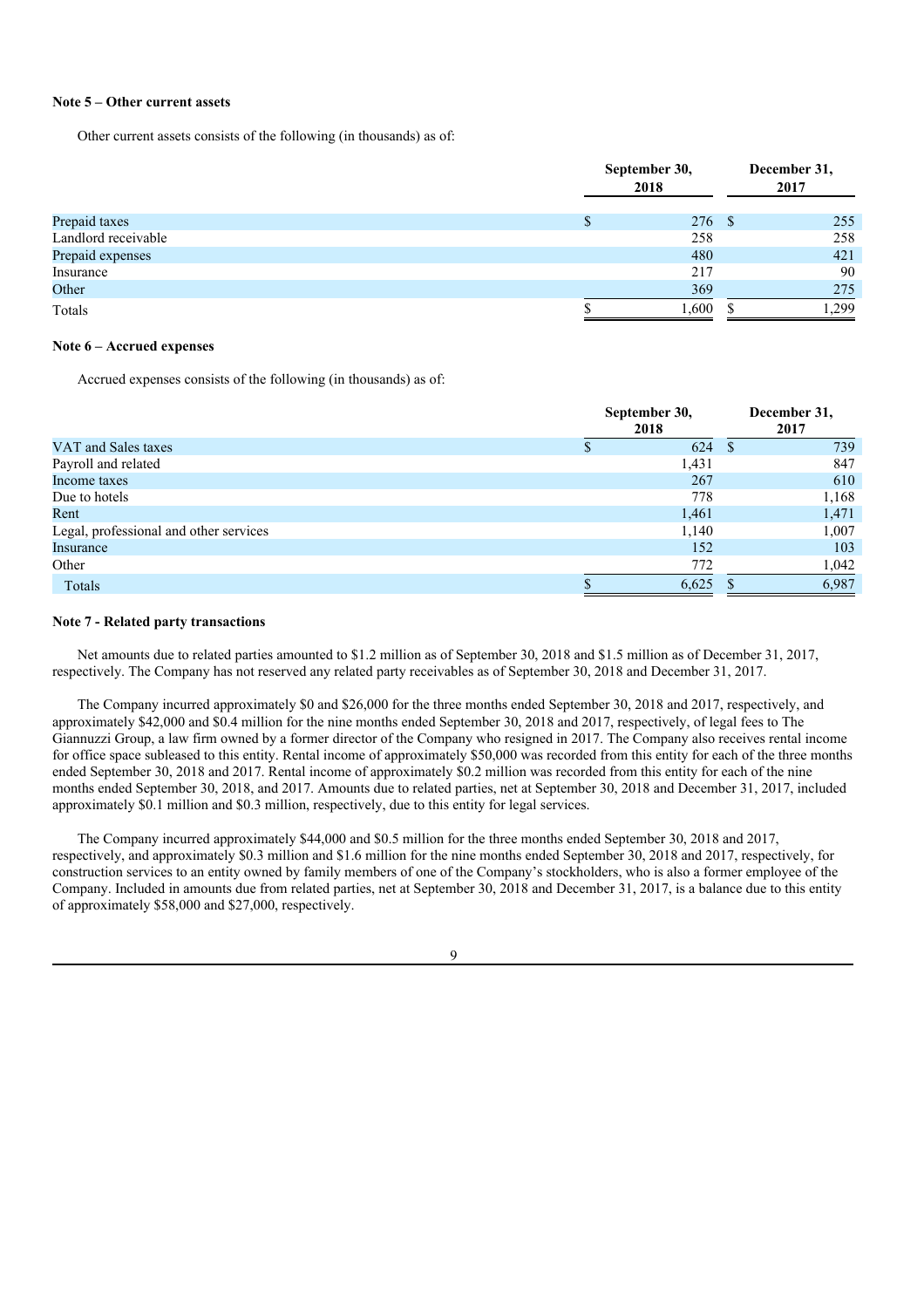During the fourth quarter of 2016, the Company received approximately \$1.2 million in cash advances from the TOG Liquidation Trust (the "Liquidation Trust"). The TOG Liquidation Trust is a trust that was set up in connection with a 2013 merger transaction to hold previously issued and outstanding warrants held by members of the predecessor company. Amounts due to the trust are non-interest bearing and are repayable in 2021 when the trust expires. Included in due to related parties, long term at September 30, 2018 and December 31, 2017 is a balance due to the Liquidation Trust of approximately \$1.2 million.

Please refer to Note 10 for details on other transactions with related parties.

#### **Note 8 – Revenue from contracts with customers**

On January 1, 2018, the Company adopted Accounting Standards Codification Topic 606 – "Revenue from Contracts with Customers" ("ASC 606"), using the modified retrospective method. Results for reporting periods beginning after January 1, 2018 are presented under the new revenue recognition standard, while prior period amounts are not adjusted and continue to be reported under the accounting standards in effect for the prior periods.

The Company recorded a net decrease to opening accumulated deficit of \$0.1 million as of January 1, 2018 due to the cumulative impact of adopting ASC 606, with the impact primarily related to the licensing of our restaurants and the amortization of fees associated with our license agreements. The changes were as follows (in thousands):

|                                     | <b>Balance at</b><br>December 31, 2017 |  | ASC 606<br>Adjustments |  |          |  | <b>Balance at</b><br><b>January 1, 2018</b> |
|-------------------------------------|----------------------------------------|--|------------------------|--|----------|--|---------------------------------------------|
| <b>Liabilities</b>                  |                                        |  |                        |  |          |  |                                             |
| Deferred license revenue, current   | 115S                                   |  | 100                    |  | 215      |  |                                             |
| Deferred license revenue, long-term | 1,222                                  |  | (46)                   |  | 1,176    |  |                                             |
|                                     |                                        |  |                        |  |          |  |                                             |
| <b>Equity</b>                       |                                        |  |                        |  |          |  |                                             |
| Accumulated deficit                 | (31,979)                               |  | (54)                   |  | (32,033) |  |                                             |

Under ASC 606, the Company has determined that the services it provides under its licensing agreements are primarily for initial license fees and upfront fees and do not contain separate and distinct performance obligations from the license right; therefore, these fees will be recognized on a straight-line basis over the term of the license agreement. Under previous guidance, initial license fees were recognized when the related services had been provided, which was generally upon the opening of the restaurant, and upfront fees were recognized on a pro-rata basis as restaurants under the development agreement were opened. These fees will continue to be recorded as a component of management, license and incentive fee revenue on the consolidated statement of operations and comprehensive (loss) income. ASC 606 requires sales-based royalties to continue to be recognized as licensee restaurant sales occur.

The impact of adopting ASC 606 as compared to the previous recognition guidance on our consolidated statement of operations and comprehensive (loss) income was as follows (in thousands):

|                                                |    | For the three months ended September 30, 2018 |            |                                      |                         |      |                                      |  |  |
|------------------------------------------------|----|-----------------------------------------------|------------|--------------------------------------|-------------------------|------|--------------------------------------|--|--|
|                                                |    |                                               |            |                                      | <b>Balances Without</b> |      |                                      |  |  |
|                                                |    | <b>As Reported</b>                            |            | <b>Adoption of</b><br><b>ASC 606</b> |                         |      | <b>Adoption Impact</b><br>of ASC 606 |  |  |
| <b>Revenues</b>                                |    |                                               |            |                                      |                         |      |                                      |  |  |
| Management, license and incentive fee revenues |    | \$                                            | $2,688$ \$ |                                      | 3,014                   | - \$ | (326)                                |  |  |
|                                                |    |                                               |            |                                      |                         |      |                                      |  |  |
| Net (loss) income                              |    | \$                                            | $(209)$ \$ |                                      | 117                     | - \$ | (326)                                |  |  |
|                                                |    |                                               |            |                                      |                         |      |                                      |  |  |
|                                                |    |                                               |            |                                      |                         |      |                                      |  |  |
|                                                | 10 |                                               |            |                                      |                         |      |                                      |  |  |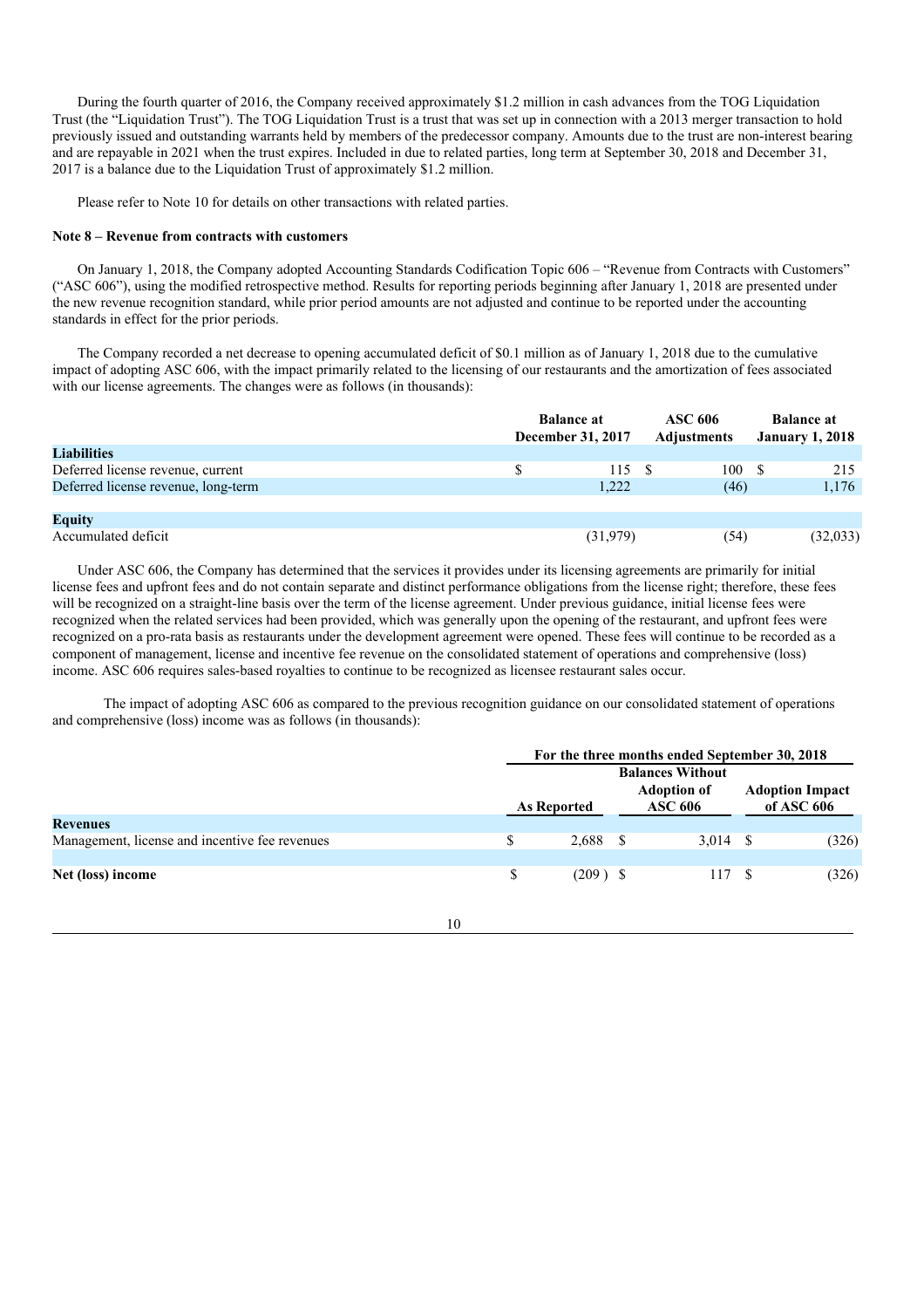|                                                |  | For the nine months ended September 30, 2018 |                                                                 |       |  |                                      |  |  |  |
|------------------------------------------------|--|----------------------------------------------|-----------------------------------------------------------------|-------|--|--------------------------------------|--|--|--|
|                                                |  | As Reported                                  | <b>Balances Without</b><br><b>Adoption of</b><br><b>ASC 606</b> |       |  | <b>Adoption Impact</b><br>of ASC 606 |  |  |  |
| <b>Revenues</b>                                |  |                                              |                                                                 |       |  |                                      |  |  |  |
| Management, license and incentive fee revenues |  | 7.832 \$                                     |                                                                 | 8.101 |  | (269)                                |  |  |  |
|                                                |  |                                              |                                                                 |       |  |                                      |  |  |  |
| Net income                                     |  | 222 \$                                       |                                                                 | 491   |  | (269)                                |  |  |  |

### *Contract balances*

The following table provides information about receivables and contract liabilities (deferred license fees) from contracts with customers (in thousands):

|                       |   | September 30,<br>2018 |  |  |
|-----------------------|---|-----------------------|--|--|
| Receivables $(a)$     |   | 281                   |  |  |
| Deferred license fees | S | .904                  |  |  |

(a) Receivables are included in accounts receivable on the September 30, 2018 consolidated balance sheet.

Significant changes in deferred license fees are as follows (in thousands):

|                                                        | For the                  |
|--------------------------------------------------------|--------------------------|
|                                                        | <b>Nine Months Ended</b> |
|                                                        | September 30, 2018       |
| Deferred license fees - January 1, 2018 <sup>(a)</sup> | 1,391                    |
| Additions to deferred revenue                          | 694                      |
| Revenue recognized during the period                   | (181)                    |
| Deferred license fees - September 30, 2018             | 1.904                    |

## (a) Includes the cumulative effect of adopting ASC 606

The following table reflects the estimated license fees to be recognized in the future related to performance obligations that are unsatisfied as of September 30, 2018 (in thousands):

| Remainder of 2018 <sup>(a)</sup> | œ<br>ъ | 60   |
|----------------------------------|--------|------|
| 2019                             |        | 241  |
| 2020                             |        | 241  |
| 2021                             |        | 241  |
| 2022                             |        | 241  |
| Thereafter                       |        | 880  |
| Total                            | S      | .904 |

(a) Represents license fees expected to be recognized for the remainder of 2018.

## **Note 9 - Stock-based Compensation**

As of September 30, 2018, the Company had 597,608 shares available for issuance under the 2013 Employee, Director and Consultant Equity Incentive Plan (the "2013 Equity Plan").

Stock-based compensation expense for the three months ended September 30, 2018 and 2017 was \$0.3 million and \$0.2 million, respectively, and is included in general and administrative expenses in the consolidated statement of operations and comprehensive (loss) income. Stock-based compensation expense for the nine months ended September 30, 2018 and 2017 was \$1.0 million and \$0.7 million, respectively, and is included in general and administrative expenses in the consolidated statement of operations and comprehensive (loss) income. The Company has not granted any stock options in 2018.

The Company granted 49,179 shares of its common stock to independent members of the Board of Directors (the "Board") in June 2018 as part of their compensation for serving on the Board. The Company recorded the \$0.1 million of expense associated with these grants as a component of stock-based compensation expense.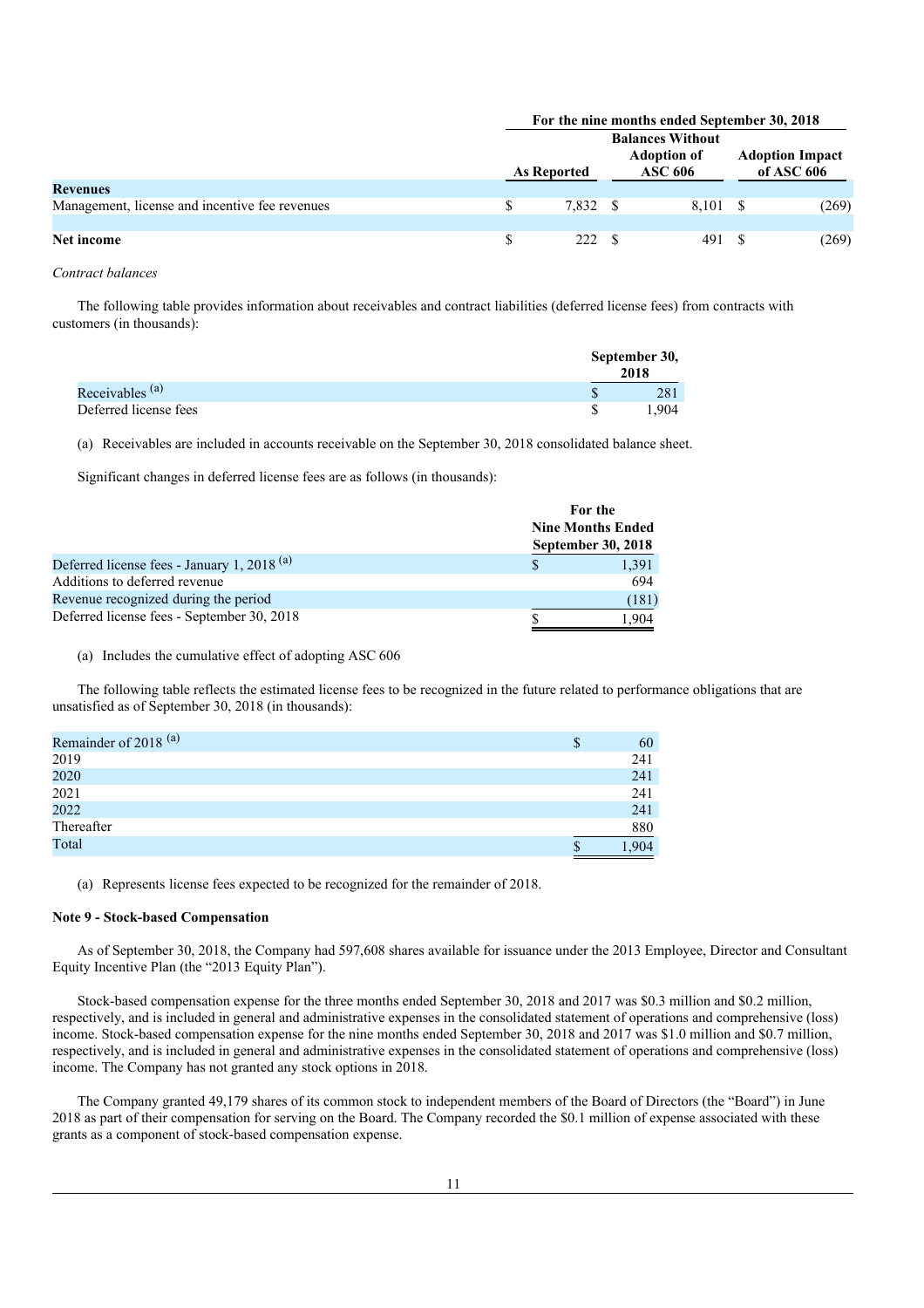## *Stock Option Activity*

Changes in outstanding stock options for 2018 were as follows:

|                                   | Weighted<br>Average<br><b>Exercise</b><br>Price<br><b>Shares</b> |      | Weighted<br>Average<br>Remaining<br>Contractual<br>Life (Years) | <b>Intrinsic</b><br>Value |
|-----------------------------------|------------------------------------------------------------------|------|-----------------------------------------------------------------|---------------------------|
| Outstanding at December 31, 2017  | 2,315,035                                                        | 3.41 |                                                                 |                           |
| 2018 Grants                       |                                                                  |      |                                                                 |                           |
| Exercised                         |                                                                  |      |                                                                 |                           |
| Forfeited                         | (285, 527)                                                       | 4.19 |                                                                 |                           |
| Outstanding at September 30, 2018 | 2,029,508                                                        | 3.30 | $7.13 \quad$                                                    | 1,743,600                 |
| Exercisable at September 30, 2018 | 940,357                                                          | 4.41 | 5.81                                                            | 242,080                   |

A summary of the status of the Company's non-vested stock options as of September 30, 2018 and changes for the nine months then ended is presented below:

|                                         | <b>Shares</b> |    | Weighted<br>Average<br><b>Grant Date</b><br><b>Fair Value</b> |
|-----------------------------------------|---------------|----|---------------------------------------------------------------|
| Non-vested shares at December 31, 2017  | 1,424,651     | S  | 0.99                                                          |
| Granted                                 |               |    |                                                               |
| Vested                                  | (265,000)     |    | 1.27                                                          |
| Forfeited                               | (70, 500)     |    | 1.10                                                          |
| Non-vested shares at September 30, 2018 | 1,089,151     | \$ | 0.92                                                          |

As of September 30, 2018, there are 579,402 options outstanding that vest based on the achievement of Company and individual objectives as set by the Board.

As of September 30, 2018, there is approximately \$1.0 million of total unrecognized compensation cost related to non-vested awards, which will be recognized over a weighted-average period of 2.4 years.

## *Restricted Stock Award Activity*

The fair value of restricted stock awards is determined based upon the closing fair market value of the Company's common stock on the grant date.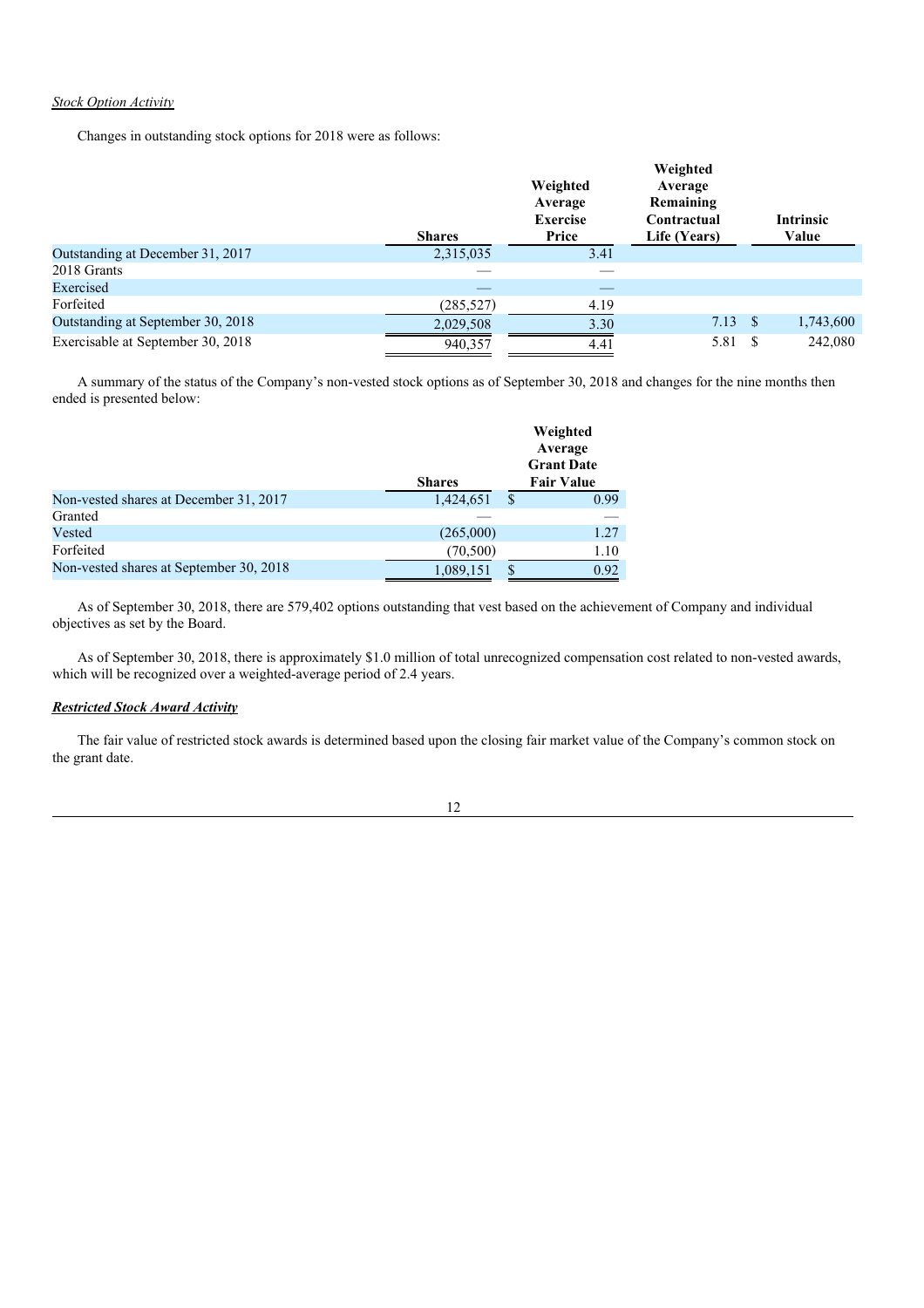A summary of the status of restricted stock awards and changes for the six months ended September 30, 2018 is presented below:

|                                  | <b>Shares</b> | Weighted<br>Average<br><b>Grant Date Per</b><br><b>Share Fair</b><br>Value |
|----------------------------------|---------------|----------------------------------------------------------------------------|
| Non-vested at December 31, 2017  | 985,000       | 2.26<br>- \$                                                               |
| Granted                          | 126,781       | 2.71                                                                       |
| Vested                           | (342, 622)    | 1.85                                                                       |
| Forfeited                        | (15,000)      | 2.73                                                                       |
| Non-vested at September 30, 2018 | 754,159       | 2.51<br>S                                                                  |

As of September 30, 2018, 150,000 restricted shares subject to performance-based vesting were still outstanding. As of September 30, 2018, the Company had approximately \$1.9 million of total unrecognized compensation costs related to restricted stock awards, which will be recognized over a weighted average period of 2.5 years.

## **Note 10 – Nonconsolidated variable interest entities**

As of September 30, 2018 and December 31, 2017, the Company owned interests in the following companies, which directly or indirectly operate restaurants:

- · 31.24% interest in Bagatelle NY LA Investors, LLC ("Bagatelle Investors")
- · 51.13% interest in Bagatelle Little West 12th, LLC ("Bagatelle NY")
- · 10.00% interest in One 29 Park, LLC ("One 29 Park") as of December 31, 2017 (0% as of September 30, 2018)

Bagatelle Investors is a holding company that has an interest in Bagatelle NY. Both entities were formed in 2011. The Company accounts for its investments in these entities under the equity method of accounting based on management's assessment that although it is not the primary beneficiary of these entities because it does not have the power to direct their day to day activities, the Company is able to exercise influence over these entities. The Company has provided no additional types of support to these entities than what is contractually required.

One 29 Park, formed in 2009, operates a restaurant and manages the rooftop of a hotel located in New York, NY. Until the fourth quarter of 2017, the Company accounted for its investment in One 29 Park under the equity method of accounting based on management's assessment that the Company had significant influence over One 29 Park's operations. In the fourth quarter of 2017, the majority ownership of One 29 Park changed. As a result of this ownership change, the Company believed that it no longer had significant influence over the operations of One 29 Park, and subsequently began accounting for its investment in One 29 Park under the cost method of accounting. In March 2018, the Company sold its 10% interest in One 29 Park to the new ownership group for \$0.6 million and recorded a gain of \$0.2 million on the sale as a component of "other expenses, net" on the consolidated statement of operations and comprehensive (loss) income.

At September 30, 2018 and December 31, 2017, the carrying values of these investments were (in thousands):

|                            | September 30,<br>2018 | December 31,<br>2017 |  |  |
|----------------------------|-----------------------|----------------------|--|--|
| <b>Bagatelle Investors</b> | 47<br>D               | 33                   |  |  |
| <b>Bagatelle NY</b>        | 2,565                 | 2,509                |  |  |
| One 29 Park                | __                    | 415                  |  |  |
| Totals                     | 2.612                 | 2.957                |  |  |

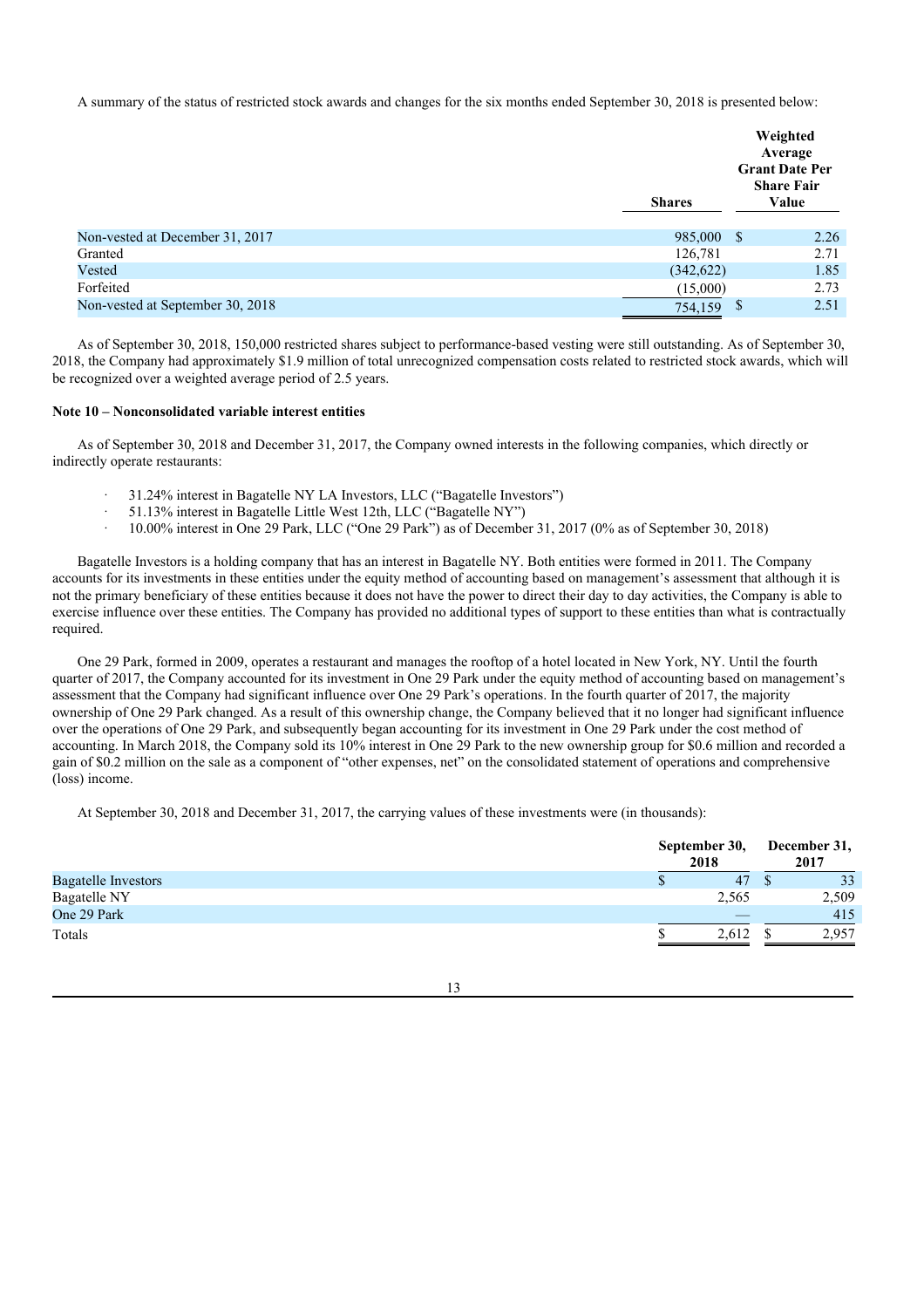|                                          | <b>Three Months Ended</b><br>September 30. |      |            | <b>Nine Months Ended</b><br>September 30. |  |       |
|------------------------------------------|--------------------------------------------|------|------------|-------------------------------------------|--|-------|
|                                          | 2018                                       | 2017 |            | 2018                                      |  | 2017  |
| Equity in (income) of investee companies | $\qquad \qquad - \qquad$                   |      | $(264)$ \$ |                                           |  | (156) |

The Company has entered into a management agreement with Bagatelle NY. Under this agreement, the Company recorded management fee revenue of approximately \$42,000 and \$47,000 for the three months ended September 30, 2018 and 2017, respectively, and \$0.2 million and \$0.1 million for the nine months ended September 30, 2018 and 2017, respectively. The Company also receives rental income from Bagatelle NY for restaurant space that it subleases to Bagatelle NY. Rental income of \$0.1 million was recorded from this entity for each of the three months ended September 30, 2018 and 2017, respectively and \$0.4 million was recorded from this entity for each of the nine months ended September 30, 2018 and 2017. The Company has provided no additional types of support to Bagatelle NY than what is contractually required.

The Company has also entered into a management agreement with One 29 Park. Under this agreement, the Company recorded management fee revenue of \$0.1 million and \$0.1 million for the three months ended September 30, 2018 and 2017, respectively and \$0.3 million and \$0.3 million for the six months ended September 30, 2018 and 2017, respectively. The management agreement with One 29 Park terminated on September 30, 2018.

Net receivables of \$0.2 million and \$0.1 million from Bagatelle NY and One 29 Park are included in due to related parties, net on the September 30, 2018 and December 31, 2017 consolidated balance sheets, respectively. These amounts, combined with the Company's equity in each of these investments, represent the Company's maximum exposure to loss.

## **Note 11 – Income taxes**

The Company's effective income tax rate was 66.7% for the nine months ended September 30, 2018, compared to -11.0% for the nine months ended September 30, 2017. The Company's projected annual effective tax rate differs from the statutory U.S. tax rate of 21% primarily for the following reasons: 1) availability of U.S. carryforward NOLs, which results in no federal or state taxes; 2) a full valuation allowance on the U.S. net deferred tax asset; 3) taxes owed in foreign jurisdictions such as the United Kingdom, Canada and Italy; and 4) New York City taxes owed.

In December 2017, the Tax Cuts and Jobs Act (the "TCJA") was enacted. The TCJA included:

- · A one-time tax on the deemed repatriation of post-1986 untaxed foreign earnings and profits ("E&P");
- · A reduction in the corporate tax rate from 35% to 21% for tax years beginning after December 31, 2017;
- · The introduction of a new U.S. tax on certain off-shore earnings referred to as Global Intangible Low-Taxed Income ("GILTI") at an effective tax rate of 10.5% for tax years beginning after December 31, 2017 (increasing to 13.125% for tax years beginning after December 31, 2025) partially offset by foreign tax credits; and
- · Introduction of a territorial tax system beginning in 2018 by providing for a 100% dividend received deduction on certain qualified dividends from foreign subsidiaries.

In the fourth quarter of 2017, the Company recorded an adjustment of \$2.9 million to revalue its net deferred tax asset based on a 21% corporate tax rate, which was entirely offset by a reduction in the Company's valuation allowance. Additionally, the Company recorded a provisional amount of \$1.9 million to account for the deemed repatriation of E&P. Due to the complexities involved in accounting for the enactment of the TCJA, SEC Staff Accounting Bulletin 118 allows companies to record provisional estimates of the impacts of the TCJA during a measurement period of up to one year from the enactment date. For its 2017 tax return, the Company conducted a comprehensive E&P analysis which reported a \$1.4 million deemed repatriation of E&P. The adjustment to the provisional amount has been included in the tax provision for continuing operations in 2018. The impact of recording the finalized E&P is zero given the Company's foreign tax credits, net operating loss carryforward and a full valuation allowance on domestic net deferred tax assets.

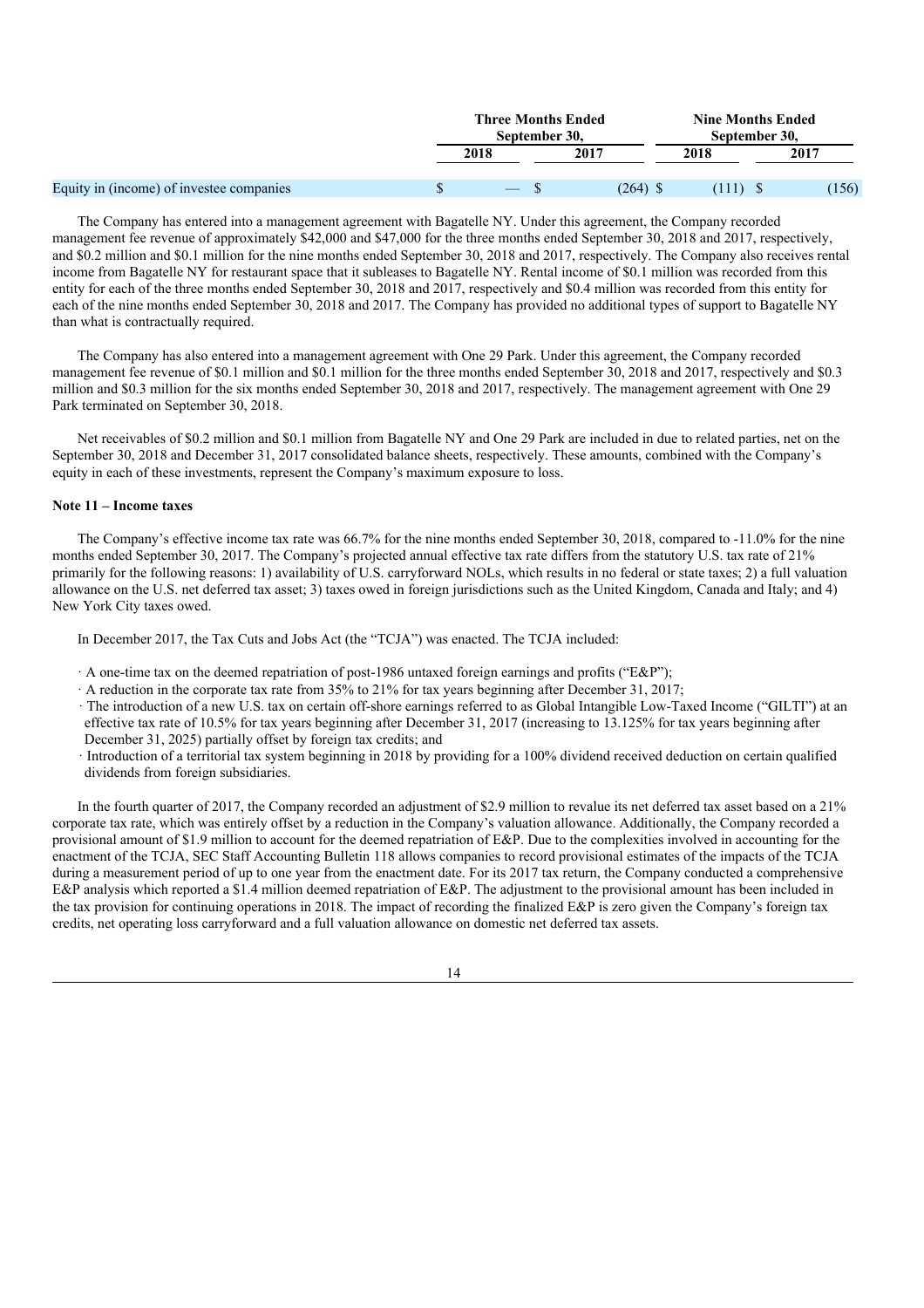FASB Staff Q&A, Topic 740 No. 5, Accounting for Global Intangible Low-Taxed Income, states that an entity can elect to either recognize deferred taxes for temporary differences expected to reverse as GILTI in future years or provide for the tax expense related to GILTI resulting from those items in the year the tax is incurred. The Company has elected to recognize the resulting tax on GILTI as an expense in the period the tax is incurred and expects to incur no tax for the year ended December 31, 2018 due to the availability of foreign tax credits and net operating losses.

### **Note 12 – (Loss) earnings per share**

Basic earnings (loss) per share is computed using the weighted average number of common shares outstanding during the applicable period. Diluted earnings (loss) per share is computed using the weighted average number of common shares outstanding during the period, plus the dilutive effect of potential common stock. Potential common stock consists of shares issuable pursuant to stock options, warrants and restricted share units.

|                                                                           |              | <b>Three Months Ended</b><br>September 30, |      |                                                                         | <b>Nine Months Ended</b><br>September 30, |            |  |              |  |  |
|---------------------------------------------------------------------------|--------------|--------------------------------------------|------|-------------------------------------------------------------------------|-------------------------------------------|------------|--|--------------|--|--|
|                                                                           | 2017<br>2018 |                                            | 2018 |                                                                         |                                           | 2017       |  |              |  |  |
|                                                                           |              |                                            |      | (in thousands, except earnings per share and related share information) |                                           |            |  |              |  |  |
| Net (loss) income attributable to The ONE Group<br>Hospitality, Inc.      |              | $(305)$ \$                                 |      | $(1,166)$ \$                                                            |                                           | 106        |  | (3,868)      |  |  |
| Basic weighted average shares outstanding                                 |              | 27,751,632                                 |      | 25,228,288                                                              |                                           | 27,437,269 |  | 25, 141, 933 |  |  |
| Dilutive effect of stock options, warrants and restricted share<br>units  |              |                                            |      |                                                                         |                                           | 62,376     |  |              |  |  |
| Diluted weighted average shares outstanding                               |              | 27,751,632                                 |      | 25,228,288                                                              |                                           | 27,499,645 |  | 25, 141, 933 |  |  |
|                                                                           |              |                                            |      |                                                                         |                                           |            |  |              |  |  |
| Net (loss) income available to common stockholders per<br>share - Basic   |              | $(0.01)$ \$                                |      | $(0.05)$ \$                                                             |                                           | $0.00\,$   |  | (0.15)       |  |  |
| Net (loss) income available to common stockholders per<br>share - Diluted |              | $(0.01)$ \$                                |      | $(0.05)$ \$                                                             |                                           | 0.00       |  | (0.15)       |  |  |

For the three and nine months ended September 30, 2017 and for the three months ended September 30, 2018, all equivalent shares underlying options, warrants and restricted share units were excluded from the calculation of diluted earnings per share as the Company was in a net loss position. For the nine months ended September 30, 2018, 1.9 million stock options, warrants and restricted share units were determined to be anti-dilutive and were therefore excluded from the calculation of diluted earnings per share. Basic and diluted earnings per share for discontinued operations was \$0.00 for each of the three and nine months ended September 30, 2018 and 2017.

Net loss per share amounts for continuing operations and discontinued operations are computed independently. As a result, the sum of per share amounts may not equal the total.

#### **Note 13 – Litigation**

The Company is subject to claims and legal actions in the ordinary course of business, including claims by or against its licensees, employees, former employees and others. The Company does not believe any currently pending or threatened matter would have a material adverse effect on its business, results of operations or financial condition.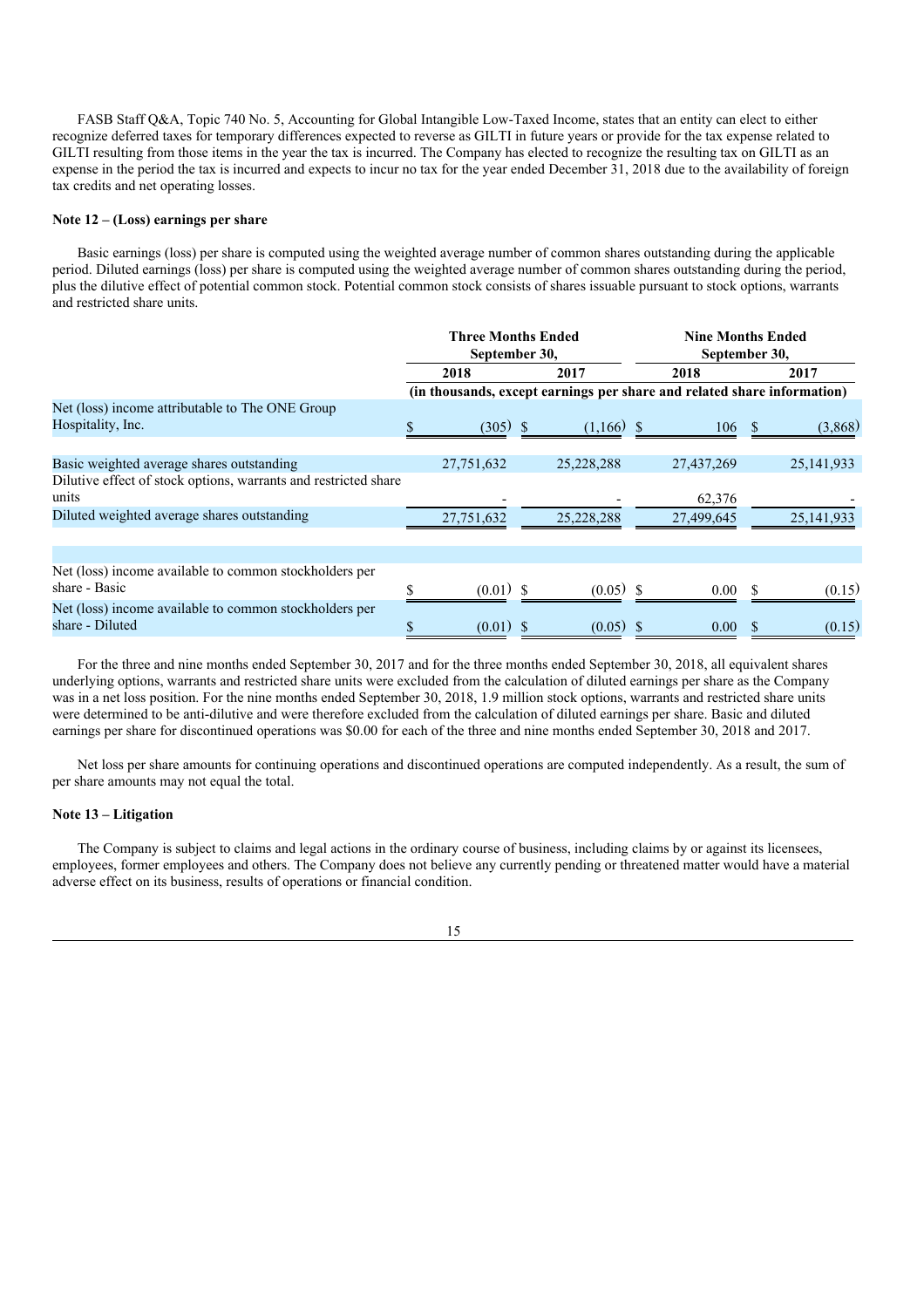## **Note 14 – Segment reporting**

The Company's Chief Executive Officer ("CEO"), who began serving as the Company's CEO on October 30, 2017 and has been deemed the Company's Chief Operating Decision Maker, manages the business and allocates resources via a combination of restaurant sales reports and segment profit information (which is defined as revenues less operating expenses) related to the Company's three sources of revenue, which are presented in their entirety within the consolidated statements of operations and comprehensive (loss) income. Beginning with the period ended December 31, 2017, the Company revised its segments to align with how it manages the business. Prior period segments have been restated to conform to the current segment presentation (in thousands):

|                                           |               | <b>Three Months Ended</b> |             |               | <b>Nine Months Ended</b> |        |               |         |
|-------------------------------------------|---------------|---------------------------|-------------|---------------|--------------------------|--------|---------------|---------|
|                                           | September 30, |                           |             | September 30, |                          |        |               |         |
|                                           |               | 2018                      |             | 2017          |                          | 2018   |               | 2017    |
| Revenues:                                 |               |                           |             |               |                          |        |               |         |
| Owned restaurants                         | \$            | 15,312                    | \$          | 13,189        | <sup>\$</sup>            | 45,908 | <sup>\$</sup> | 42,100  |
| Owned food, beverage and other operations |               | 1,960                     |             | 2,144         |                          | 6,048  |               | 8,460   |
| Managed and licensed operations           |               | 2,688                     |             | 2,479         |                          | 7,832  |               | 7,577   |
|                                           |               | 19,960                    | $\mathbf S$ | 17,812        | <sup>\$</sup>            | 59,788 | <sup>\$</sup> | 58,137  |
|                                           |               |                           |             |               |                          |        |               |         |
| <b>Segment Profits:</b>                   |               |                           |             |               |                          |        |               |         |
| Owned restaurants                         | \$            | 1,483                     | \$          | 842           | <sup>\$</sup>            | 5,231  | S             | 3,262   |
| Owned food, beverage and other operations |               | (108)                     |             | 100           |                          | 266    |               | 1,164   |
| Managed and licensed operations           |               | 2,688                     |             | 2,479         |                          | 7,832  |               | 7,577   |
| Total segment profit                      |               | 4,063                     |             | 3,421         |                          | 13,329 |               | 12,003  |
|                                           |               |                           |             |               |                          |        |               |         |
| General and administrative                |               | 2,266                     |             | 2,267         |                          | 7,937  |               | 8,479   |
| Depreciation and amortization             |               | 896                       |             | 950           |                          | 2,575  |               | 2,621   |
| Interest expense, net of interest income  |               | 294                       |             | 325           |                          | 902    |               | 804     |
| Equity in income of investee companies    |               |                           |             | (264)         |                          | (111)  |               | (156)   |
| Other, net                                |               | 565                       |             | 977           |                          | 1,359  |               | 3,581   |
|                                           |               |                           |             |               |                          |        |               |         |
| Income (loss) from continuing operations  |               |                           |             |               |                          |        |               |         |
| before provision for income taxes         |               | 42                        |             | (834)         |                          | 667    |               | (3,326) |

|                                            | September 30,<br>2018 |        |  | December 31,<br>2017 |  |  |
|--------------------------------------------|-----------------------|--------|--|----------------------|--|--|
| <b>Total assets:</b>                       |                       |        |  |                      |  |  |
| Owned restaurants                          |                       | 41,025 |  | 40,570               |  |  |
| Owned food, beverage and other operations* |                       | 7.067  |  | 7,385                |  |  |
| Managed and licensed operations            |                       | 5.675  |  | 5,060                |  |  |
| Total                                      |                       | 53,767 |  | 53,015               |  |  |

\* Includes corporate assets

|                                              | <b>Nine Months Ended</b><br>September 30, |       |
|----------------------------------------------|-------------------------------------------|-------|
|                                              | 2018                                      | 2017  |
| <b>Capital asset additions:</b>              |                                           |       |
| Owned restaurants                            | 2,792                                     | 3,382 |
| Owned food, beverage and other operations ** | 446                                       | 732   |
| Managed and licensed operations              | $\overline{ }$                            |       |
| Total                                        | 3,238                                     | 4.114 |
| ** Includes corporate asset additions        |                                           |       |

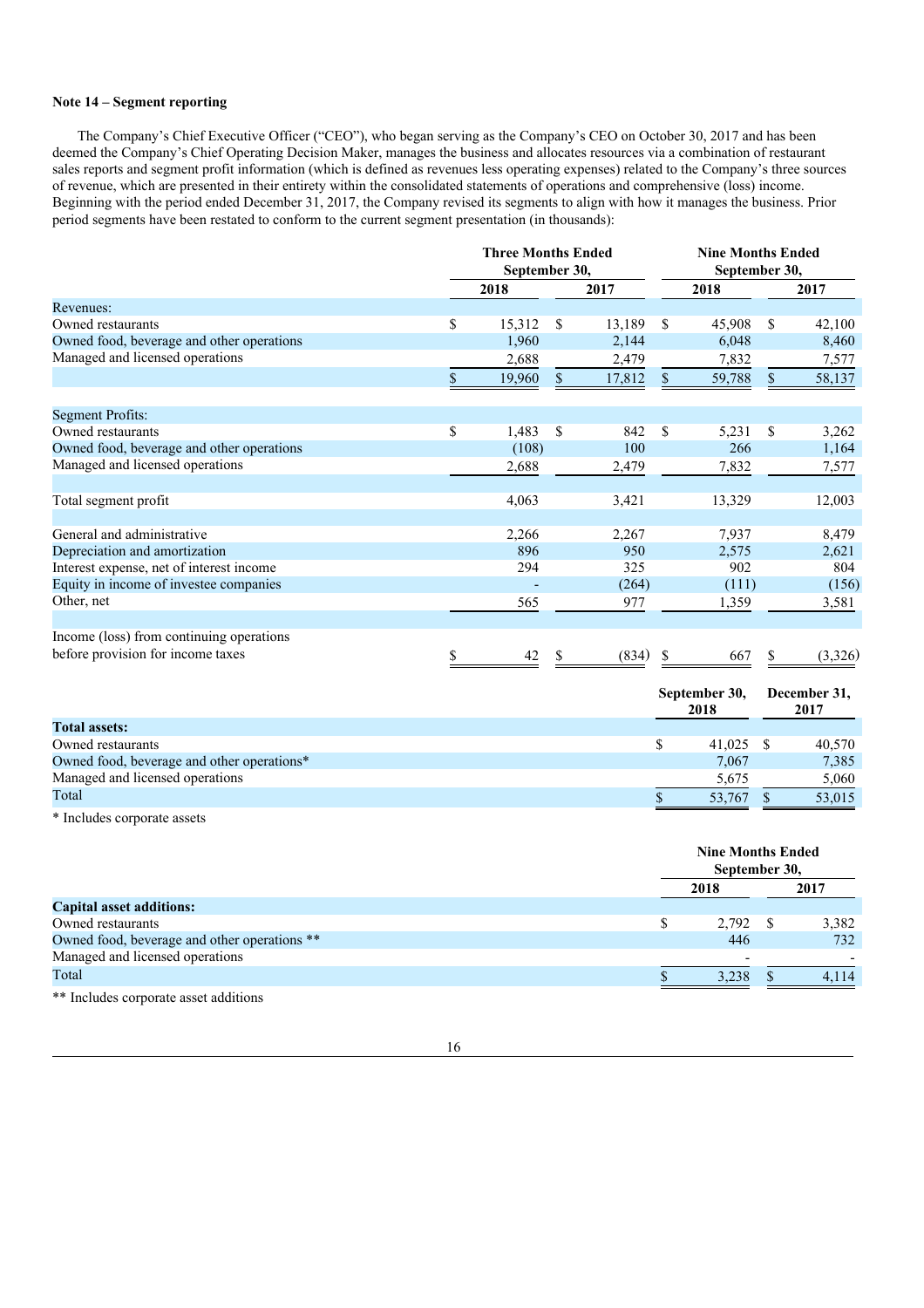## **Note 15 – Geographic information**

The following table contains certain financial information by geographic location for the periods indicated (in thousands):

|                                           | <b>Three Months Ended</b><br>September 30, |                          |    | <b>Nine Months Ended</b><br>September 30, |               |                          |   |        |
|-------------------------------------------|--------------------------------------------|--------------------------|----|-------------------------------------------|---------------|--------------------------|---|--------|
|                                           |                                            | 2018                     |    | 2017                                      |               | 2018                     |   | 2017   |
| Revenues                                  |                                            |                          |    |                                           |               |                          |   |        |
| <b>United States:</b>                     |                                            |                          |    |                                           |               |                          |   |        |
| Owned restaurants                         | \$                                         | 15,312                   | S  | 13,189                                    | -S            | 45,908                   | S | 42,100 |
| Owned food, beverage and other operations |                                            | 1,960                    |    | 2,144                                     |               | 6,048                    |   | 8,460  |
| Managed and licensed operations           |                                            | 1,469                    |    | 1,330                                     |               | 4,797                    |   | 4,521  |
| <b>Total United States revenues</b>       |                                            | 18,741                   |    | 16,663                                    |               | 56,753                   |   | 55,081 |
| Foreign:                                  |                                            |                          |    |                                           |               |                          |   |        |
| Owned restaurants                         | \$                                         | $\overline{\phantom{0}}$ | \$ | $\sim$                                    | S             | $\overline{\phantom{a}}$ | S |        |
| Owned food, beverage and other operations |                                            |                          |    |                                           |               |                          |   |        |
| Managed and licensed operations           |                                            | 1,219                    |    | 1,149                                     |               | 3,035                    |   | 3,056  |
| Total foreign revenues                    |                                            | 1,219                    | S  | 1,149                                     | S.            | 3,035                    |   | 3,056  |
| Total revenues                            |                                            | 19,960                   | \$ | 17,812                                    | <sup>\$</sup> | 59,788                   |   | 58,137 |

|                                           | September 30, |                                           |
|-------------------------------------------|---------------|-------------------------------------------|
|                                           | 2018          | December 31, 2017                         |
| Long-lived Assets                         |               |                                           |
|                                           |               |                                           |
| <b>United States:</b>                     |               |                                           |
| Owned restaurants                         | \$            | 38,215 \$<br>37,907                       |
| Owned food, beverage and other operations |               | 5,164<br>5,088                            |
| Managed and licensed operations           |               | 84<br>109                                 |
| Total United States long-lived assets     |               | 43,104<br>43,463                          |
|                                           |               |                                           |
| Foreign:                                  |               |                                           |
| Owned restaurants                         | \$            | <sup>\$</sup><br>$\overline{\phantom{0}}$ |
| Owned food, beverage and other operations |               | 83                                        |
| Managed and licensed operations           |               | 148<br>303                                |
| Total foreign long-lived assets           |               | 386<br>148<br>\$                          |
|                                           |               |                                           |
| Total long-lived assets                   |               | 43,252<br>43,849                          |
|                                           |               |                                           |

## **Note 16 – Stockholders' Equity**

On July 18, 2018, an investor of the Company exercised 250,000 warrants to purchase shares of the Company's common stock at an exercise price of \$1.63 per share. The Company received proceeds of \$0.4 million in connection with this transaction.

On September 13, 2018, an investor of the Company exercised 500,000 warrants to purchase shares of the Company's common stock at an exercise price of \$1.63 per share. The Company received proceeds of \$0.8 million in connection with this transaction.

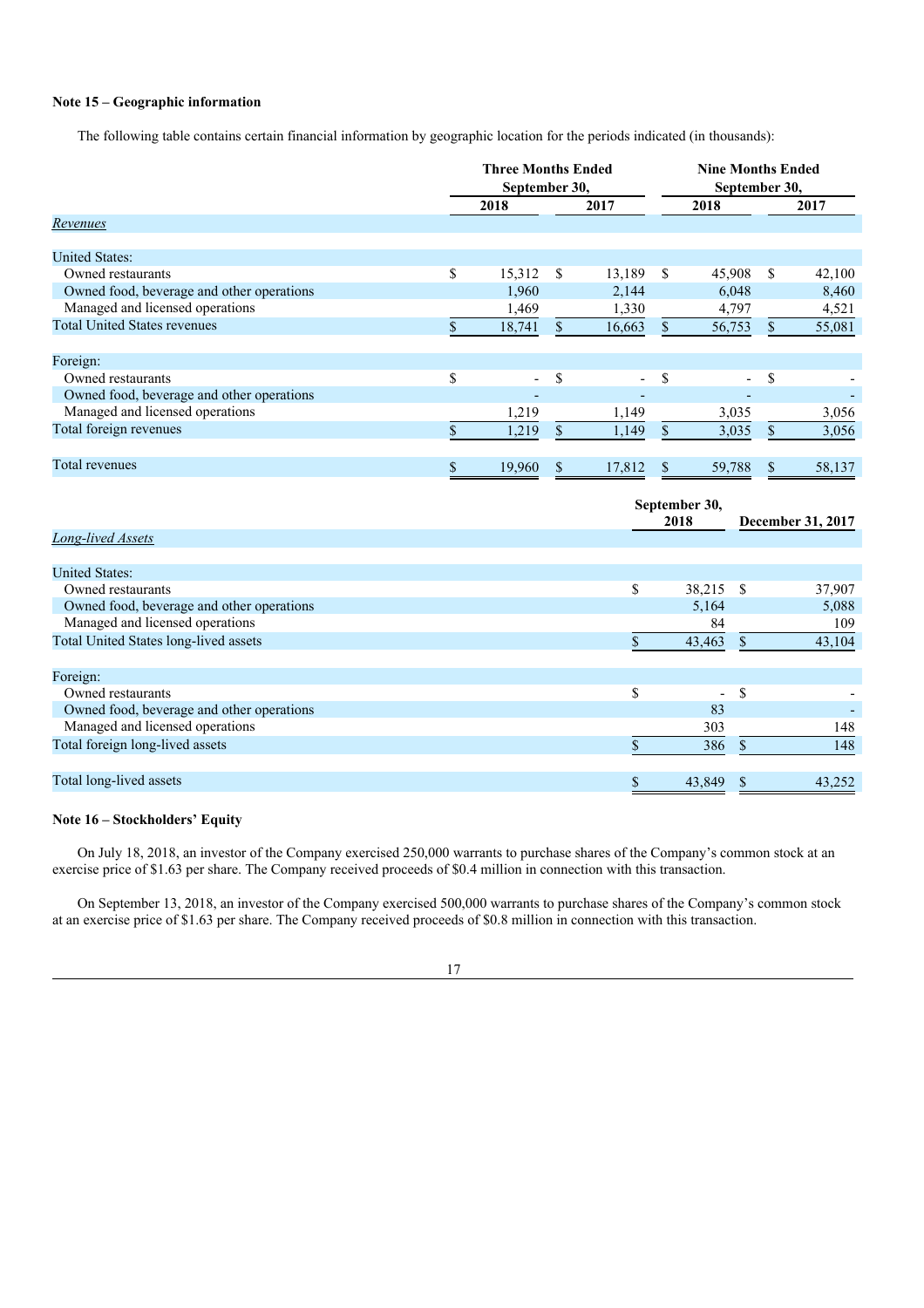#### **Item 2. Management's Discussion and Analysis of Financial Condition and Results of Operations**

This Quarterly Report on Form 10-Q and certain information incorporated herein by reference contains forward-looking statements within the meaning of Section 21E of the Securities Exchange Act of 1934, as amended (the "Exchange Act") and Section 27A of the Securities Act of 1933, as amended (the "Securities Act"). Forward-looking statements, which are intended to speak only as of the date thereof, involve risks and uncertainties that may cause our actual results, performance or achievements to be materially different from any future performance or achievements expressed or implied by these forward-looking statements. Factors that might cause actual events or results to differ materially from those indicated by these forward-looking statements include matters such as general economic conditions. consumer preferences and spending, costs, competition, new product execution, restaurant openings or closings, operating margins, the availability of acceptable real estate locations, the sufficiency of our cash balances and cash generated from operating and financing activities for our future liquidity and capital resource needs, growth of licensing, the impact on our business as a result of Federal and/or State legislation, future litigation and other matters. Forward looking statements are generally accompanied by words such as: "believes," "anticipates," "plans," "intends," "estimates," "predicts," "targets," "expects," "contemplates" and similar expressions that convey the uncertainty of future events or outcomes. These risks and uncertainties include, but are not limited to, the risk factors described in our annual report on Form 10-K for the fiscal year ended December 31, 2017. We do not undertake any obligation to update or revise any forward-looking statements to reflect events or circumstances after the date of this report or to reflect the occurrence of unanticipated *events, except as required under applicable law.*

## **General**

This information should be read in conjunction with the consolidated financial statements and the notes included in Item 1 of Part I of this Quarterly Report on Form 10-Q and the audited consolidated financial statements and notes, and Management's Discussion and Analysis of Financial Condition and Results of Operations, contained in the Company's Annual Report on Form 10-K for the fiscal year ended December 31, 2017 (the "2017 Form 10-K").

As used in this report, the terms "company," "we," "our," or "us," refer to The One Group Hospitality, Inc. and its consolidated subsidiaries, taken as a whole, unless the context otherwise indicates.

### **Overview**

The ONE Group Hospitality, Inc., a Delaware corporation, develops, owns and operates, or licenses upscale, high-energy restaurants and lounges and provides turn-key food and beverage services for hospitality venues including hotels, casinos and other high-end locations globally. We define turn-key food and beverage ("F&B") services as those services that can be scaled and implemented by us at a particular hospitality venue and customized for our clients.

We were established with the vision of becoming a global market leader in the hospitality industry by melding high-quality service, ambiance and cuisine into one great experience. Our primary restaurant brand is STK, a multi-unit steakhouse concept that combines a high-energy, social atmosphere with the quality and service of a traditional upscale steakhouse.

Our F&B hospitality management services include developing, managing and operating restaurants, bars, rooftop lounges, pools, banqueting and catering facilities, private dining rooms, room service and mini bars tailored to the specific needs of high-end hotels and casinos. Our F&B hospitality clients operate global hospitality brands such as the W Hotel, Cosmopolitan Hotel, Hippodrome Casino, Hyatt and ME Hotels. These locations are typically operated under management agreements under which we earn a management fee based on revenue and an incentive fee based on profitability of the underlying operations.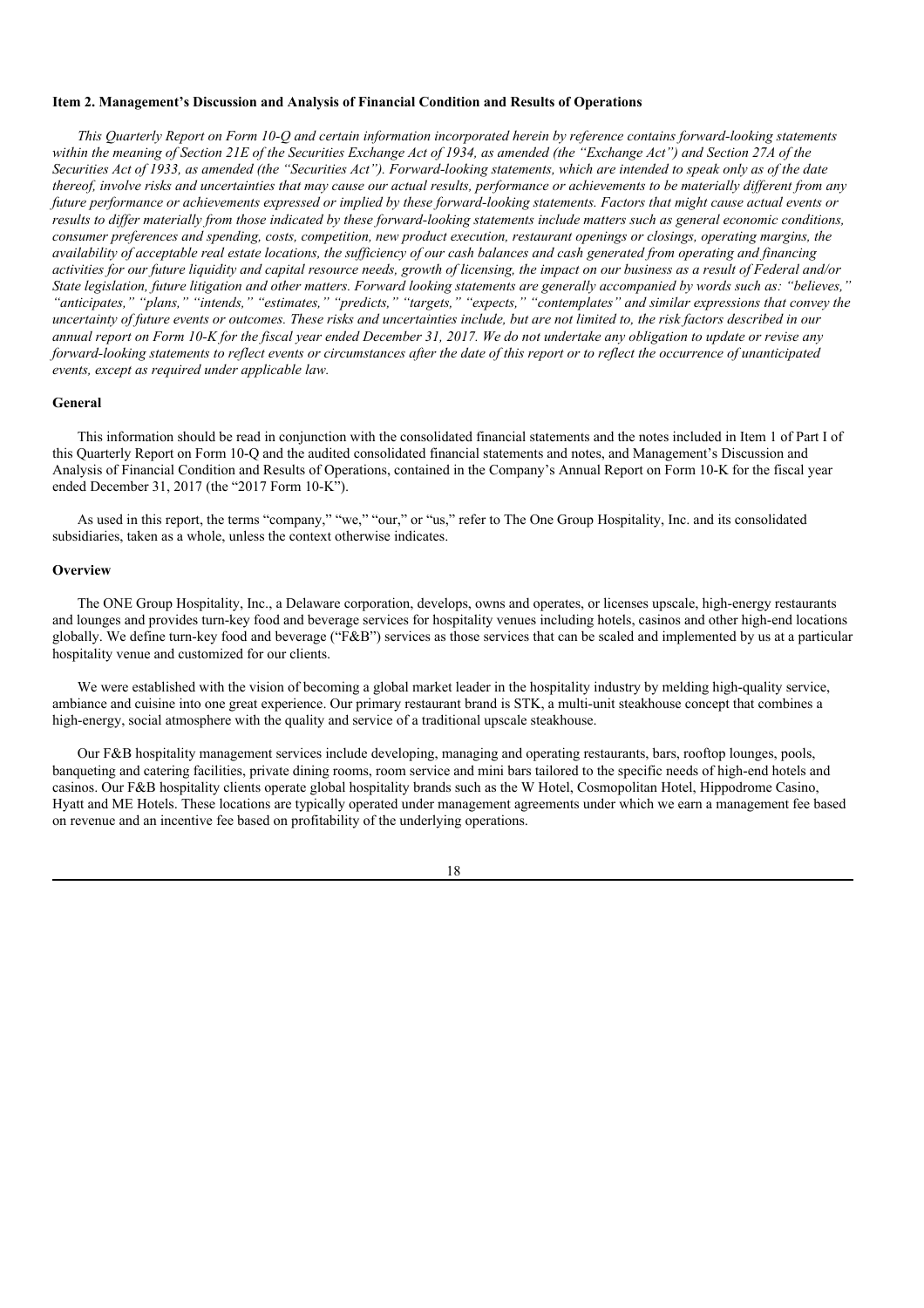As of September 30, 2018, our operations were spread across 34 venues as follows:

|               |            |            | Venues     |               |              |
|---------------|------------|------------|------------|---------------|--------------|
|               |            | <b>STK</b> |            | F&B           |              |
|               | <b>STK</b> | Rooftop    | Bagatelle* | Hospitality** | <b>Total</b> |
| Company-owned |            |            |            |               |              |
| Managed       |            |            |            | 13            | 19           |
| Licensed      |            |            |            |               |              |
| Other         | -          |            |            |               |              |
|               |            |            |            |               | 34           |

\* Unconsolidated subsidiary accounted for under the equity method of accounting.

\*\* Effective October 1, 2018, we ceased managing three F&B Hospitality venues associated with a terminated management agreement.

Net loss for the three months ended September 30, 2018 was \$0.2 million (\$0.01 per share) compared to a net loss for the three months ended September 30, 2017 of \$1.0 million (-\$0.05 per share). Net income for the nine months ended September 30, 2018 was \$0.1 million (\$0.00 per share) compared to a net loss for the nine months ended September 30, 2017 of \$3.8 million (-\$0.15 per share). Our net loss for the nine months ended September 30, 2017 included a loss from discontinued operations of \$0.1 million, which reflects the winding down of operations that we have exited.

In July 2018, we opened an owned STK restaurant at the Andaz Hotel in San Diego, California and our second licensed STK restaurant in Dubai at the Address Downtown Hotel. We followed these openings with the opening of our first licensed STK restaurant in Mexico City at Presidente Masaryk Avenue, the first of four restaurants we target to license in Mexico. We expect that our growth in 2018 will continue with the planned opening of a licensed location in Doha (Qatar) and a food & beverage operation in Europe. We foresee that our growth in 2019 will come from our development pipeline, with the potential opening of a domestic owned venue, a managed or licensed location in Texas and additional licensed locations in Puerto Rico and Mexico.

In March 2018, we sold our 10% interest in One 29 Park for \$0.6 million. One 29 Park, which was accounted for under the cost method of accounting, operated a restaurant and managed the rooftop bar and food and beverage services of a hotel located in New York, NY. Our management agreement with One 29 Park terminated on September 30, 2018.

In 2017, we hosted a party for the Super Bowl that contributed \$1.8 million of revenue in 2017. We did not have a similar event during the nine months ended September 30, 2018. Revenues and expenses associated with this event were recorded within our "owned food, beverage and other" segment.

### **Our Growth Strategies and Outlook**

Our growth model is primarily driven by the following:

*Expansion of STK.* We expect to continue to expand our operations domestically and internationally through a mix of licensed restaurants and managed units using a disciplined and targeted site selection process. We refer to this as our "capital light strategy" because it requires significantly less capital than expansion through owned restaurants. Under our capital light strategy, we expect to open as many as three to five STK restaurants annually primarily through management or licensing agreements, provided that we have sufficient interest from prospective licensees, acceptable locations and quality restaurant managers available to support that pace of growth. We have identified over 30 additional major metropolitan areas across the globe where we believe that we could grow our STK brand over the next several years. However, there can be no assurance that we will be able to open new STKs at the rate we currently expect or that our pipeline of planned offerings will be fully realized.

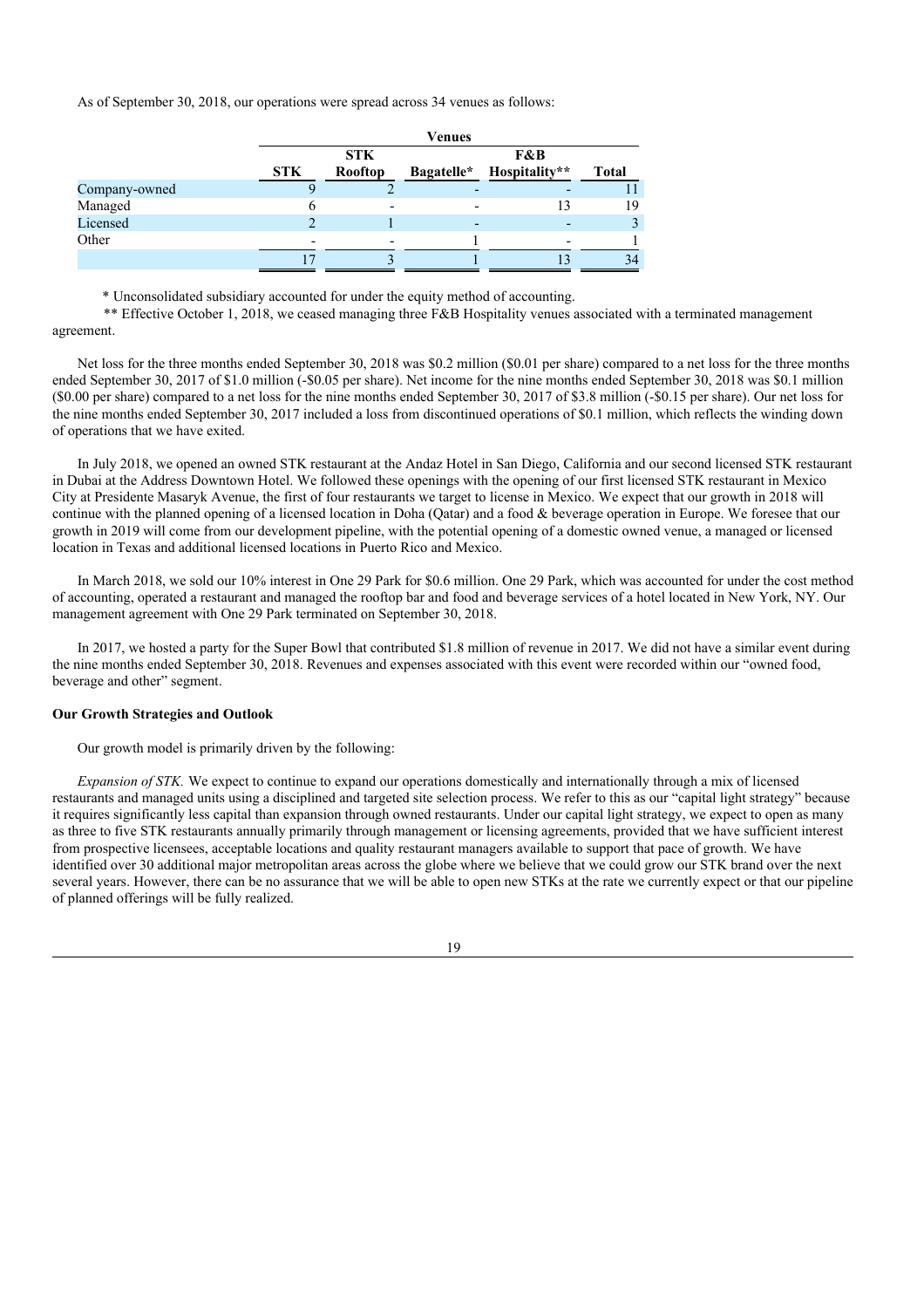*Expansion through New Food and Beverage Hospitality Projects.* We believe that we are well positioned to leverage the strength of our brands and the relationships we have developed with global hospitality providers to drive the continued growth of our food and beverage hospitality projects, which traditionally have provided us with revenue through management and incentive revenue while requiring minimal capital expenditures from us. We continue to receive inquiries regarding new services at new hospitality venues globally and continue to work with existing hospitality clients to identify and develop additional opportunities at their venues. In the future, we expect to target at least one to two new F&B hospitality projects every twelve months. However, we cannot control the timing and number of acceptable opportunities that will be offered to us for our consideration or whether we will be able to enter into food and beverage agreements with respect to such opportunities. We did not enter into any new food and beverage agreements for the nine months ended September 30, 2018.

*Increase Our Operating <i>Efficiency*. In addition to expanding into new cities and hospitality venues, we intend to increase revenue and profits in our existing operations through continued focus on high-quality, high-margin food and beverage menu items. We expect company-owned same store sales to grow in 2018, at a mid-single digit pace. For the three months ended September 30, 2018, our company-owned same store sales increased 7.7% compared to the same prior year period. For the nine months ended September 30, 2018, our company-owned same store sales increased 7.5% compared to the same prior year period. We consider an owned unit to be comparable in the first full quarter following its 18th month of operation to remove the impact of new unit openings in comparing the operations of existing units. Our comparable unit base of owned restaurants consisted of seven units for the three and nine months ended September 30, 2018.

We believe that our operating margins will improve through same store sales growth. Furthermore, as our footprint continues to increase, we expect to benefit by leveraging system-wide operating efficiencies and best practices through the management of our general and administrative expenses as a percentage of overall revenue. We will continue to look at opportunities to decrease our general and administrative expenses by outsourcing non-core activities and through increases in staff productivity. We believe that we have adequate capital and resources available to allocate towards our operational initiatives, but there can be no assurance that we will be able to expand our operations, increase our revenues or reduce our costs at the rate we currently expect, or at all.

## **Key Performance Indicators**

We use the following key performance indicators in evaluating our restaurants and assessing our business:

*Number of Restaurant Openings.* Number of restaurant openings reflects the number of restaurants opened during a particular fiscal period. For each restaurant opening, we incur pre-opening costs, which are defined below. Typically, new restaurants open with an initial start-up period of higher than normalized sales volumes (also referred to in the restaurant industry as the "honeymoon" period), which decrease to a steady level approximately 18 to 24 months after opening. However, operating costs during this initial period are also higher than normal, resulting in restaurant operating margins that are generally lower during the start-up period of operation and increase to a steady level approximately 18 to 24 months after opening. Some new restaurants may experience a "honeymoon" period that is either shorter or longer than this time frame. We have opened three restaurants in 2018: a company-owned restaurant located in the Andaz Hotel in San Diego, California; a licensed STK in Dubai; and a licensed STK in Mexico City.

*Average Check.* Average check is calculated by dividing total restaurant sales by total entrees sold for a given time period. Our management team uses this indicator to analyze trends in customers' preferences, customer expenditures and the overall effectiveness of menu changes and price increases. For comparable restaurants, our average check for the three months ended September 30, 2018 was \$94.30 compared to \$90.65 for the three months ended September 30, 2017. Our average check for comparable restaurants was \$95.62 for the nine months ended September 30, 2018 compared to \$92.72 for the nine months ended September 30, 2017.

*Average Comparable Unit Volume*. Average comparable unit volume consists of the average sales of our comparable restaurants over a certain period of time. This measure is calculated by dividing total comparable restaurant sales in a given period by the total number of comparable restaurants in that period. This indicator assists management in measuring changes in customer traffic, pricing and development of our brand. Our average comparable unit volume for the three months ended September 30, 2018 and September 30, 2017 was \$2.0 million and \$1.9 million, respectively. Our average comparable unit volume for the nine months ended September 30, 2018 was \$6.4 million compared to \$6.0 million for the nine months ended September 30, 2017.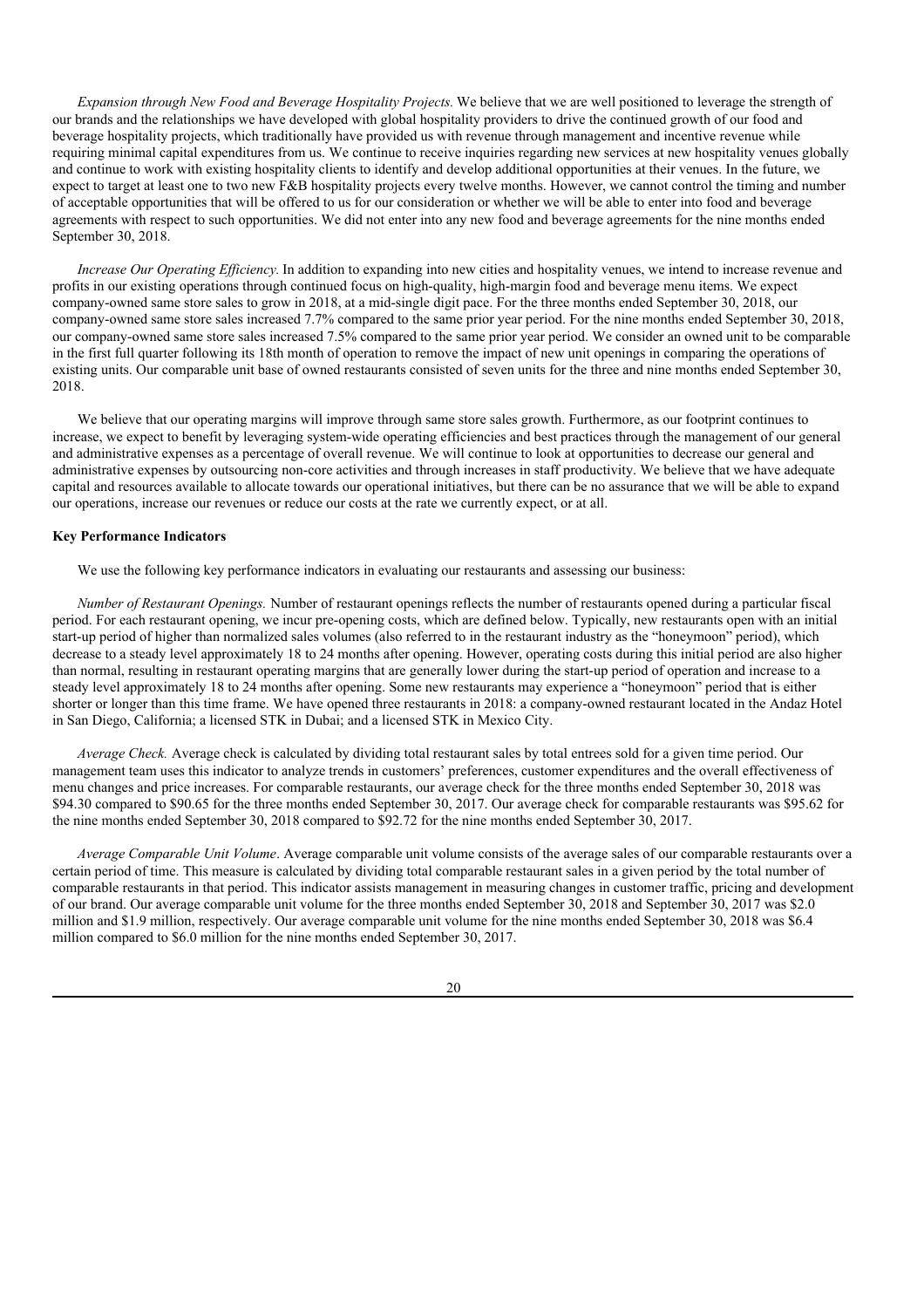*Comparable* sales. Comparable sales represent total food and beverage sales at owned and managed units opened for at least a full 18 month period. This measure includes total revenue from our owned and managed STK locations. Revenues from locations where we do not directly control the event sales force are excluded from this measure. Domestic comparable sales (comparable sales within the United States) increased 7.7% for the three months ended September 30, 2018 and increased 7.5% for the nine months ended September 30, 2018, in each case compared to the prior year periods. We estimate that Hurricane Irma, which made landfall in September 2017, resulted in a favorable impact to our comparable sales by 2.2% for the three months ended September 30, 2018 and by 0.7% for the nine months ended September 30, 2018.

#### **Key Financial Terms and Metrics**

We evaluate our business using a variety of key financial measures:

#### Segment reporting

We operate in three segments: "Owned restaurants", "Owned food, beverage and other", and "Managed and Licensed operations". Our Owned restaurants segment consists of leased restaurant locations and competes in the full-service dining industry. Our Owned food, beverage and other segment consists of hybrid operations, such as where we have a leased restaurant location and also have a food and beverage agreement at the same location, typically a hotel, and our offsite banquet offerings. The primary component of this segment is our operations at the W Hotel in Beverly Hills, California. Our Managed and Licensed operations segment includes all operations for which a management, incentive or license fee is received. Management agreements generate management fees on net revenue and incentive fees on operating profit as defined in the applicable management agreement. License agreements generate revenue primarily through royalties earned on net revenue at each location. Revenues associated with developmental support for licensed locations are also included within this segment.

### Revenues

*Owned restaurant net revenues*. Owned restaurant net revenues consist of food and beverage sales by owned restaurants net of any discounts associated with each sale. For the trailing twelve months ended September 30, 2018, beverage sales comprised 37% of food and beverage sales, before giving effect to any discounts, and food sales comprised the remaining 63%. This indicator assists management in understanding the trends in gross margins of the units.

*Owned food, beverage and other net revenues*. Owned food, beverage and other net revenues include the sales generated by the STK restaurant at the W Hotel in Los Angeles, California and any ancillary food and beverage hospitality services at the same location. Revenues from offsite banquet opportunities also are reflected in this segment.

*Management, license and incentive fee revenues.* Management, license and incentive fee revenues includes: (1) management fees received pursuant to management and license agreements that are calculated based on a fixed percentage of revenues at the managed or licensed location; (2) incentive fees based on the operating profitability of a particular venue, as defined in each agreement; and (3) recognition of license fee related revenues, which are recognized over the term of the license.

We evaluate the performance of our managed and licensed properties based on sales growth, a key driver for management and license fees, and on improvements in operating profitability margins, which combined with sales, drives incentive fee growth.

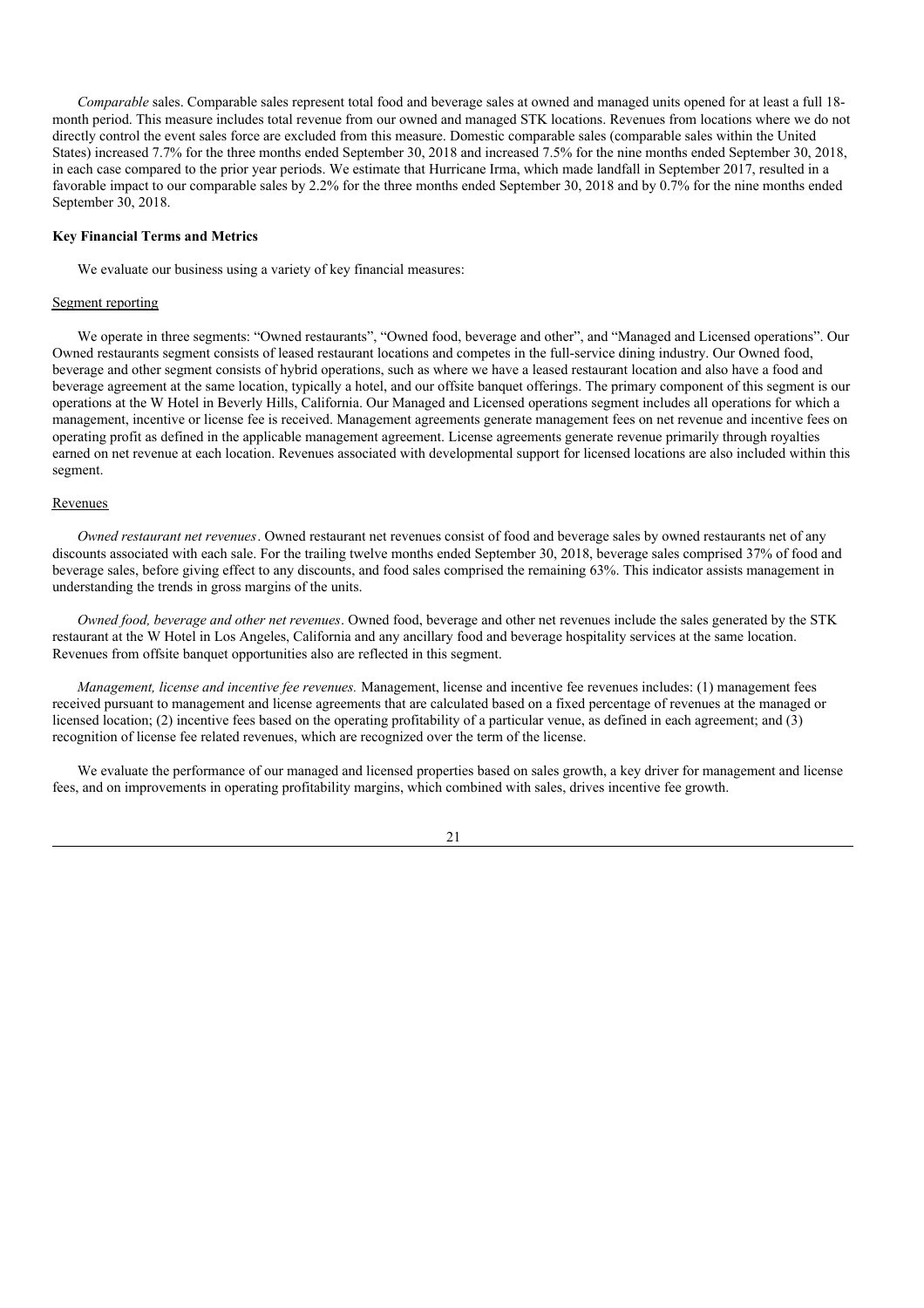Our primary restaurant brand is STK and we specifically look at comparable sales from both owned and managed STKs to understand customer count trends and changes in average check as it relates to our primary restaurant brand.

## Cost and expenses

*Owned restaurant cost of sales.* Owned restaurant cost of sales includes all owned restaurant food and beverage expenditures. We measure cost of goods as a percentage of owned restaurant net revenues. Owned restaurant cost of sales are generally influenced by the cost of food and beverage items, menu mix, discounting activity and restaurant level controls. Purchases of beef represented approximately 38% and 36% of our food and beverage costs for the nine months ended September 30, 2018 and 2017, respectively.

*Owned restaurant operating expenses.* We measure owned restaurant operating expenses as a percentage of owned restaurant net revenues. Owned restaurant operating expenses include the following:

*Payroll and related expenses*. Payroll and related expenses consist of manager salaries, hourly staff payroll and other payroll-related items, including taxes and fringe benefits. We measure our labor cost efficiency by tracking total labor costs as a percentage of owned restaurant net revenues.

*Occupancy*. Occupancy comprises all occupancy costs, consisting of both fixed and variable portions of rent, deferred rent expense, which is a non-cash adjustment included in our Adjusted EBITDA calculation as defined below, common area maintenance charges, real estate property taxes, utilities and other related occupancy costs and is measured by considering both the fixed and variable components of certain occupancy expenses.

*Direct operating expenses*. Direct operating expenses consist of supplies, such as paper, smallwares, china, silverware and glassware, cleaning supplies and laundry, credit card fees and linen costs. Direct operating expenses are typically measured as a variable expense based on owned restaurant net revenues.

*Outside services*. Outside services include music and entertainment costs, such as the use of live DJ's, promoter costs, security services, outside cleaning services and commissions paid to event staff for banquet sales.

*Repairs and maintenance*. Repairs and maintenance consists of general repair work to maintain our facilities, as well as computer maintenance contracts. We expect these costs to increase at each facility as they get older.

*Marketing.* Marketing includes the cost of promoting our brands and, at times, can include the cost of goods used specifically for complimentary purposes. Marketing costs will typically be higher during the first 18 months of a unit's operations.

*General and administrative.* General and administrative expenses are comprised of all corporate overhead expenses, including payroll and related benefits, professional fees, such as legal and accounting fees, insurance and travel expenses. Certain centrally managed general and administrative expenses are allocated specifically to units and are reflected in owned restaurant operating expenses and include shared services such as reservations, events and marketing. We expect general and administrative expenses to be leveraged as we grow, become more efficient, and continue to focus on best practices and cost savings measures.

*Depreciation and amortization.* Depreciation and amortization consists principally of charges related to the depreciation of fixed assets including leasehold improvements, equipment and furniture and fixtures. Because we intend to support our growth initiatives with an increasing number of managed and licensed restaurant openings, depreciation and amortization is not expected to increase significantly in the near future.

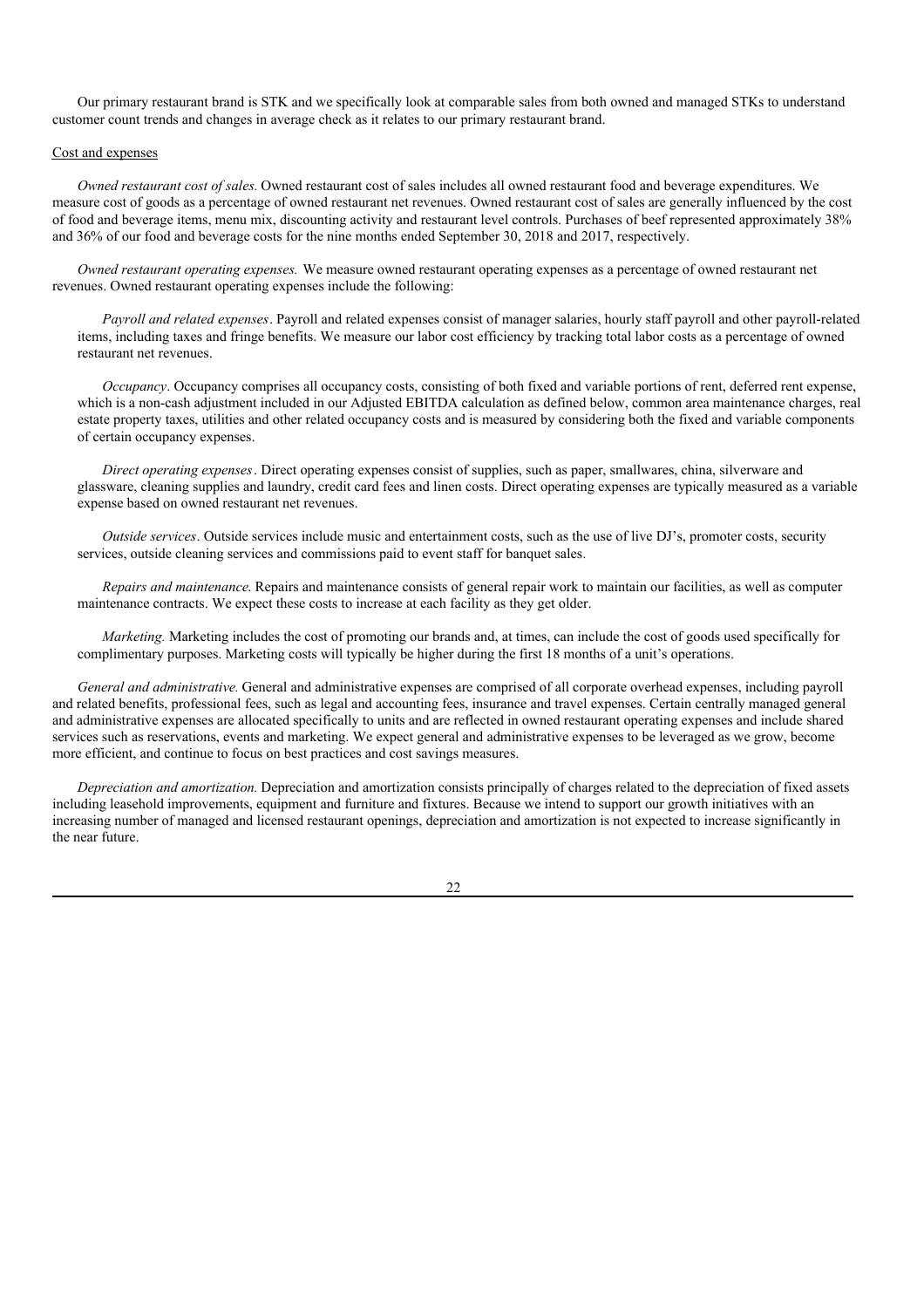*Pre-opening expenses.* Pre-opening expenses consist of costs incurred prior to opening an owned or managed STK unit at either a leased or F&B location. Pre-opening expenses are comprised principally of manager salaries and relocation costs, employee payroll, training costs for new employees and lease costs incurred prior to opening. We expect these costs to decrease as we focus our growth towards our capital light model. Pre-opening expenses have varied from location to location depending on a number of factors, including the proximity of our existing restaurants; the amount of rent expensed during the construction and in-restaurant training periods; the size and physical layout of each location; the number of management and hourly employees required to operate each restaurant; the relative difficulty of the restaurant staffing process; the cost of travel and lodging for different metropolitan areas; the timing of the restaurant opening; and the extent of unexpected delays, if any, in obtaining necessary licenses and permits to open the restaurant.

*Equity in (income) loss of subsidiaries.* This represents the income or loss that we record under the cost or equity method of accounting for entities that are not consolidated.

Included in this amount is our ownership in Bagatelle New York for which we effective ownership of approximately 51%, consisting of a 5.23% direct ownership interest by us and a 45.9% ownership interest through two of our subsidiaries.

Until the fourth quarter of 2017, we accounted for a 10% effective ownership in One 29 Park, LLC ("One 29 Park") under the equity method of accounting based on our assessment that we had significant influence over One 29 Park's operations. One 29 Park operated a restaurant and managed the rooftop bar and food and beverage services of a hotel located in New York, NY. In the fourth quarter of 2017, the majority ownership of One 29 Park changed. As a result of this ownership change, we believed that we no longer had significant influence over the operations of One 29 Park and accounted for our investment in One 29 Park under the cost method of accounting. In March 2018, we sold our 10% interest in One 29 Park to the new ownership group for \$0.6 million and recorded a gain of \$0.2 million.

## Other Items

*EBITDA and Adjusted EBITDA.* EBITDA and Adjusted EBITDA are presented in this Quarterly Report on Form 10-Q and are supplemental measures of financial performance that are not required by, or presented in accordance with, GAAP. We define EBITDA as net income before interest expense, provision for income taxes and depreciation and amortization. We define Adjusted EBITDA as net income before interest expense, provision for income taxes, depreciation and amortization, non-cash impairment loss, deferred rent, preopening expenses, lease termination expenses, non-recurring gains and losses, stock-based compensation and losses from discontinued operations. Not all of the aforementioned items defining Adjusted EBITDA occur in each reporting period, but have been included in our definitions of these terms based on our historical activity.

We believe that EBITDA and Adjusted EBITDA are appropriate measures of our operating performance, because they provide a clear picture of our operating results by eliminating non-cash expenses that do not reflect our underlying business performance. We use these metrics to facilitate a comparison of our operating performance on a consistent basis from period to period, to analyze the factors and trends affecting our business and to evaluate the performance of our units. Adjusted EBITDA has limitations as an analytical tool and our calculation of Adjusted EBITDA may not be comparable to that reported by other companies; accordingly, you should not consider it in isolation or as a substitute for analysis of our results as reported under GAAP. Adjusted EBITDA is included in this Quarterly Report on Form 10-Q because it is a key metric used by management. Additionally, Adjusted EBITDA is frequently used by analysts, investors and other interested parties to evaluate companies in our industry. We use Adjusted EBITDA, alongside other GAAP measures such as net income (loss), to measure profitability, as a key profitability target in our budgets, and to compare our performance against that of peer companies despite possible differences in calculation.

Please refer to the table on page 27 for our reconciliation of net (loss) income to EBITDA and Adjusted EBITDA.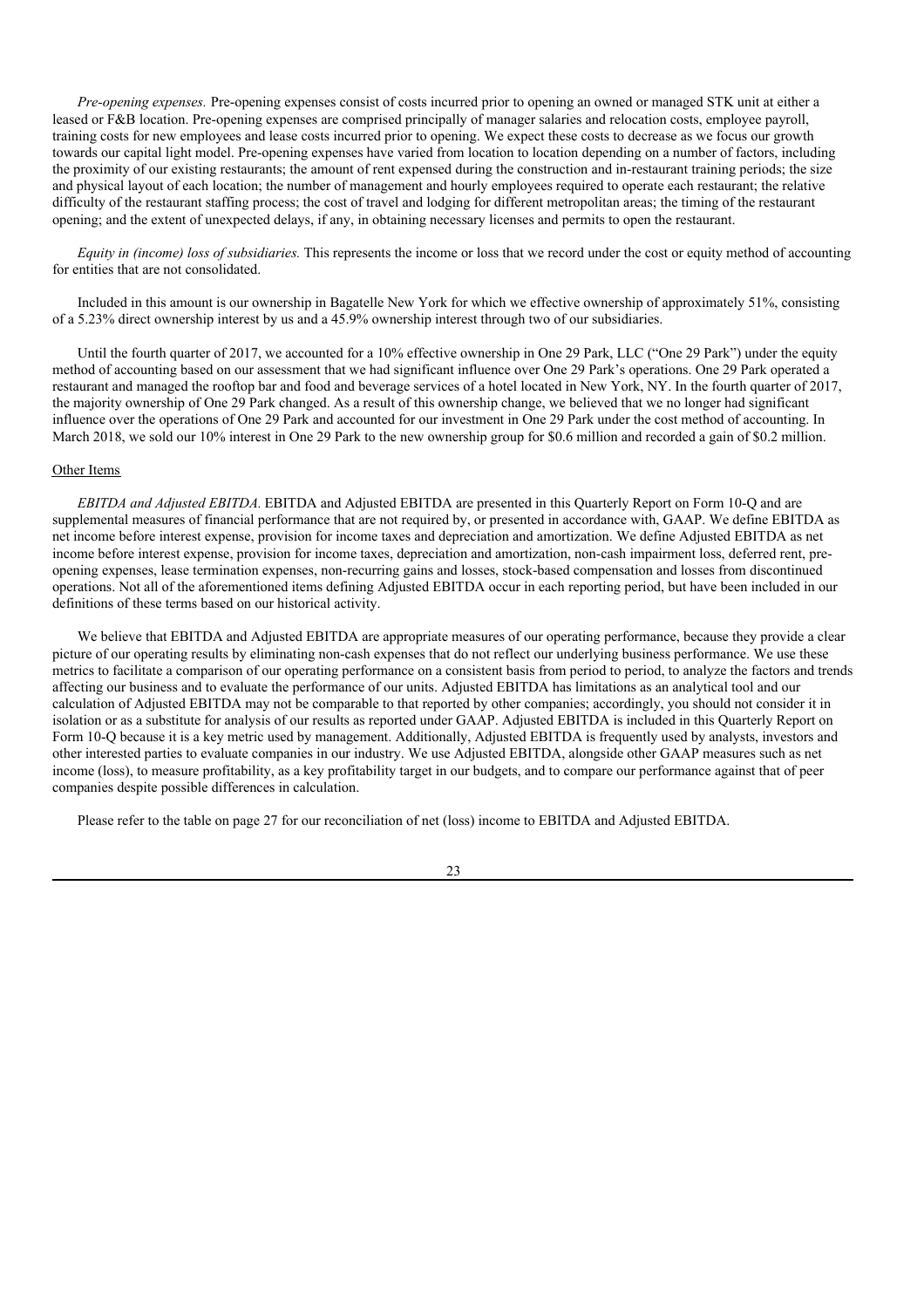# **Results of Operations**

The following table sets forth certain statements of operations data for the periods indicated (in thousands):

|                                                                                                       |              | Three Months Ended September 30, |              | Nine Months Ended September 30, |
|-------------------------------------------------------------------------------------------------------|--------------|----------------------------------|--------------|---------------------------------|
|                                                                                                       | 2018         | 2017                             | 2018         | 2017                            |
| Revenues:                                                                                             |              |                                  |              |                                 |
| Owned restaurant net revenues                                                                         | \$<br>15,312 | \$<br>13,189                     | \$<br>45,908 | 42,100<br>\$                    |
| Owned food, beverage and other net revenues                                                           | 1,960        | 2,144                            | 6,048        | 8,460                           |
| Total owned revenues                                                                                  | 17,272       | 15,333                           | 51,956       | 50,560                          |
| Management, license and incentive fee revenue                                                         | 2,688        | 2,479                            | 7,832        | 7,577                           |
| Total revenues                                                                                        | 19.960       | 17,812                           | 59,788       | 58,137                          |
| Cost and expenses:                                                                                    |              |                                  |              |                                 |
| Owned operating expenses:                                                                             |              |                                  |              |                                 |
| Owned restaurants:                                                                                    |              |                                  |              |                                 |
| Owned restaurant cost of sales                                                                        | 4,050        | 3,436                            | 12,121       | 11,150                          |
| Owned restaurant operating expenses                                                                   | 9,779        | 8,911                            | 28,556       | 27,688                          |
| Total owned operating expenses                                                                        | 13,829       | 12,347                           | 40,677       | 38,838                          |
| Owned food, beverage and other expenses                                                               | 2,068        | 2,044                            | 5,782        | 7,296                           |
| Total owned operating expenses                                                                        | 15,897       | 14,391                           | 46.459       | 46,134                          |
| General and administrative (including stock-based<br>compensation of \$337, \$200, \$1,005 and \$744, |              |                                  |              |                                 |
| respectively)                                                                                         | 2,266        | 2,267                            | 7,937        | 8,479                           |
| Settlements                                                                                           |              | 500                              |              | 1,295                           |
| Depreciation and amortization                                                                         | 896          | 950                              | 2,575        | 2,621                           |
| Lease termination expense and asset write-offs                                                        | 78           | 402                              | 168          | 883                             |
| Pre-opening expenses                                                                                  | 449          | 94                               | 1,330        | 1,286                           |
| Transaction costs                                                                                     |              |                                  |              | 254                             |
| Equity in income of investee companies                                                                |              | (264)                            | (111)        | (156)                           |
| Other expense (income), net                                                                           | 38           | (19)                             | (139)        | (137)                           |
| Total costs and expenses                                                                              | 19,624       | 18,321                           | 58,219       | 60,659                          |
| Income (loss) from operations                                                                         | 336          | (509)                            | 1,569        | (2,522)                         |
| Interest expense, net of interest income                                                              | 294          | 325                              | 902          | 804                             |
| Income (loss) from continuing operations before provision                                             |              |                                  |              |                                 |
| for income taxes                                                                                      | 42           | (834)                            | 667          | (3,326)                         |
| Provision for income taxes                                                                            | 251          | 179                              | 445          | 365                             |
| (Loss) income from continuing operations                                                              | (209)        | (1,013)                          | 222          | (3,691)                         |
| Loss from discontinued operations, net of taxes                                                       |              |                                  |              | (106)                           |
|                                                                                                       |              |                                  |              |                                 |
| Net (loss) income                                                                                     | (209)        | (1,013)                          | 222          | (3,797)                         |
| Less: net income attributable to noncontrolling interest                                              | 96           | 153                              | 116          | 71                              |
| Net (loss) income attributable to The ONE Group                                                       |              |                                  |              |                                 |
| Hospitality, Inc.                                                                                     | (305)<br>\$  | \$<br>(1,166)                    | 106<br>\$    | (3,868)<br>\$                   |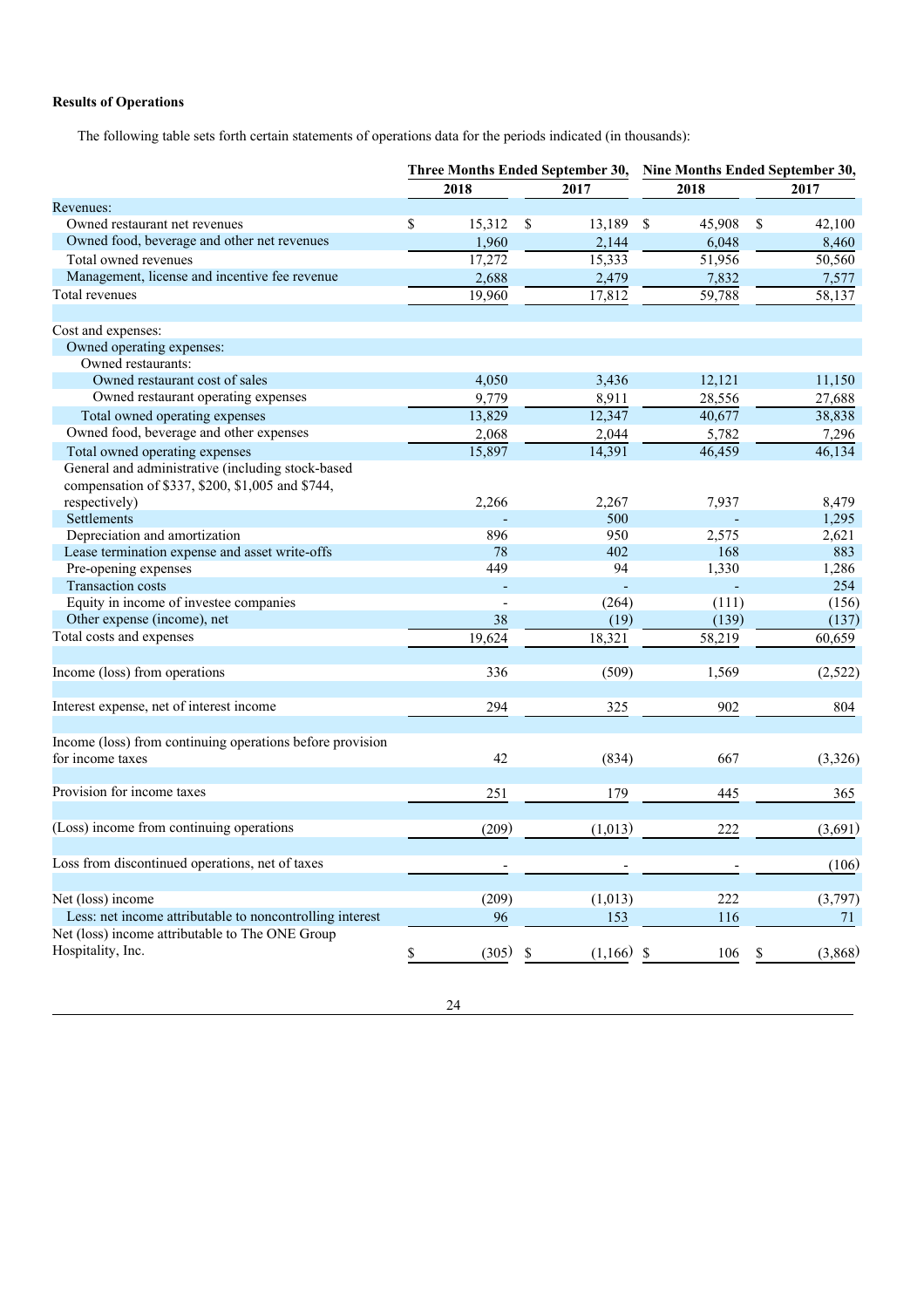The following table sets forth certain statements of operations data as a percentage of revenues for the periods indicated:

|                                                                               | <b>Three Months Ended</b><br>September 30, |           | <b>Nine Months Ended</b><br>September 30, |           |  |
|-------------------------------------------------------------------------------|--------------------------------------------|-----------|-------------------------------------------|-----------|--|
|                                                                               | 2018                                       | 2017      | 2018                                      | 2017      |  |
| Revenues:                                                                     |                                            |           |                                           |           |  |
| Owned restaurant net revenues                                                 | 76.7%                                      | 74.0%     | 76.8%                                     | 72.4%     |  |
| Owned food, beverage and other net revenues                                   | 9.8%                                       | 12.0%     | 10.1%                                     | 14.6%     |  |
| Total owned revenues                                                          | 86.5%                                      | 86.1%     | 86.9%                                     | 87.0%     |  |
| Management, license and incentive fee revenue                                 | 13.5%                                      | 13.9%     | 13.1%                                     | $13.0\%$  |  |
| Total revenues                                                                | $100.0\%$                                  | $100.0\%$ | $100.0\%$                                 | 100.0%    |  |
| Cost and expenses:                                                            |                                            |           |                                           |           |  |
| Owned operating expenses:<br>Owned restaurants:                               |                                            |           |                                           |           |  |
| Owned restaurant cost of sales <sup>(1)</sup>                                 | 26.4%                                      | 26.1%     | 26.4%                                     | 26.5%     |  |
| Owned restaurant operating expenses (1)                                       | 63.9%                                      | 67.6%     | 62.2%                                     | 65.8%     |  |
| Total owned operating expenses <sup>(1)</sup>                                 | 90.3%                                      | 93.6%     | 88.6%                                     | 92.3%     |  |
| Owned food, beverage and other expenses (2)                                   | 105.5%                                     | 95.3%     | 95.6%                                     | 86.2%     |  |
| Total owned operating expenses <sup>(3)</sup>                                 | 92.0%                                      | 93.9%     | 89.4%                                     | 91.2%     |  |
| General and administrative (including stock-based                             |                                            |           |                                           |           |  |
| compensation of 1.7%, 1.1%, 1.7% and 1.3%, respectively)                      | 11.4%                                      | 12.7%     | 13.3%                                     | 14.6%     |  |
| Settlements                                                                   | $0.0\%$                                    | 2.8%      | $0.0\%$                                   | 2.2%      |  |
| Depreciation and amortization                                                 | 4.5%                                       | 5.3%      | 4.3%                                      | 4.5%      |  |
| Lease termination expense and asset write-offs                                | 0.4%                                       | 2.3%      | 0.3%                                      | 1.5%      |  |
| Pre-opening expenses                                                          | 2.2%                                       | 0.5%      | 2.2%                                      | $2.2\%$   |  |
| <b>Transaction costs</b>                                                      | $0.0\%$                                    | $0.0\%$   | $0.0\%$                                   | 0.4%      |  |
| Equity in income of investee companies                                        | $0.0\%$                                    | $(1.5)\%$ | $(0.2)\%$                                 | $(0.3)\%$ |  |
| Other expense (income), net                                                   | 0.2%                                       | (0.1)%    | $(0.2)\%$                                 | $(0.2)\%$ |  |
| Total costs and expenses                                                      | $98.3\%$                                   | 102.9%    | 97.4%                                     | 104.3%    |  |
|                                                                               |                                            |           |                                           |           |  |
| Income (loss) from operations                                                 | 1.7%                                       | (2.9)%    | 2.6%                                      | $(4.3)\%$ |  |
| Interest expense, net of interest income                                      | $1.5\%$                                    | 1.8%      | $1.5\%$                                   | 1.4%      |  |
|                                                                               |                                            |           |                                           |           |  |
| Income (loss) from continuing operations before provision for<br>income taxes | 0.2%                                       | (4.7)%    | 1.1%                                      | (5.7)%    |  |
|                                                                               |                                            |           |                                           |           |  |
| Income tax provision                                                          | $1.3\%$                                    | $1.0\%$   | 0.7%                                      | 0.6%      |  |
| (Loss) income from continuing operations                                      | (1.0)%                                     | (5.7)%    | 0.4%                                      | $(6.3)\%$ |  |
|                                                                               |                                            |           |                                           |           |  |
| (Loss) from discontinued operations, net of taxes                             | $0.0\%$                                    | $0.0\%$   | $0.0\%$                                   | (0.2)%    |  |
| Net (loss) income                                                             | $(1.0)\%$                                  | (5.7)%    | 0.4%                                      | $(6.5)\%$ |  |
| Less: net loss attributable to noncontrolling interest                        | 0.5%                                       | $0.9\%$   | 0.2%                                      | $0.1\%$   |  |
| Net (loss) income attributable to The ONE Group Hospitality,<br>Inc.          | (1.5)%                                     | (6.5)%    | $0.2\%$                                   | (6.7)%    |  |

(1) These expenses are being shown as a percentage of owned restaurant net revenues.

(2) These expenses are being shown as a percentage of owned food, beverage and other net revenues.

(3) These expenses are being shown as a percentage of total owned revenue.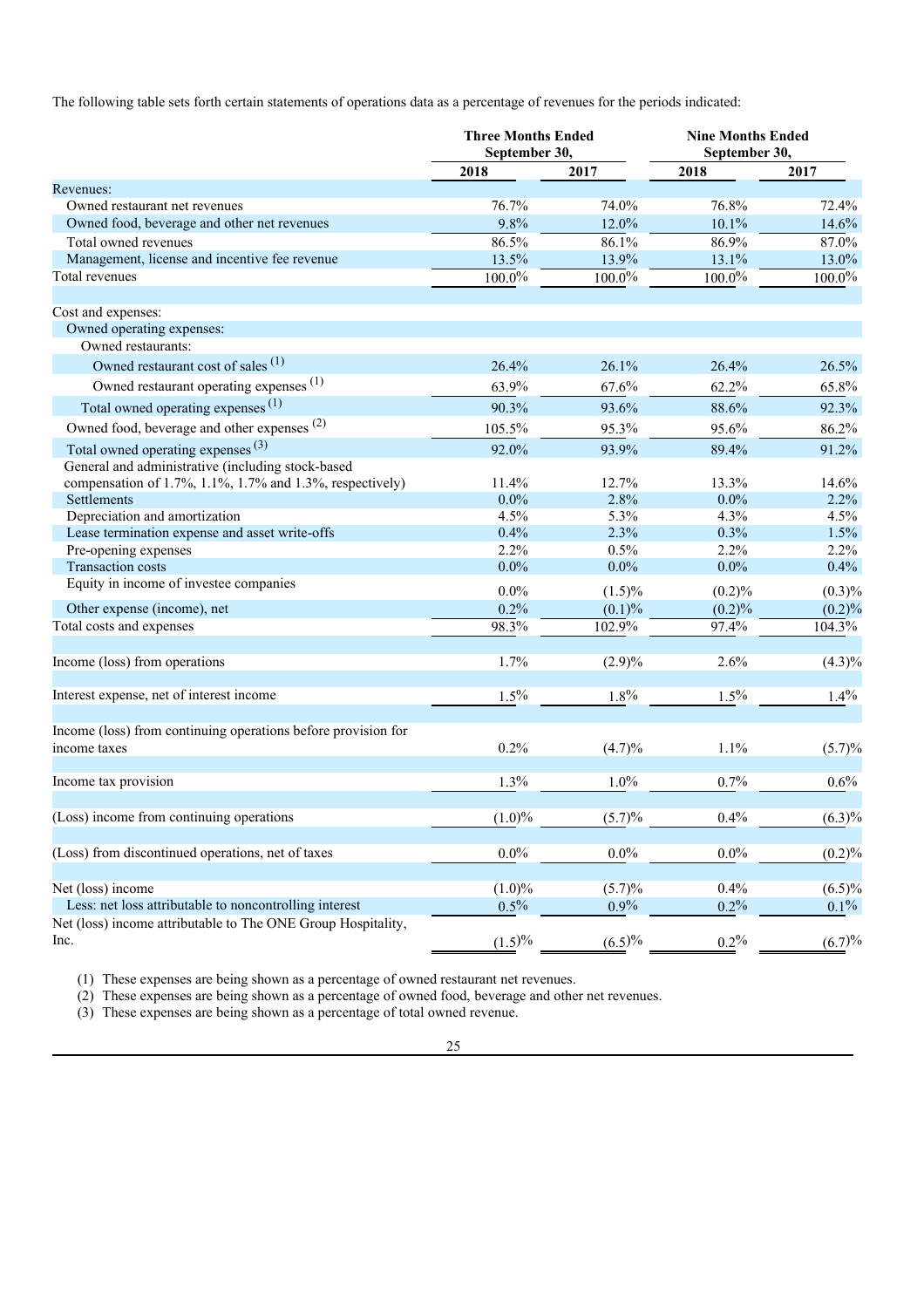The following tables show our operating results by segment for the periods indicated (in thousands):

|                                                                               | Three Months Ended September 30, 2018 |             |               |            |                                                            |                |                        | Three Months Ended September 30, 2017 |                             |                                                     |                            |  |  |  |  |
|-------------------------------------------------------------------------------|---------------------------------------|-------------|---------------|------------|------------------------------------------------------------|----------------|------------------------|---------------------------------------|-----------------------------|-----------------------------------------------------|----------------------------|--|--|--|--|
|                                                                               |                                       |             | Owned food,   |            | Managed and                                                |                |                        | Managed and                           |                             |                                                     |                            |  |  |  |  |
|                                                                               |                                       | Owned       | beverage and  |            | licensed                                                   |                | Owned                  |                                       | Owned food,<br>beverage and | licensed                                            |                            |  |  |  |  |
|                                                                               |                                       | restaurants | other         |            | operations                                                 | Total          | restaurants            |                                       | other                       | operations                                          | Total                      |  |  |  |  |
|                                                                               |                                       |             |               |            |                                                            |                |                        |                                       |                             |                                                     |                            |  |  |  |  |
|                                                                               |                                       |             |               |            |                                                            |                |                        |                                       |                             |                                                     |                            |  |  |  |  |
| Revenues, net:                                                                |                                       |             |               |            |                                                            |                |                        |                                       |                             |                                                     |                            |  |  |  |  |
| Owned net revenues                                                            | \$                                    | 15,312      | \$            | 1,960      | \$<br>$\overline{\phantom{a}}$                             | \$17,272       | 13,189<br>\$           | - \$                                  | 2,144                       | \$                                                  | \$15,333<br>$\blacksquare$ |  |  |  |  |
| Management, license and incentive fee                                         |                                       |             |               |            |                                                            |                |                        |                                       |                             |                                                     |                            |  |  |  |  |
| revenue                                                                       |                                       |             |               |            | 2,688                                                      | 2,688          |                        |                                       |                             | 2,479                                               | 2,479                      |  |  |  |  |
| Total revenue                                                                 |                                       | 15,312      |               | 1,960      | 2.688                                                      | 19,960         | 13,189                 |                                       | 2,144                       |                                                     | 2.479<br>17,812            |  |  |  |  |
| Cost and expenses:                                                            |                                       |             |               |            |                                                            |                |                        |                                       |                             |                                                     |                            |  |  |  |  |
| Owned operating expenses:                                                     |                                       |             |               |            |                                                            |                |                        |                                       |                             |                                                     |                            |  |  |  |  |
| Cost of sales                                                                 |                                       | 4,050       |               |            |                                                            | 4,050          | 3,436                  |                                       |                             |                                                     | 3,436                      |  |  |  |  |
| Other operating expenses                                                      |                                       | 9,779       |               |            |                                                            | 9,779          | 8,911                  |                                       |                             |                                                     | 8,911<br>$\blacksquare$    |  |  |  |  |
| Owned food, beverage and other                                                |                                       |             |               |            |                                                            |                |                        |                                       |                             |                                                     |                            |  |  |  |  |
| expenses                                                                      |                                       |             |               |            |                                                            |                |                        |                                       | 2,044                       |                                                     |                            |  |  |  |  |
|                                                                               |                                       |             |               | 2,068      |                                                            | 2,068          |                        |                                       |                             |                                                     | 2,044                      |  |  |  |  |
| Total owned operating expenses                                                |                                       | 13,829      |               | 2,068      |                                                            | 15,897         | 12,347                 |                                       | 2,044                       |                                                     | 14,391                     |  |  |  |  |
| Segment income (loss)                                                         | \$                                    | 1,483       | \$            | (108)      | $\mathcal{S}$<br>2,688                                     | 4,063          | $\mathcal{S}$<br>842   | <sup>\$</sup>                         | 100                         | $\mathcal{S}$                                       | 3,421<br>2,479             |  |  |  |  |
| General and administrative                                                    |                                       |             |               |            |                                                            | 2,266          |                        |                                       |                             |                                                     | 2,267                      |  |  |  |  |
| Depreciation and amortization                                                 |                                       |             |               |            |                                                            | 896            |                        |                                       |                             |                                                     | 950                        |  |  |  |  |
| Interest expense, net of interest income                                      |                                       |             |               |            |                                                            | 294            |                        |                                       |                             |                                                     | 325                        |  |  |  |  |
|                                                                               |                                       |             |               |            |                                                            |                |                        |                                       |                             |                                                     |                            |  |  |  |  |
| Equity in (income) of investee companies<br>Other                             |                                       |             |               |            |                                                            | $\overline{a}$ |                        |                                       |                             |                                                     | (264)                      |  |  |  |  |
|                                                                               |                                       |             |               |            |                                                            | 565            |                        |                                       |                             |                                                     | 977                        |  |  |  |  |
| Income (loss) from continuing operations<br>before provision for income taxes |                                       |             |               |            |                                                            | 42<br>\$       |                        |                                       |                             |                                                     | (834)                      |  |  |  |  |
|                                                                               |                                       |             |               |            |                                                            |                |                        |                                       |                             |                                                     |                            |  |  |  |  |
|                                                                               |                                       |             | Owned food,   |            | <b>Nine Months Ended September 30, 2018</b><br>Managed and |                |                        |                                       | Owned food,                 | Nine Months Ended September 30, 2017<br>Managed and |                            |  |  |  |  |
|                                                                               |                                       | Owned       |               |            | licensed                                                   |                | Owned                  |                                       | beverage and                | licensed                                            |                            |  |  |  |  |
|                                                                               |                                       |             |               |            |                                                            |                |                        |                                       |                             |                                                     |                            |  |  |  |  |
|                                                                               |                                       |             | beverage and  |            |                                                            |                |                        |                                       |                             |                                                     |                            |  |  |  |  |
|                                                                               |                                       | restaurants | other         |            | operations                                                 | <b>Total</b>   | restaurants            |                                       | other                       | operations                                          | Total                      |  |  |  |  |
|                                                                               |                                       |             |               |            |                                                            |                |                        |                                       |                             |                                                     |                            |  |  |  |  |
| Revenues, net:                                                                |                                       |             |               |            |                                                            |                |                        |                                       |                             |                                                     |                            |  |  |  |  |
| Owned net revenues                                                            | \$                                    | 45,908      | <sup>\$</sup> | $6,048$ \$ | $\overline{\phantom{a}}$                                   | \$51,956       | $42,100$ \$<br>-S      |                                       | 8,460                       | \$                                                  | \$50,560                   |  |  |  |  |
| Management, license and incentive fee                                         |                                       |             |               |            |                                                            |                |                        |                                       |                             |                                                     |                            |  |  |  |  |
| revenue                                                                       |                                       |             |               |            | 7,832                                                      | 7,832          |                        |                                       |                             | 7,577                                               | 7,577                      |  |  |  |  |
| Total revenue                                                                 |                                       | 45,908      |               | 6,048      | 7,832                                                      | 59,788         | 42,100                 |                                       | 8,460                       | 7,577                                               | 58,137                     |  |  |  |  |
|                                                                               |                                       |             |               |            |                                                            |                |                        |                                       |                             |                                                     |                            |  |  |  |  |
| Cost and expenses:                                                            |                                       |             |               |            |                                                            |                |                        |                                       |                             |                                                     |                            |  |  |  |  |
| Owned operating expenses:                                                     |                                       |             |               |            |                                                            |                |                        |                                       |                             |                                                     |                            |  |  |  |  |
| Cost of sales                                                                 |                                       | 12,121      |               |            |                                                            | 12,121         | 11,150                 |                                       |                             |                                                     | 11,150                     |  |  |  |  |
| Other operating expenses                                                      |                                       | 28,556      |               |            |                                                            | 28,556         | 27,688                 |                                       |                             |                                                     | 27,688                     |  |  |  |  |
| Owned food, beverage and other                                                |                                       |             |               |            |                                                            |                |                        |                                       |                             |                                                     |                            |  |  |  |  |
| expenses                                                                      |                                       |             |               | 5,782      |                                                            | 5,782          |                        |                                       | 7,296                       |                                                     | 7,296                      |  |  |  |  |
| Total owned operating expenses                                                |                                       | 40,677      |               | 5,782      |                                                            | 46,459         | 38,838                 |                                       | 7,296                       |                                                     | 46,134                     |  |  |  |  |
| Segment income                                                                | \$                                    | 5,231       | $\mathbb{S}$  | 266        | $\mathbb{S}$<br>7,832                                      | 13,329         | $\mathsf{\$}$<br>3,262 | <sup>\$</sup>                         | 1,164                       | 7,577<br>\$                                         | 12,003                     |  |  |  |  |
|                                                                               |                                       |             |               |            |                                                            |                |                        |                                       |                             |                                                     |                            |  |  |  |  |
| General and administrative                                                    |                                       |             |               |            |                                                            | 7,937          |                        |                                       |                             |                                                     | 8,479                      |  |  |  |  |
| Depreciation and amortization                                                 |                                       |             |               |            |                                                            | 2,575          |                        |                                       |                             |                                                     | 2,621                      |  |  |  |  |
| Interest expense, net of interest income                                      |                                       |             |               |            |                                                            | 902            |                        |                                       |                             |                                                     | 804                        |  |  |  |  |
| Equity in (income) of investee companies                                      |                                       |             |               |            |                                                            | (111)          |                        |                                       |                             |                                                     | (156)                      |  |  |  |  |
| Other                                                                         |                                       |             |               |            |                                                            | 1,359          |                        |                                       |                             |                                                     | 3,581                      |  |  |  |  |
| Income (loss) from continuing operations<br>before provision for income taxes |                                       |             |               |            |                                                            | \$<br>667      |                        |                                       |                             |                                                     | $$^{(3,326)}$              |  |  |  |  |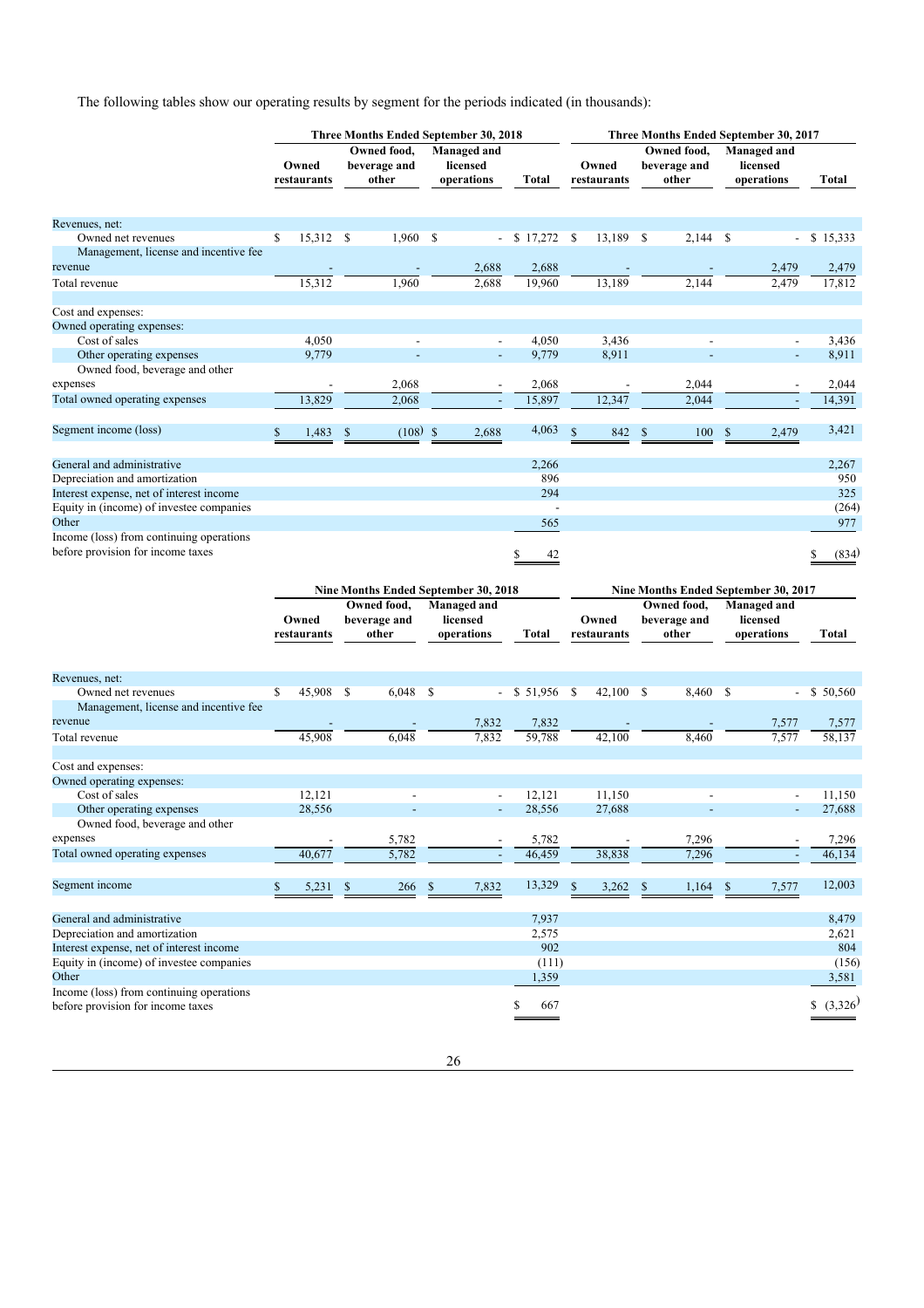The following table presents a reconciliation of net loss to EBITDA and Adjusted EBITDA for the periods indicated (in thousands):

|                                                                   | <b>Three Months Ended</b><br>September 30, |       |    | <b>Nine Months Ended</b><br>September 30, |               |       |    |         |
|-------------------------------------------------------------------|--------------------------------------------|-------|----|-------------------------------------------|---------------|-------|----|---------|
|                                                                   |                                            | 2018  |    | 2017                                      |               | 2018  |    | 2017    |
| Net (loss) income attributable to The ONE Group Hospitality, Inc. | \$                                         | (305) | \$ | (1,166)                                   | $\mathcal{S}$ | 106   | \$ | (3,868) |
| Net income attributable to noncontrolling interest                |                                            | 96    |    | 153                                       |               | 116   |    | 71      |
| Net (loss) income                                                 |                                            | (209) |    | (1,013)                                   |               | 222   |    | (3,797) |
| Interest expense, net of interest income                          |                                            | 294   |    | 325                                       |               | 902   |    | 804     |
| Income tax provision                                              |                                            | 251   |    | 179                                       |               | 445   |    | 365     |
| Depreciation and amortization                                     |                                            | 896   |    | 950                                       |               | 2,575 |    | 2,621   |
| <b>EBITDA</b>                                                     |                                            | 1,232 |    | 441                                       |               | 4,144 |    | (7)     |
| Deferred rent <sup>(1)</sup>                                      |                                            | (52)  |    | 14                                        |               | (141) |    | (39)    |
| Pre-opening expenses                                              |                                            | 449   |    | 94                                        |               | 1,330 |    | 1,286   |
| Lease termination expense and asset write-offs $(2)$              |                                            | 78    |    | 402                                       |               | 168   |    | 883     |
| Loss from discontinued operations, net of taxes                   |                                            |       |    | $\overline{a}$                            |               |       |    | 106     |
| Transaction costs $(3)$                                           |                                            |       |    |                                           |               |       |    | 254     |
| Stock-based compensation                                          |                                            | 337   |    | 200                                       |               | 1,005 |    | 744     |
| Settlements                                                       |                                            |       |    | 500                                       |               |       |    | 1,295   |
| Equity share of settlement costs                                  |                                            |       |    |                                           |               |       |    | 270     |
| Other                                                             |                                            | 145   |    |                                           |               | 145   |    |         |
| Adjusted EBITDA                                                   |                                            | 2,189 |    | 1,651                                     |               | 6,651 |    | 4,792   |
| Adjusted EBITDA attributable to noncontrolling interest           |                                            | 153   |    | 208                                       |               | 317   |    | 269     |
| Adjusted EBITDA attributable to The ONE Group Hospitality, Inc.   | \$                                         | 2,036 | S  | 1,443                                     | S             | 6,334 | \$ | 4,523   |

(1) Deferred rent is included in owned restaurant operating expenses and general and administrative expenses on the statement of operations and comprehensive (loss) income.

(2) Lease termination expense and asset write-offs is related to the costs associated with closed or abandoned locations.

(3) Transaction costs relate to the evaluation of strategic alternatives, liquidity improvements options and capital raising activities.

#### **Three Months Ended September 30, 2018 Compared to the Three Months Ended September 30, 2017**

#### *Revenues*

*Owned restaurant net revenues.* Owned restaurant net revenues increased \$2.1 million, or 16.1%, from \$13.2 million for the three months ended September 30, 2017 to \$15.3 million for the three months ended September 30, 2018. This increase was primarily due to the opening of our restaurant in San Diego (California) and increased sales at existing locations. Comparable owned STK unit sales increased 7.7% and average check increased 4.0% for the three months ended September 30, 2018. To drive revenue, we have recently begun opening our restaurants earlier to take advantage of happy hour/pre-dinner time frames. We are also now open during lunch hours in several venues. For the three months ended September 30, 2017, we temporarily suspended business at our Florida venues due to Hurricane Irma. We estimate that Hurricane Irma, which made landfall in September 2017, resulted in a favorable impact to our comparable sales by 2.2% for the three months ended September 30, 2018.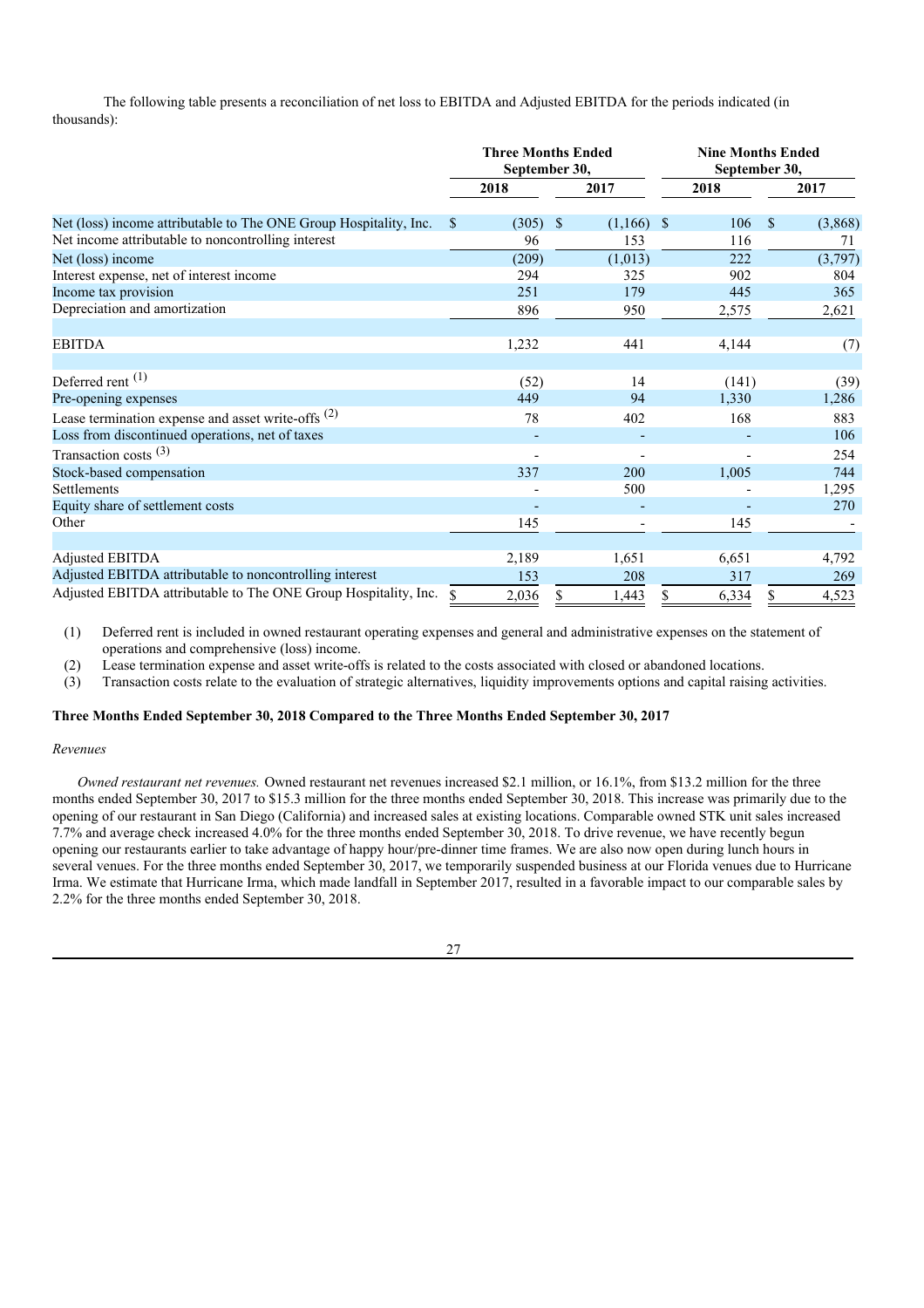*Owned food, beverage and other revenues*. Owned food, beverage and other revenues decreased \$0.2 million, or -8.6%, from \$2.1 million for the three months ended September 30, 2017 to \$2.0 million for the three months ended September 30, 2018. The decrease was primarily due to a decrease in dining and banquet sales at our STK restaurant in Beverly Hills, California.

*Management, license and incentive fee revenues.* Revenue generated from the restaurants and lounges we operate under management or license agreements, and from F&B services at hospitality venues affects the amount of management and incentive fees we earn. Management, license and incentive fee revenues increased \$0.2 million, or 8.4%, from \$2.5 million for the three months ended September 30, 2017 to \$2.7 million for the three months ended September 30, 2018. The increase was primarily due to increased revenues from our operations in Las Vegas, London (United Kingdom) and Milan (Italy) and from managed and licensed locations opened in the past twelve months, including locations in Dubai and Mexico City.

### *Costs and Expenses*

*Owned restaurant cost of sales.* Food and beverage costs for owned restaurants increased \$0.6 million, or 17.9%, from \$3.4 million for the three months ended September 30, 2017 to \$4.1 million for the three months ended September 30, 2018. This increase was primarily due to increased sales at our owned locations and the opening of our restaurant in San Diego, California in July 2018. As a percentage of owned restaurant net revenues, cost of sales increased from 26.1% for the three months ended September 30, 2017 to 26.4% for the three months ended September 30, 2018. The increase in the percentage of food and beverage costs as a percentage of food and beverage sales was due to product mix changes due to the introduction of happy hour menus as well as the increase in new store cost of sales due to promotions and other factors impacting a new location in its initial opening months. Food revenues as a percentage of total food and beverage revenues were approximately 66% and 59% for the three months ended September 30, 2018 and 2017, respectively. Food costs as a percentage of food revenues are typically higher than beverage costs as a percentage of beverage revenues.

*Owned restaurant operating expenses.* Owned restaurant operating expenses increased \$0.9 million, or 9.7%, from \$8.9 million for the three months ended September 30, 2017 to \$9.8 million for the three months ended September 30, 2018. This increase was primarily related to the San Diego opening and the increase in variable expenses related to the increase in comparable sales. As a percentage of owned restaurant net revenues, owned restaurant operating expenses decreased 370 basis points from 63.9% for the three months ended September 30, 2017 to 60.6% for the three months ended September 30, 2018. This improvement was due to the leverage of comparable sales growth, price negotiations with existing vendors, and a continued focus on labor and spending efficiency.

*Owned food, beverage and other expenses*. Owned food, beverage and other expenses increased \$0.1 million, or 12.5%, from \$2.0 million for the three months ended September 30, 2017 to \$2.1 million for the three months ended September 30, 2018. As a percentage of owned food, beverage and other net revenues, the related expenses increased 1020 basis points from 95.3% for the three months ended September 30, 2017 to 105.5% for the three months ended September 30, 2018. This increase was primarily due to the deleveraging impact of reduced revenues on the operation's fixed costs.

*General and administrative.* General and administrative costs were \$2.3 million for each of the three months ended September 30, 2018 and September 30, 2017. Stock-based compensation expense, a non-cash charge, was \$0.3 million for the three months ended September 30, 2018 compared to \$0.2 million for the three months ended September 30, 2017. General and administrative expenses as a percentage of total revenues decreased to 11.4% for the three months ended September 30, 2018 from 12.7% for the three months ended September 30, 2017 as a demonstration of the continued leverage gained from sales increases and a focus on cost control.

*Settlements.* For the three months ended September 30, 2017, we recorded \$0.5 million of settlement expense related to an arrangement with a management agreement partner to resolve a dispute.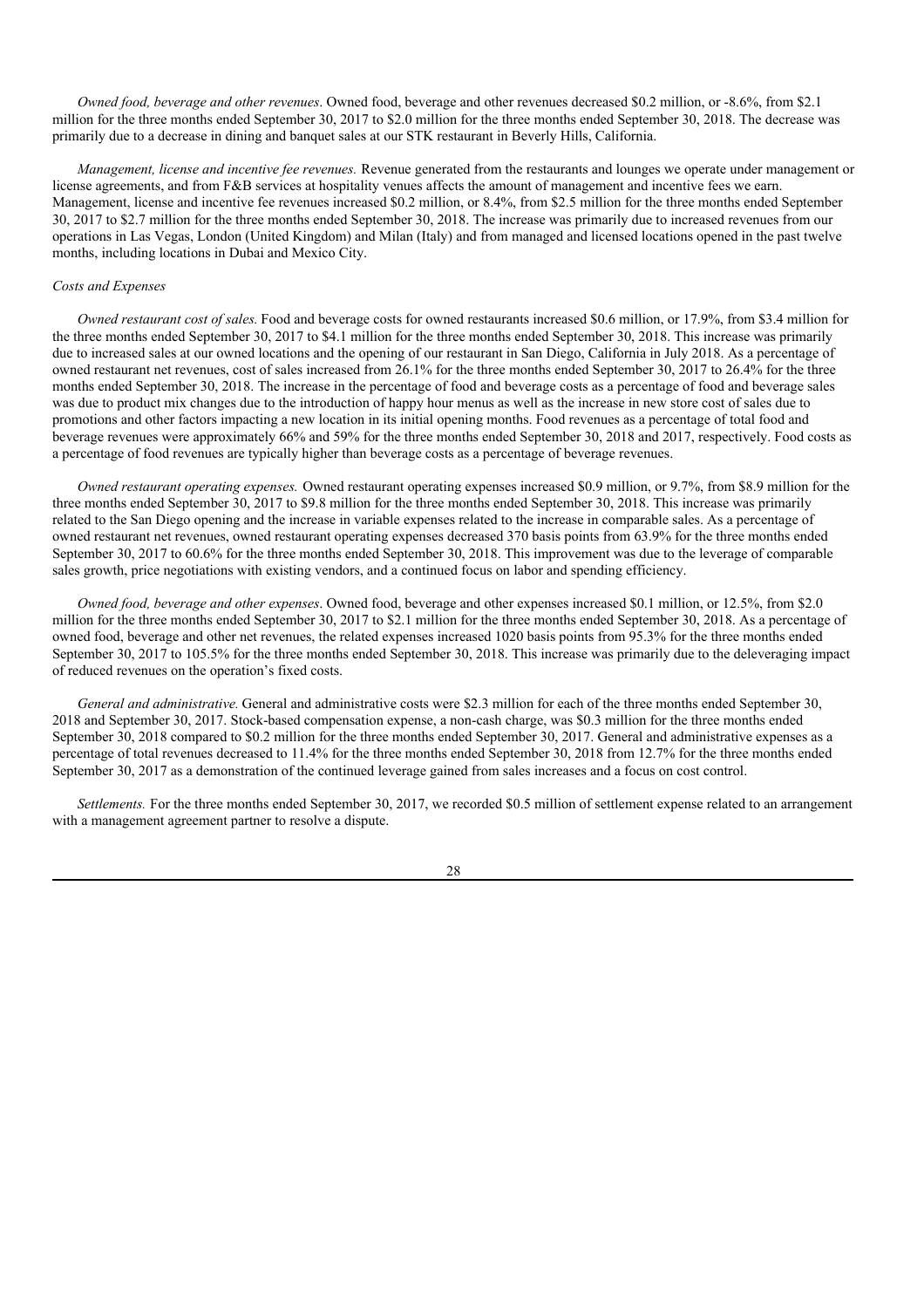*Depreciation and amortization.* Depreciation and amortization expense was \$0.9 million for the three months ended September 30, 2018 and \$1.0 million for the three months ended September 30, 2017. Despite increases in fixed assets, certain assets at our older locations have become fully depreciated. In July 2018, we began depreciating the assets at our new STK restaurant in San Diego as they have now been placed in service.

*Lease termination expense and asset write-of s.* Lease termination expense and asset write-offs of approximately \$0.1 million and \$0.4 million for the three months ended September 30, 2018 and 2017, respectively, were for charges we incurred for the development of future company-owned restaurants that we decided to not pursue further as we have decided to move forward with a capital light strategy. In 2017, the Company determined that it would not open venues in Austin and Dallas, Texas. As of September 30, 2018, we have accrued for approximately \$1.5 million of future lease payments, net of expected sublease income.

*Pre-opening expenses.* Pre-opening expenses for the three months ended September 30, 2018 were \$0.4 million compared to preopening expenses of \$0.1 million for the three months ended September 30, 2017. Preopening expenses in the third quarter of 2018 were primarily due to the development of our restaurant at the Andaz Hotel in San Diego, California, which opened in July 2018.

*Interest expense, net of interest income.* Interest expense, net of interest income, was \$0.3 million for each of the three month periods ending September 30, 2018 and September 30, 2017.

*Provision for income taxes.* Our effective tax rate was 597.6% for the three months ended September 30, 2018, compared to an effective tax rate of -21.5% for the three months ended September 30, 2017. Our projected annual effective tax rate differs from the statutory U.S. tax rate of 21% primarily for the following reasons: 1) availability of U.S. carryforward NOLs, which results in no federal or state taxes; 2) a full valuation allowance on the U.S. net deferred tax asset; 3) taxes owed in foreign jurisdictions such as the United Kingdom, Canada and Italy; and 4) New York City taxes.

Please refer to Note 11 of our consolidated financial statements included elsewhere in this Quarterly Report on Form 10-Q for details on the impacts of the TCJA on our financial position and results of operations.

*Net loss attributable to noncontrolling interest*. Net income attributable to noncontrolling interest was \$0.2 million and \$0.1 million for the three months ended September 30, 2017 and 2018, respectively. Our noncontrolling interests relate to outside ownerships of a restaurant and outdoor rooftop operation in New York City.

## **Nine Months Ended September 30, 2018 Compared to the Nine Months Ended September 30, 2017**

#### *Revenues*

*Owned restaurant net revenues.* Owned restaurant net revenues increased \$3.8 million, or 9.0%, from \$42.1 million for the nine months ended September 30, 2017 to \$45.9 million for the nine months ended September 30, 2018. This increase was primarily due to the opening of our restaurant in San Diego, California in July 2018 and increased sales at our existing locations. Comparable owned STK unit sales increased 7.5% and average check increased 3.0% for the nine months ended September 30, 2018. We estimate that Hurricane Irma, which made landfall in September 2017, resulted in a favorable impact to our comparable sales by 0.7% for the nine months ended September 30, 2018. Our Denver location opened in January 2017 and is now considered a comparable location. To drive revenue, we have recently begun opening our restaurants earlier to take advantage of happy hour/pre-dinner time frames. We are also now open during lunch hours in several locations.

*Owned food, beverage and other revenues*. Owned food, beverage and other revenues decreased \$2.4 million, or 28.5%, from \$8.5 million for the nine months ended September 30, 2017 to \$6.0 million for the nine months ended September 30, 2018. In 2017, we hosted a party for the Super Bowl. The party contributed \$1.8 million of revenue in 2017. We did not have a similar event in 2018. The remaining decrease can be attributed to decreased restaurant and banquet revenue from our operation in Beverly Hills, California.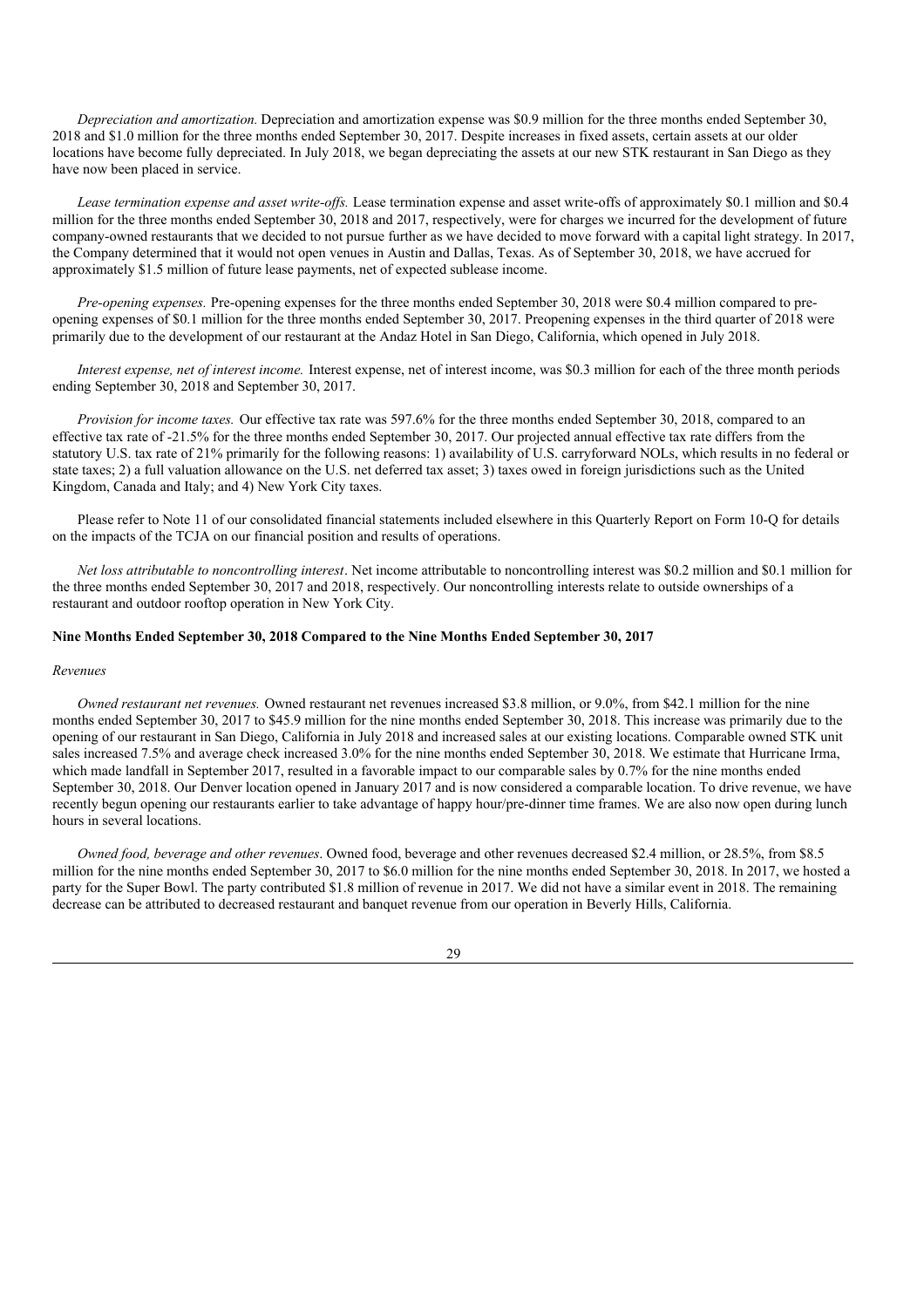*Management, license and incentive fee revenues.* Revenue generated from the restaurants and lounges we operate under management or license agreements, and from F&B services at hospitality venues affects the amount of management and incentive fees that we earn. Management, license and incentive fee revenues increased \$0.3 million, or 3.4%, to \$7.8 million for the three months ended September 30, 2018 compared to \$7.6 million for the nine months ended September 30, 2017 due to increases in revenue and profitability at existing locations and new locations that have opened over the past twelve months.

## *Costs and Expenses*

*Owned restaurant cost of sales.* Food and beverage costs for owned restaurants increased \$1.0 million, or 8.7%, from \$11.2 million for the nine months ended September 30, 2017 to \$12.1 million for the nine months ended September 30, 2018. This increase was primarily due to increased sales at our owned locations and the opening of our restaurant in San Diego, California in July 2018. As a percentage of owned restaurant net revenues, cost of sales decreased from 26.5% for the nine months ended September 30, 2017 to 26.4% for the nine months ended September 30, 2018. The decrease in the percentage of food and beverage costs as a percentage of food and beverage sales was due to selective price increases that we implemented in January 2018. Food revenues as a percentage of total food and beverage revenues were approximately 65% and 59% for the nine months ended September 30, 2018 and 2017, respectively. Food costs as a percentage of food revenues are typically higher than beverage costs as a percentage of beverage revenues.

*Owned restaurant operating expenses.* Owned restaurant operating expenses increased \$0.9 million, or 3.1%, from \$27.7 million for the nine months ended September 30, 2017 to \$28.6 million for the nine months ended September 30, 2018. As a percentage of owned restaurant net revenues, owned restaurant operating expenses decreased 360 basis points from 65.8% for the nine months ended September 30, 2017 to 62.2% for the nine months ended September 30, 2018. This improvement was due to the leverage of comparable sales growth and a continued focus on labor and spending efficiency. Our cost saving initiatives are aimed to offset minimum wage increases.

*Owned food, beverage and other expenses*. Owned food, beverage and other expenses decreased \$1.5 million, or 20.8%, from \$7.3 million for the nine months ended September 30, 2017 to \$5.8 million for the nine months ended September 30, 2018. This decrease was primarily due to costs associated with the Super Bowl event that we held in 2017 that we did not hold in 2018.

*General and administrative.* General and administrative costs decreased \$0.5 million, or 6.4% from \$8.5 million for the nine months ended September 30, 2017 to \$7.9 million for the nine months ended September 30, 2018. The decrease was due primarily to payroll savings of \$0.9 million resulting from 2017 reductions in headcount, partially offset by increased professional fees associated with the completion of the 2017 annual financial statement audit of approximately \$0.5 million. General and administrative costs as a percentage of total revenues decreased from 14.6% for the nine months ended September 30, 2017 to 13.3% for the nine months ended September 30, 2018. General and administrative expenses before audit-related fees were 12.4% of revenue for the nine months ended September 30, 2018.

*Settlements.* For the nine months ended September 30, 2017, we recorded \$1.3 million of settlements. \$0.8 million of these settlement expense related to two class action lawsuits that were brought against our equity investees and represent our portion of the overall settlement. The remaining \$0.5 million related to an arrangement with a management agreement partner to resolve a dispute.

*Depreciation and amortization.* Depreciation and amortization expense was \$2.6 million for each of the nine-month periods ended September 30, 2018 and September 30, 2017.

*Lease termination expense and asset write-of s.* Lease termination expense and asset write-offs of approximately \$0.2 million and \$0.9 million for the nine months ended September 30, 2018 and September 30, 2017, respectively, were for charges we incurred for the development of future company-owned restaurants that we decided to not pursue further as we have decided to move forward with a capital light strategy. In 2017, the Company determined that it would not open venues in Austin and Dallas, Texas. As of September 30, 2018, we have accrued for approximately \$1.5 million of future lease payments, net of expected sublease income.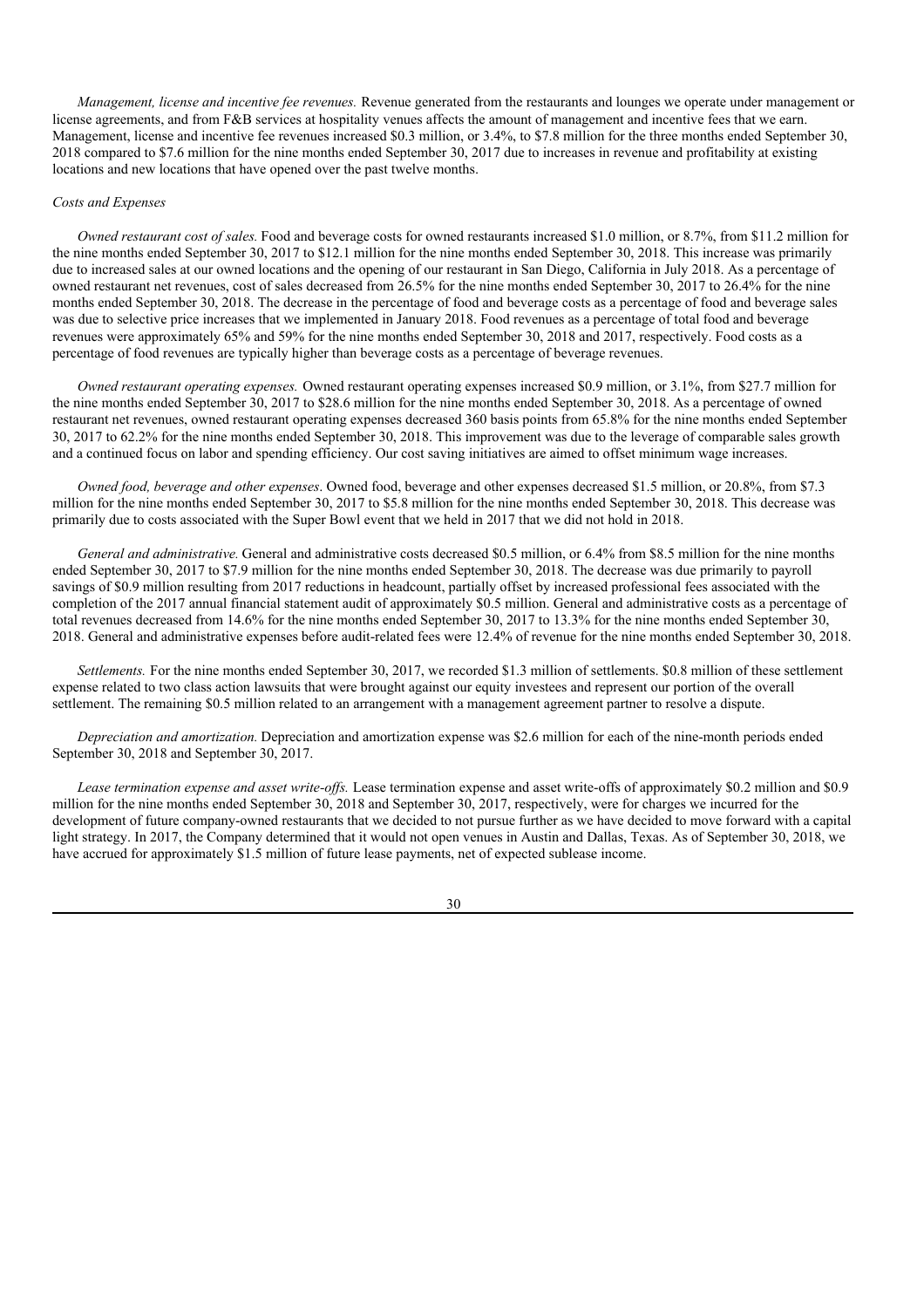*Pre-opening expenses.* Pre-opening expenses for the nine months ended September 30, 2018 were \$1.3 million compared to preopening expenses of \$1.3 million in the prior year period. Preopening expenses were primarily due to the development of our restaurants at the Andaz Hotel in San Diego, California, which opened in July 2018, and the opening of our restaurant in Denver, Colorado in January 2017.

*Transaction costs.* Transaction costs were \$0.3 million for the nine months ended September 30, 2017. These costs included professional and other expenses related to the evaluation of strategic alternatives and capital raising activities. The evaluation was completed in 2017.

*Other income*. For the six months ended June 30, 2018, we recorded a gain of \$0.2 million on the sale of our 10% interest in One 29 Park. One 29 Park operates a restaurant and manages the rooftop of a hotel located in New York, NY.

*Interest expense, net of interest income.* Interest expense, net of interest income, increased \$0.1 million from \$0.8 million for the nine months ended September 30, 2017 to \$0.9 million for the nine months ended September 30, 2018. The increase is due primarily to the capitalization of interest in 2017 towards our development projects.

*Provision for income taxes.* Our effective income tax rate was 66.7% for the nine months ended September 30 compared to an effective tax rate of -11.0% for the nine months ended September 30, 2017. Our projected annual effective tax rate differs from the statutory U.S. tax rate of 21% primarily for the following reasons: 1) availability of U.S. carryforward NOLs, which results in no federal or state taxes; 2) a full valuation allowance on the U.S. net deferred tax asset; 3) taxes owed in foreign jurisdictions such as the United Kingdom, Canada and Italy; and 4) New York City taxes owed.

Please refer to Note 11 of our consolidated financial statements included elsewhere in this Quarterly Report on Form 10-Q for details on the impacts of the TCJA on our financial position and results of operations.

*Income (loss) from discontinued operations, net of taxes*. Prior to 2015, we decided to cease operations in six of our locations. Expenses for these operations are presented as loss from discontinued operations and represent the winding down of these operations. Income from discontinued operations was \$0.1 million for the nine months ended September 30, 2017.

*Net income (loss) attributable to noncontrolling interest*. Net income attributable to our noncontrolling interests was approximately \$0.1 million for the nine months ended September 30, 2018 compared to net income attributable to our noncontrolling interests of \$71,000 for the nine months ended September 30, 2017. Our noncontrolling interests primarily relate to outside ownerships of a restaurant and outdoor rooftop operation in New York City.

## **Liquidity and Capital Resources**

Our principal liquidity requirements are to meet our lease obligations, our working capital and capital expenditure needs and to pay principal and interest on our outstanding indebtedness. Subject to our operating performance, which, if significantly adversely affected, would adversely affect the availability of funds, we expect to finance our operations for at least the next 12 months following the issuance of the consolidated financial statements, including costs of opening currently planned new restaurants, through cash provided by operations and construction allowances provided by landlords of certain locations.

We cannot be sure that these sources will be sufficient to finance our operations throughout this period and beyond, however, and we may seek additional financing in the future, which may or may not be available on terms and conditions satisfactory to us, or at all. As of September 30, 2018, we had cash and cash equivalents of approximately \$1.0 million.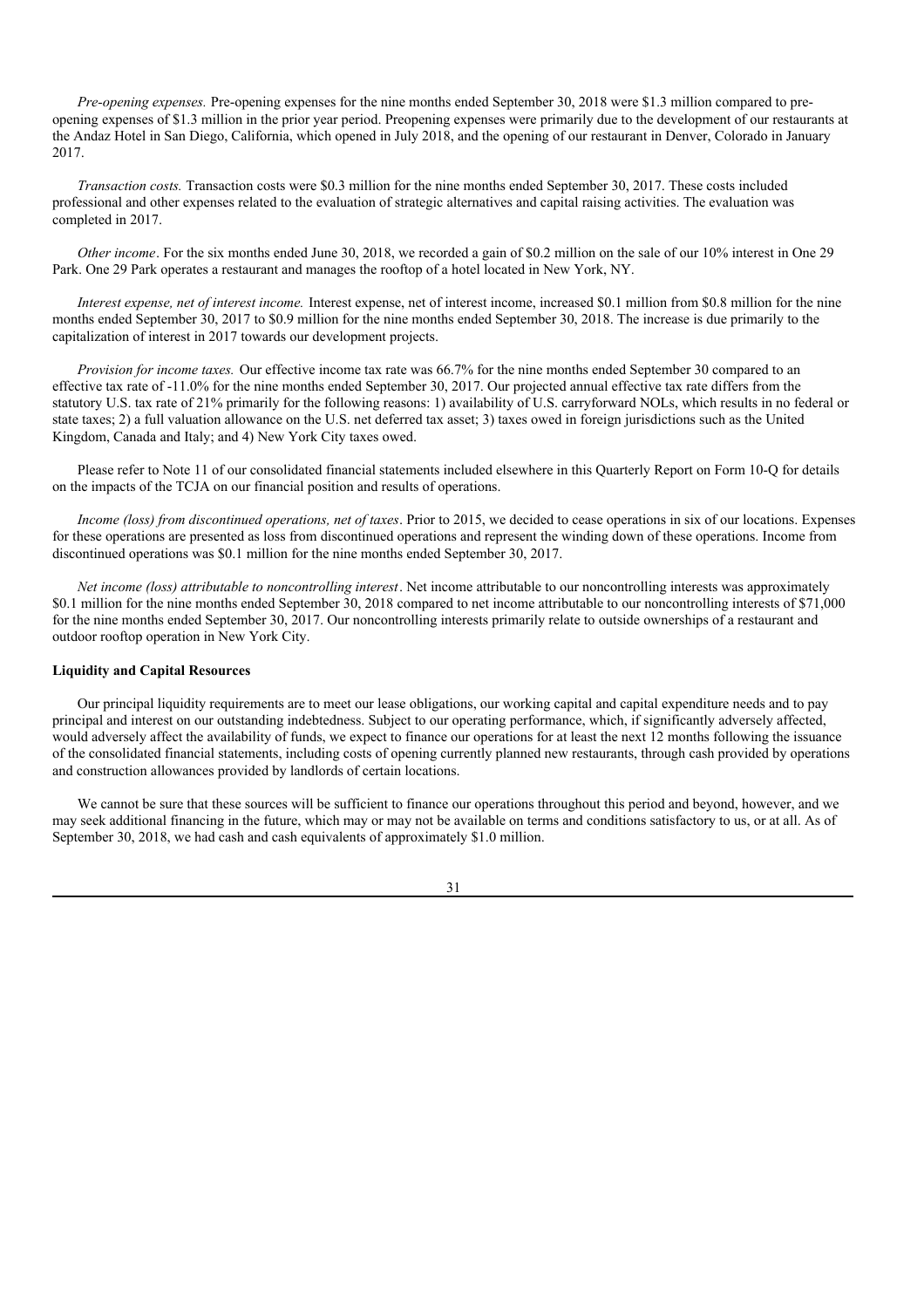We expect that our capital expenditures during fiscal 2018 will be less than prior years because we plan to open only one to two new owned STK restaurants. We currently anticipate our total capital expenditures for 2018, inclusive of all maintenance expenditures, will be approximately \$3.5 million. We plan a similar level of expenditure in 2019.

### *Cash Flows*

The following table summarizes the statement of cash flows for the nine months ended September 30, 2018 and 2017 (in thousands):

|                                                      | <b>Nine Months Ended</b><br>September 30, |  |          |  |
|------------------------------------------------------|-------------------------------------------|--|----------|--|
|                                                      | 2018                                      |  | 2017     |  |
| Net cash provided by (used in):                      |                                           |  |          |  |
| Operating activities                                 | 3.407                                     |  | 6,582    |  |
| Investing activities                                 | (2,598)                                   |  | (4, 114) |  |
| Financing activities                                 | (1,211)                                   |  | (2, 427) |  |
| Effect of exchange rate changes on cash              | (178)                                     |  | 160      |  |
| Net (decrease) increase in cash and cash equivalents | (580)                                     |  | 201      |  |

## *Operating Activities*

Net cash provided by operating activities was \$3.4 million and \$6.6 million for the nine months ended September 30, 2018 and 2017, respectively. We attribute a majority of this change to the payment of accounts payable and the reduction of accrued expenses for the nine months ended September 30, 2018.

#### *Investing Activities*

Net cash used in investing activities for the nine months ended September 30, 2018 was \$2.6 million. We purchased \$3.2 million of fixed assets, primarily in connection with the construction of our new STK at the Andaz Hotel in San Diego, California. These purchases were partially offset by \$0.6 million that we received for the sale of our interest in a restaurant and rooftop bar located in a New York City hotel.

Net cash used in investing activities for the nine months ended September 30, 2017 was \$4.1 million, consisting primarily of property and equipment purchases related to the construction of new restaurants and general capital expenditures at existing restaurants.

#### *Financing Activities*

Net cash used in financing activities for the nine months ended September 30, 2018 was \$1.2 million. We made \$2.4 million of scheduled debt payments on our outstanding debt. These debt payments were partially offset by \$1.2 million in proceeds received from shareholders who exercised their outstanding warrants to purchase our common stock.

Net cash used in financing activities for the nine months ended September 30, 2017 was \$2.4 million. We received \$1.0 million in proceeds from a short-term loan agreement. These proceeds were partially offset by third party debt payments of \$3.0 million and we made \$0.4 million in distributions to our partners at our downtown New York location.

#### *Covenants*

We are subject to a number of customary covenants under our term loan agreements, including limitations on additional borrowings and requirements to maintain certain financial ratios. As of September 30, 2018, we were in compliance with all debt covenants.

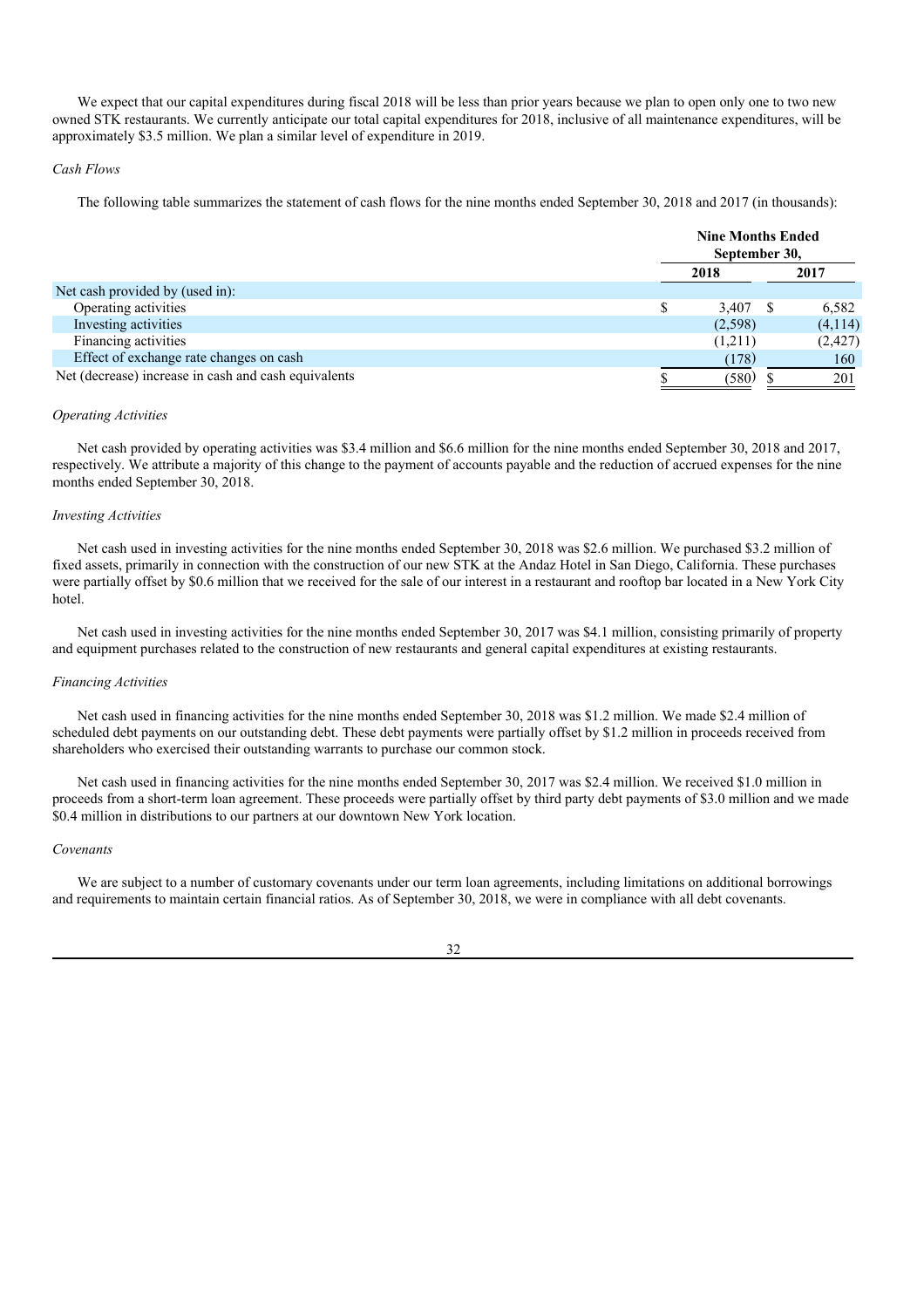#### *Capital Expenditures and Lease Arrangements*

To the extent we open new company-owned restaurants, we anticipate capital expenditures would increase from the amounts described in "Investing Activities" above. Although we are committed to our capital light strategy, in which our capital investment is expected to be limited, we are willing to consider a variety of operating models as new opportunities arise. We have typically targeted an average cash investment of approximately \$3.8 million for a 10,000 square-foot STK restaurant, in each case net of landlord contributions and equipment financing and excluding pre-opening costs. In addition, some of our existing units will require capital improvements to either maintain or improve the facilities. We may add seating or provide enclosures for outdoor space in the next twelve months for some of our units.

Our hospitality F&B services projects typically require limited capital investment from us. Capital expenditures for these projects will primarily be funded by cash flows from operations and equipment financing, depending upon the timing of these expenditures and cash availability.

We typically seek to lease our restaurant locations for periods of 10 to 20 years under operating lease arrangements, with a limited number of renewal options. Our rent structure varies from lease to lease, but our leases generally provide for the payment of both minimum and contingent (percentage) rent based on sales, as well as other expenses related to the leases (for example, our pro-rata share of common area maintenance, property tax and insurance expenses). Many of our lease arrangements include the opportunity to secure tenant improvement allowances to partially offset the cost of developing and opening the related restaurants. Generally, landlords recover the cost of such allowances from increased minimum rents. However, there can be no assurance that such allowances will be available to us on each project that we select for development.

### *Of -Balance Sheet Arrangements*

We do not have any off-balance sheet arrangements as defined in Item 303(a)(4)(ii) of SEC Regulation S-K.

#### *Recent Accounting Pronouncements*

See Note 3, recent accounting pronouncements, to the consolidated financial statements included in Item 1 of Part 1 of this Quarterly Report on Form 10-Q for a detailed description of recent accounting pronouncements. See Note 8 to the consolidated financial statements included in Item 1 of Part I of this Quarterly Report on Form 10-Q for information regarding the adoption of Accounting Standard Codification Topic 606 "Revenue from Contracts With Customers". There were no other material changes from what was previously disclosed in Note 2 to our consolidated financial statements set forth in Item 8 of our 2017 Form 10-K.

#### **Item 3. Quantitative and Qualitative Disclosures About Market Risk.**

As a "smaller reporting company," as defined by Item 10 of Regulation S-K, we are not required to provide this information.

### **Item 4. Controls and Procedures.**

### *Evaluation of Disclosure Controls and Procedures*

Our management, with the participation of our chief executive officer and chief financial officer, evaluated the effectiveness of our disclosure controls and procedures as of September 30, 2018. The term "disclosure controls and procedures," as defined in Rules 13a-15(e) and 15d-15(e) under the Securities Exchange Act of 1934 (the "Exchange Act"), means controls and other procedures of a company that are designed to ensure that information required to be disclosed by a company in the reports that it files or submits under the Exchange Act is recorded, processed, summarized and reported, within the time periods specified in the SEC's rules and forms. Disclosure controls and procedures include, without limitation, controls and procedures designed to ensure that information required to be disclosed by a company in the reports that it files or submits under the Exchange Act is accumulated and communicated to the company's management, including its principal executive and principal financial officers, as appropriate to allow timely decisions regarding required disclosure. Management recognizes that any controls and procedures, no matter how well designed and operated, can provide only reasonable assurance of achieving their objectives and management necessarily applies its judgment in evaluating the cost-benefit relationship of possible controls and procedures. Based on the evaluation of our disclosure controls and procedures as of September 30, 2018, our chief executive officer and our chief financial officer concluded that, as of such date, our disclosure controls and procedures were not effective at the reasonable assurance level.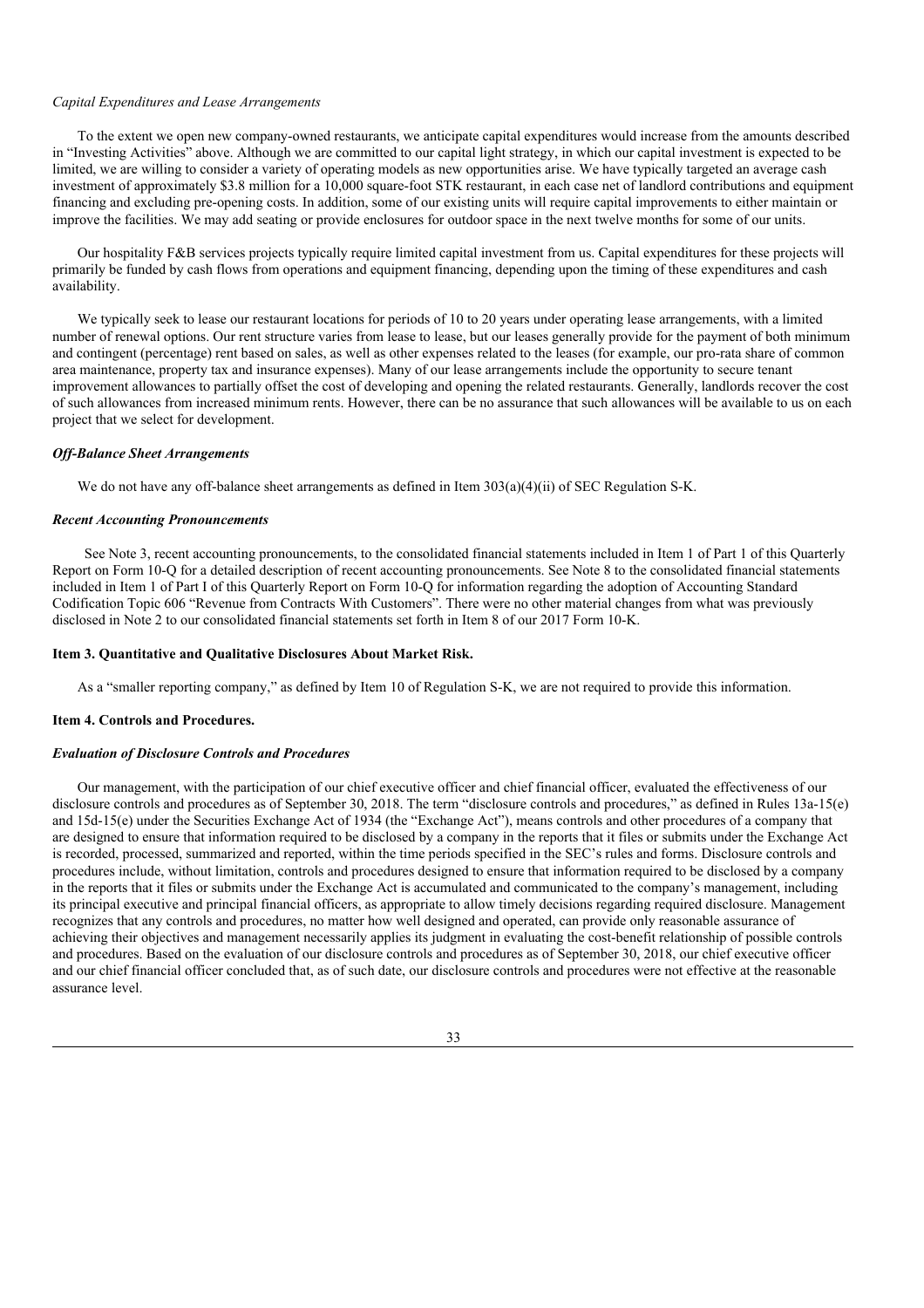As disclosed in our 2017 Form 10-K, our management concluded that our internal control over financial reporting was not effective at December 31, 2017. Our internal control over financial reporting was also not effective as of September 30, 2018.

## *Remedial Measures*

We are in the process of remediating the identified deficiencies in internal control over financial reporting. However, we have not completed all of the corrective remediation actions that we believe are necessary.

We are taking appropriate and reasonable steps to make necessary improvements to our internal controls over the financial statement close and reporting process. We expect that our remediation efforts, including design, implementation and testing, will continue throughout 2018, although the material weakness in our internal controls will not be considered remediated until our controls are operational for a period of time, tested, and management concludes that these controls are properly designed and operating effectively.

#### *Changes in Internal Controls*

No changes in our internal controls over financial reporting (as defined in Rules 13a-15(f) and 15d-15(f) under the Exchange Act) occurred during the quarterly period ended September 30, 2018 that have materially affected, or are reasonably likely to materially affect, our internal control over financial reporting, except for our remediation efforts described above.

## **PART II —OTHER INFORMATION**

## **Item 1. Legal Proceedings.**

We are subject to claims and legal actions in the ordinary course of business, including claims by or against our licensees, employees, former employees and others. We do not believe that any currently pending or threatened matter would have a material adverse effect on our business, results of operations or financial condition.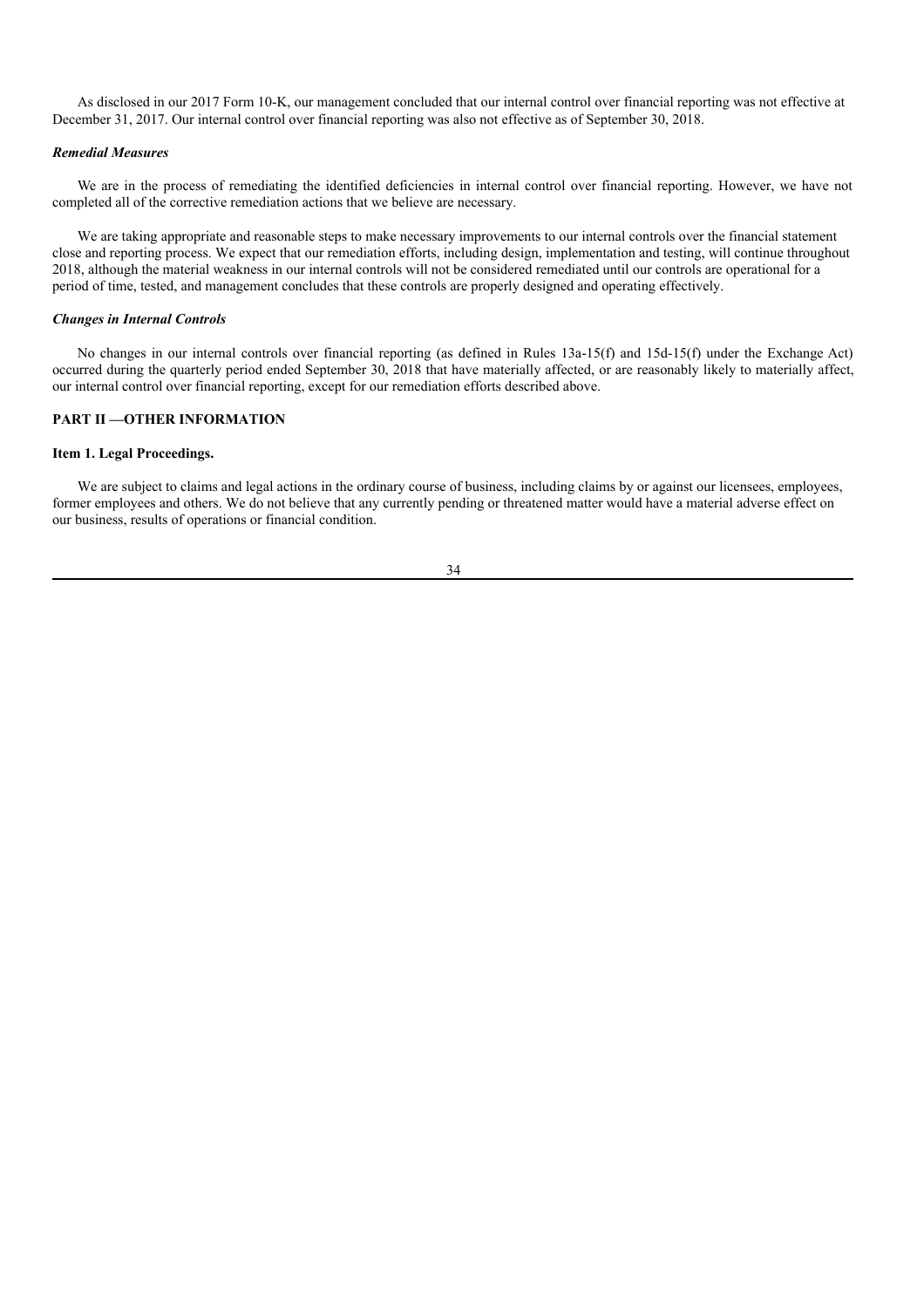## **Item 6. Exhibits.**

(a) Exhibits required by Item 601 of Regulation S-K.

| Exhibit     | <b>Description</b>                                                                                                                                                                                                                                                                                                                                                                                                                                                                                                                                                                                 |
|-------------|----------------------------------------------------------------------------------------------------------------------------------------------------------------------------------------------------------------------------------------------------------------------------------------------------------------------------------------------------------------------------------------------------------------------------------------------------------------------------------------------------------------------------------------------------------------------------------------------------|
| 3.1         | Amended and Restated Certificate of Incorporation (Incorporated by reference to Form 8-K filed on June 5, 2014).                                                                                                                                                                                                                                                                                                                                                                                                                                                                                   |
| 3.2         | <u>Amended and Restated Bylaws (Incorporated by reference to Form 8-K filed on October 25, 2011).</u>                                                                                                                                                                                                                                                                                                                                                                                                                                                                                              |
| 31.1        | Certification of the Company's Principal Executive Officer pursuant to Section 302 of the Sarbanes-Oxley Act of<br>2002, with respect to the registrant's Quarterly Report on Form 10-Q for the quarter ended September 30, 2018.                                                                                                                                                                                                                                                                                                                                                                  |
| 31.2        | Certification of the Company's Principal Financial Officer pursuant to Section 302 of the Sarbanes-Oxley Act of<br>2002, with respect to the registrant's Quarterly Report on Form 10-Q for the quarter ended September 30, 2018.                                                                                                                                                                                                                                                                                                                                                                  |
| <u>32.1</u> | Certification of the Company's Principal Executive Officer pursuant to 18 U.S.C. Section 1350, as adopted<br>pursuant to Section 906 of the Sarbanes-Oxley Act of 2002.                                                                                                                                                                                                                                                                                                                                                                                                                            |
| 32.2        | Certification of the Company's Principal Financial Officer pursuant to 18 U.S.C. Section 1350, as adopted pursuant<br>to Section 906 of the Sarbanes-Oxley Act of 2002.                                                                                                                                                                                                                                                                                                                                                                                                                            |
| 101.1       | The following information from the Company's Quarterly Report on Form 10-Q for the quarter ended September<br>30, 2018 formatted in XBRL: (i) Balance Sheets as of September 30, 2018 (unaudited) and December 31, 2017; (ii)<br>Statements of Operations for the Three and Nine Months Ended September 30, 2018 and 2017 (unaudited); (iii)<br>Statement of Stockholders' Equity (Deficit) for the Nine Months Ended September 30, 2018; (iv) Statements of<br>Cash Flows for the Nine Months Ended September 30, 2018 and 2017 (unaudited) and (v) Notes to Financial<br>Statements (unaudited). |

## **SIGNATURES**

Pursuant to the requirements of the Securities Exchange Act of 1934, the registrant has duly caused this report to be signed on its behalf by the undersigned, thereunto duly authorized.

Dated: November 12, 2018

THE ONE GROUP HOSPITALITY, INC.

By: /s/ Linda Siluk

Linda Siluk Interim Chief Financial Officer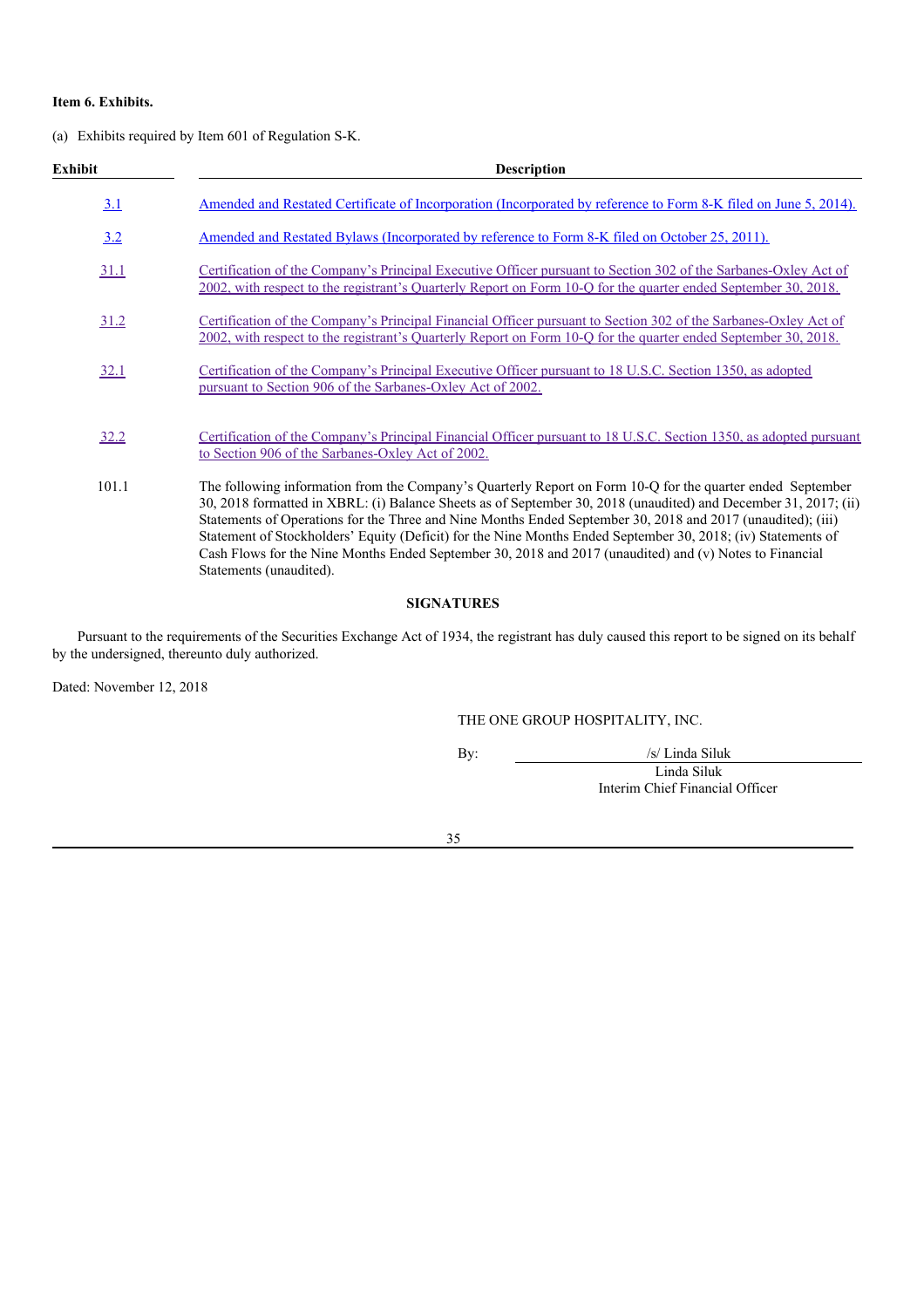I, Emanuel Hilario, certify that:

1. I have reviewed this Quarterly Report on Form 10-Q of The ONE Group Hospitality, Inc.;

2. Based on my knowledge, this report does not contain any untrue statement of a material fact or omit to state a material fact necessary to make the statements made, in light of the circumstances under which such statements were made, not misleading with respect to the period covered by this report;

3. Based on my knowledge, the financial statements, and other financial information included in this report, fairly present in all material respects the financial condition, results of operations and cash flows of the registrant as of, and for, the periods presented in this report;

4. The registrant's other certifying officer(s) and I are responsible for establishing and maintaining disclosure controls and procedures (as defined in Exchange Act Rules 13a-15(e) and 15d-15(e)) and internal control over financial reporting (as defined in Exchange Act Rules 13a-15(f) and 15d-15(f)) for the registrant and have:

a) designed such disclosure controls and procedures, or caused such disclosure controls and procedures to be designed under our supervision, to ensure that material information relating to the registrant, including its consolidated subsidiaries, is made known to us by others within those entities, particularly during the period in which this report is being prepared;

b) designed such internal control over financial reporting, or caused such internal control over financial reporting to be designed under our supervision, to provide reasonable assurance regarding the reliability of financial reporting and the preparation of financial statements for external purposes in accordance with generally accepted accounting principles;

c) evaluated the effectiveness of the registrant's disclosure controls and procedures and presented in this report our conclusions about the effectiveness of the disclosure controls and procedures, as of the end of the period covered by this report based on such evaluation; and

d) disclosed in this report any change in the registrant's internal control over financial reporting that occurred during the registrant's most recent fiscal quarter (the registrant's fourth fiscal quarter in the case of an annual report) that has materially affected, or is reasonably likely to materially affect, the registrant's internal control over financial reporting; and

5. The registrant's other certifying officer(s) and I have disclosed, based on our most recent evaluation of internal control over financial reporting, to the registrant's auditors and the audit committee of the registrant's board of directors (or persons performing the equivalent functions):

a) all significant deficiencies and material weaknesses in the design or operation of internal control over financial reporting which are reasonably likely to adversely affect the registrant's ability to record, process, summarize and report financial information; and

b) any fraud, whether or not material, that involves management or other employees who have a significant role in the registrant's internal control over financial reporting.

Date: November 12, 2018

/s/ Emanuel Hilario **Emanuel Hilario** Title: Chief Executive Officer (Principal Executive Officer)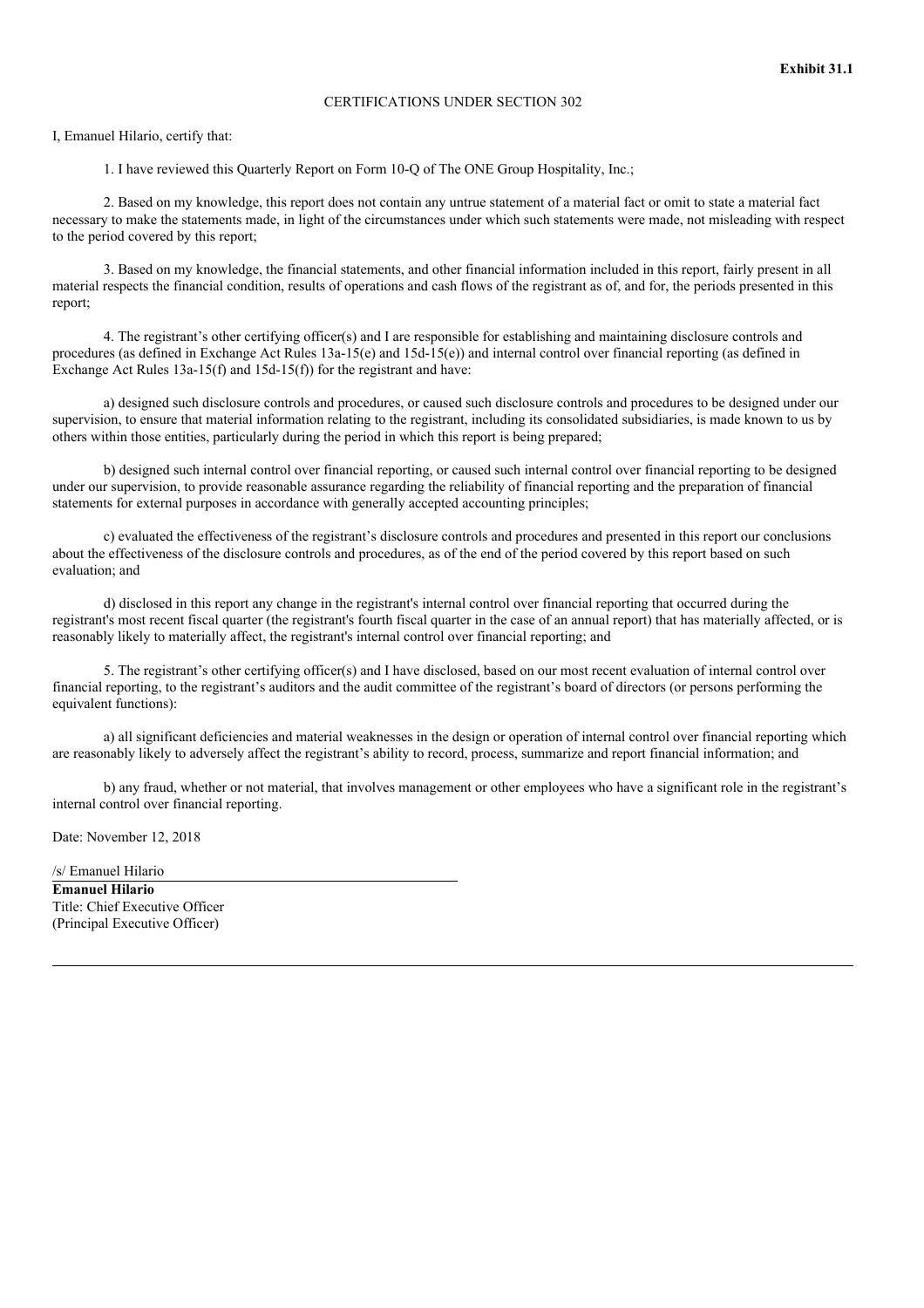I, Linda Siluk, certify that:

1. I have reviewed this Quarterly Report on Form 10-Q of The ONE Group Hospitality, Inc.;

2. Based on my knowledge, this report does not contain any untrue statement of a material fact or omit to state a material fact necessary to make the statements made, in light of the circumstances under which such statements were made, not misleading with respect to the period covered by this report;

3. Based on my knowledge, the financial statements, and other financial information included in this report, fairly present in all material respects the financial condition, results of operations and cash flows of the registrant as of, and for, the periods presented in this report;

4. The registrant's other certifying officer(s) and I are responsible for establishing and maintaining disclosure controls and procedures (as defined in Exchange Act Rules 13a-15(e) and 15d-15(e)) and internal control over financial reporting (as defined in Exchange Act Rules 13a-15(f) and 15d-15(f)) for the registrant and have:

a) designed such disclosure controls and procedures, or caused such disclosure controls and procedures to be designed under our supervision, to ensure that material information relating to the registrant, including its consolidated subsidiaries, is made known to us by others within those entities, particularly during the period in which this report is being prepared;

b) designed such internal control over financial reporting, or caused such internal control over financial reporting to be designed under our supervision, to provide reasonable assurance regarding the reliability of financial reporting and the preparation of financial statements for external purposes in accordance with generally accepted accounting principles;

c) evaluated the effectiveness of the registrant's disclosure controls and procedures and presented in this report our conclusions about the effectiveness of the disclosure controls and procedures, as of the end of the period covered by this report based on such evaluation; and

d) disclosed in this report any change in the registrant's internal control over financial reporting that occurred during the registrant's most recent fiscal quarter (the registrant's fourth fiscal quarter in the case of an annual report) that has materially affected, or is reasonably likely to materially affect, the registrant's internal control over financial reporting; and

5. The registrant's other certifying officer(s) and I have disclosed, based on our most recent evaluation of internal control over financial reporting, to the registrant's auditors and the audit committee of the registrant's board of directors (or persons performing the equivalent functions):

a) all significant deficiencies and material weaknesses in the design or operation of internal control over financial reporting which are reasonably likely to adversely affect the registrant's ability to record, process, summarize and report financial information; and

b) any fraud, whether or not material, that involves management or other employees who have a significant role in the registrant's internal control over financial reporting.

Date: November 12, 2018

/s/ Linda Siluk **Linda Siluk** Title: Interim Chief Financial Officer (Principal Financial Officer)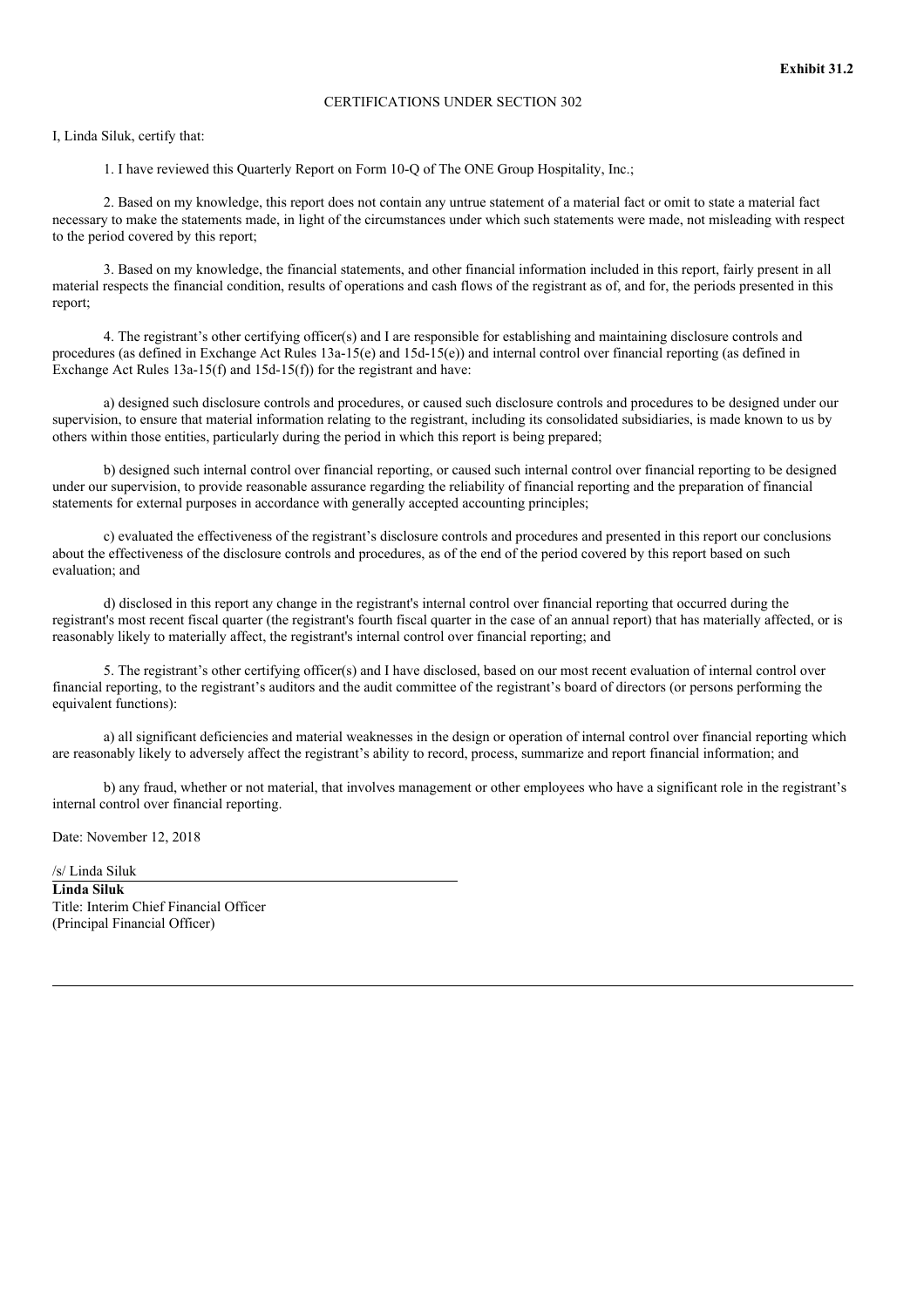Pursuant to Section 906 of the Sarbanes-Oxley Act of 2002 (subsections (a) and (b) of section 1350, chapter 63 of title 18, United States Code), the undersigned officer of The ONE Group Hospitality, Inc., a Delaware corporation (the "Company"), does hereby certify, to such officer's knowledge, that:

The Quarterly Report for the three months ended September 30, 2018 (the "Form 10-Q") of the Company fully complies with the requirements of Section 13(a) or 15(d) of the Securities Exchange Act of 1934, and the information contained in the Form 10-Q fairly presents, in all material respects, the financial condition and results of operations of the Company.

Dated: November 12, 2018 /s/ Emanuel Hilario

Emanuel Hilario Title: Chief Executive Officer (Principal Executive Officer)